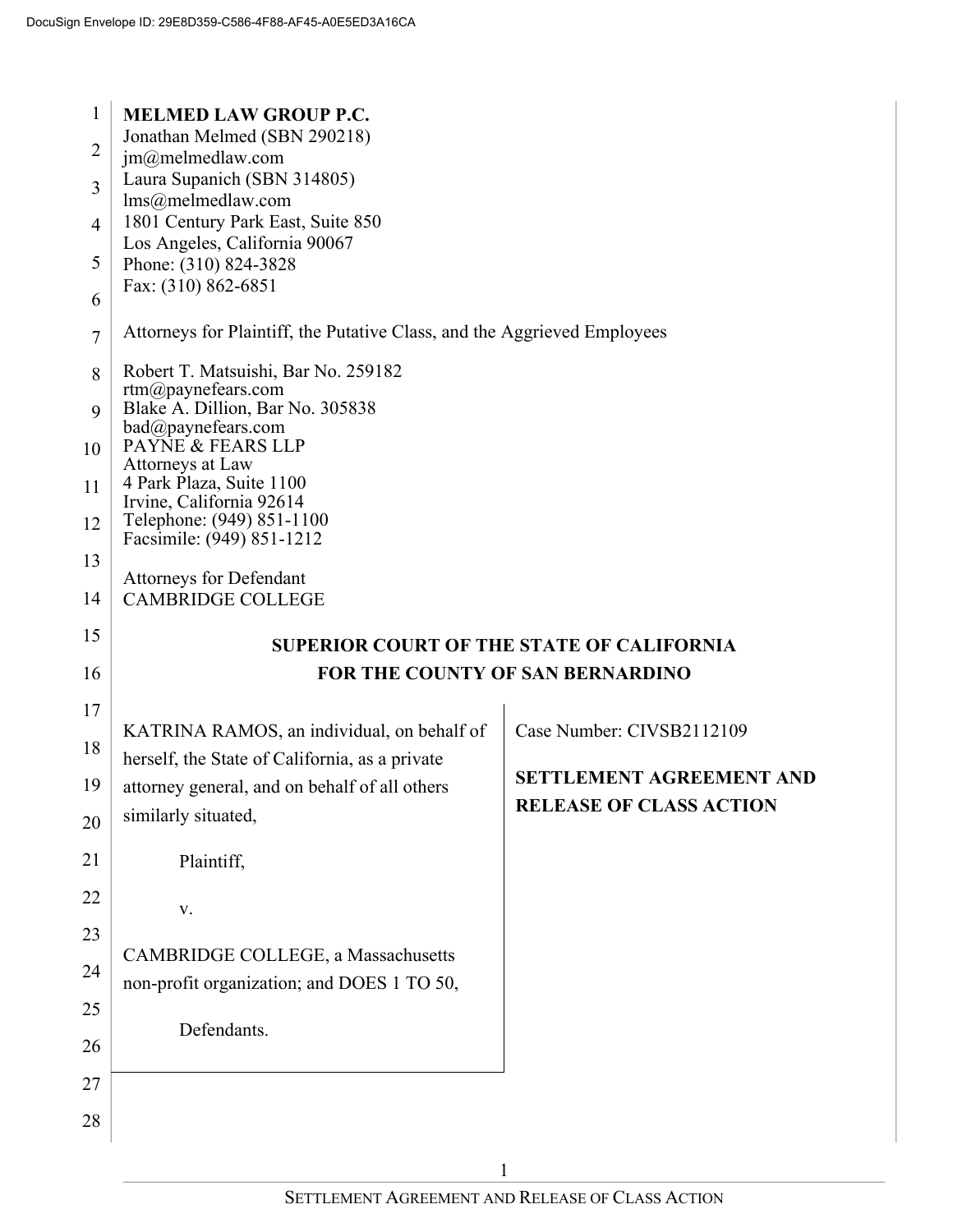### **SETTLEMENT AGREEMENT AND RELEASE OF CLASS ACTION**

2 3 4 5 6 7 8 9 10 11 This Settlement Agreement and Release of Class Action ("Settlement Agreement") is made and entered into by: **(1)** Plaintiff Katrina Ramos ("Plaintiff"), individually and in her representative capacity on behalf of the Settlement Class, as defined below, and as a private attorney general on behalf of the State of California; and **(2)** Defendant Cambridge College ("Defendant"). Plaintiff and Defendant are collectively referred to herein as the "Parties." This Settlement Agreement is subject to the approval of the Court, pursuant to California Rules of Court, rule 3.769, subdivisions (c), (d), and (e), and is made for the sole purpose of attempting to consummate settlement of the action on a classwide basis subject to the following terms and conditions. As detailed below, in the event the Court does not enter an order granting final approval of this Settlement Agreement or the conditions precedent are not met for any reason, this Settlement Agreement is void and of no force or effect whatsoever.

#### 12 **1. DEFINITIONS**

13 14 15 16 As used in this Settlement Agreement, the following terms shall have the meanings specified below. To the extent terms or phrases used in this Settlement Agreement are not specifically defined below, but are defined elsewhere in this Settlement Agreement, they are incorporated by reference into this definition section.

17

### **1.1. ACTION**

18 19 20 21 "Action" shall mean the following civil action: *Katrina Ramos v. Cambridge College*, case number CIVSB2112109, filed on May 12, 2021, in the Superior Court of California for the County of San Bernardino. A First Amended Class Action and PAGA Representative Action Complaint was thereafter filed on July 1, 2021.

22

### **1.2. ADMINISTRATIVE EXPENSES**

23 24 "Administrative Expenses" shall include all costs and expenses associated with and paid to the third-party settlement administrator, which are estimated not to exceed \$10,000.00.

25

### **1.3. APPLICABLE WAGE ORDER**

26 27 28 "Applicable Wage Order" shall mean the California Industrial Welfare Commission ("IWC") Wage Order applicable to the facts of this case, including IWC Wage Order 4-2001 and others that may be applicable.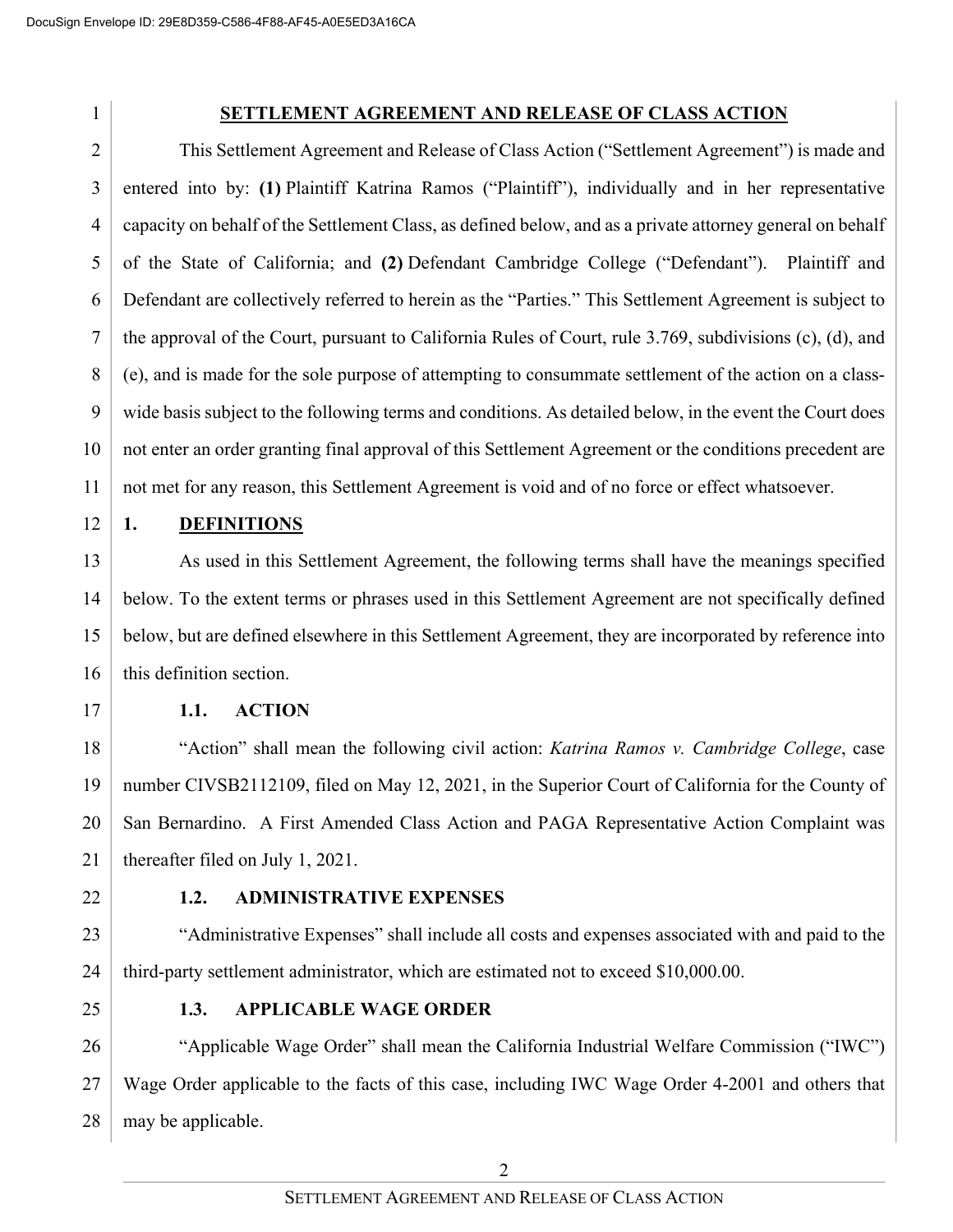| 1              | 1.4.                       | <b>CLAIMS</b>                                                                                              |
|----------------|----------------------------|------------------------------------------------------------------------------------------------------------|
| 2              |                            | "Claims" shall mean the claims asserted in the Action.                                                     |
| 3              | 1.5.                       | <b>CLASS ATTORNEY FEES AND EXPENSES</b>                                                                    |
| $\overline{4}$ |                            | "Class Attorney Fees and Expenses" shall mean the portion of the Gross Settlement Amount                   |
| 5              |                            | attributable to attorney fees and litigation expenses. The Parties agree that the fee portion of the Class |
| 6              |                            | Attorney Fees and Expenses shall be up to one-third of the Gross Settlement Amount (i.e., \$50,000.00),    |
| 7              |                            | as approved by the Court, and the award of costs and expenses shall be up to an additional \$10,000.00.    |
| 8              | 1.6.                       | <b>CLASS COUNSEL</b>                                                                                       |
| 9              |                            | "Class Counsel" shall mean Jonathan Melmed and Laura Supanich of Melmed Law Group P.C.                     |
| 10             | 1.7.                       | <b>CLASS MEMBER</b>                                                                                        |
| 11             |                            | "Class Member" shall mean any person who is a prospective member of the Settlement Class,                  |
| 12             |                            | or, if such person is incompetent or deceased, the person's legal guardian, executor, heir, or successor-  |
| 13             | in-interest.               |                                                                                                            |
| 14             | 1.8.                       | <b>CLASS NOTICE</b>                                                                                        |
| 15             |                            | "Class Notice" shall mean the Notice of Proposed Class Action Settlement, as set forth in the              |
| 16             |                            | form of Exhibit 1 attached hereto, or as otherwise approved by the Court, which is to be mailed to         |
| 17             |                            | Class Members along with the Share Form.                                                                   |
| 18             | 1.9.                       | <b>CLASS PARTICIPANTS</b>                                                                                  |
| 19             |                            | "Class Participants" shall mean all Class Members who do not timely request exclusion from                 |
| 20             | the Class Settlement.      |                                                                                                            |
| 21             |                            | 1.10. CLASS PERIOD                                                                                         |
| 22             |                            | "Class Period" shall mean the period from May 12, 2017, through the date of preliminary                    |
| 23             | approval.                  |                                                                                                            |
| 24             |                            | 1.11. CLASS REPRESENTATIVE                                                                                 |
| 25             |                            | "Class Representative" shall mean Plaintiff Katrina Ramos.                                                 |
| 26             |                            | 1.12. CLASS SETTLEMENT                                                                                     |
| 27             |                            | "Class Settlement" shall mean the settlement embodied in this Settlement Agreement, which is               |
| 28             | subject to Court approval. |                                                                                                            |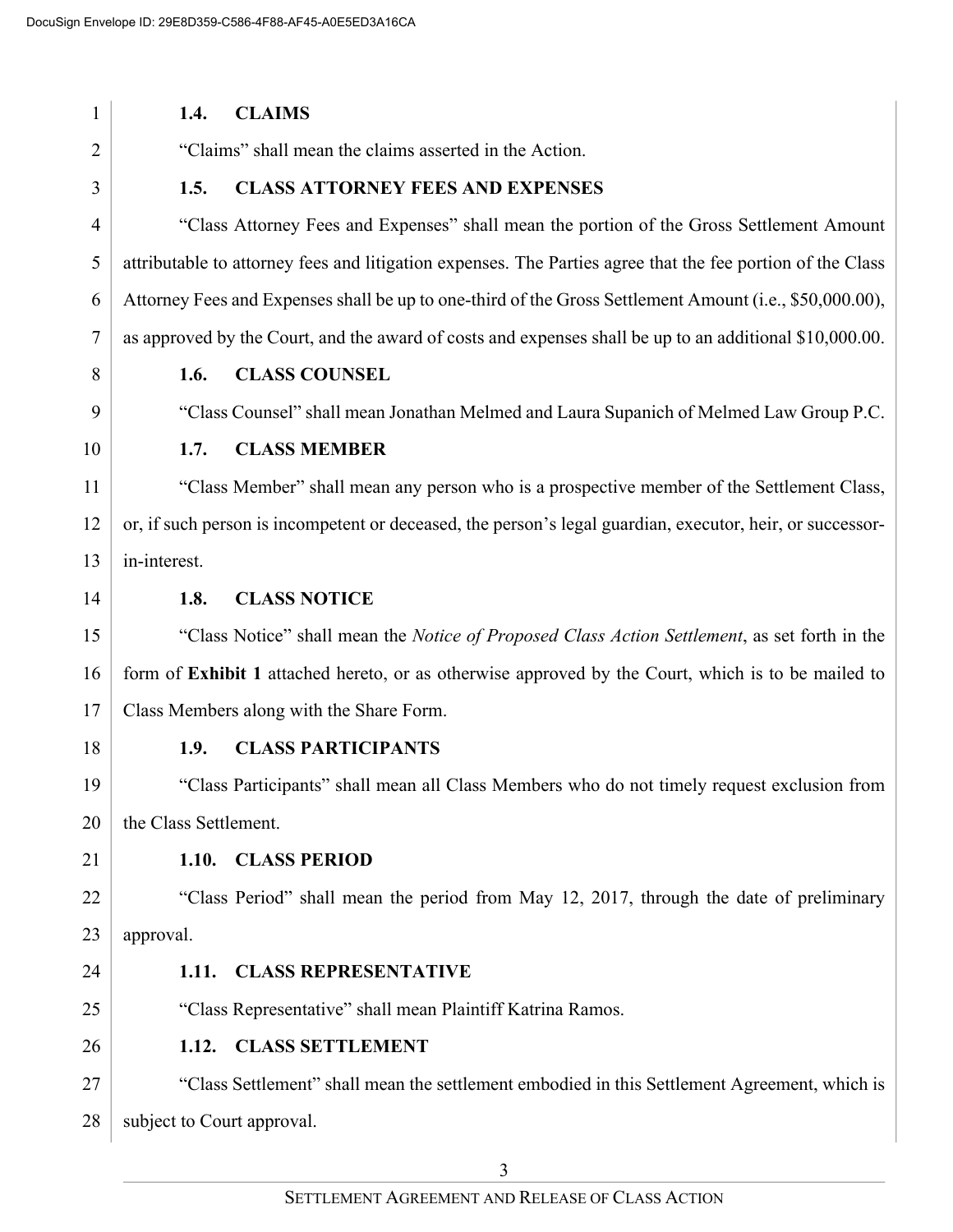#### 1 2 3 4 5 6 7 8 **1.13. COMPLAINT** "Complaint" shall mean the currently-operative complaint in the Action. **1.14. COURT** "Court" shall mean the Superior Court of the County of San Bernardino. **1.15. DEFENSE COUNSEL** "Defense Counsel" shall mean the attorneys representing Defendant. **1.16. EFFECTIVE DATE** "Effective Date" shall be the date when all of the following events have occurred: **(a)** this

9 10 11 12 13 14 15 16 17 18 19 20 21 Settlement Agreement has been executed by all Parties and by Class Counsel and Defense Counsel; **(b)** the Court has given preliminary approval to the Class Settlement; **(c)** notice has been given to the Settlement Class providing them with an opportunity to request exclusion from the Class Settlement; **(d)** the Court has held a Final Approval and Fairness Hearing and entered a final order and judgment certifying the Settlement Class and approving this Settlement Agreement; and **(e)** the later of the following events: **(i)** the expiration of the period for filing any appeal, writ, or other appellate proceeding opposing the Class Settlement has elapsed without any appeal, writ, or other appellate proceeding having been filed; **(ii)** the dismissal of any appeal, writ, or other appellate proceeding opposing the Class Settlement with no right to pursue further remedies or relief; or **(iii)** any appeal, writ, or the issuance of such other final appellate order upholding the Court's final order with no right to pursue further remedies or relief. In the event no objections are filed, the Effective Date shall be after steps (a) through (d) are completed (i.e., the date that the court has entered a final order and judgment certifying the Settlement Class and approving this Settlement Agreement).

22

### **1.17. EMPLOYEE'S TAXES AND REQUIRED WITHHOLDING**

23 24 25 26 27 28 "Employee's Taxes and Required Withholding" shall mean the employee's share of any and all applicable federal, state, or local payroll taxes, including those collected under authority of the Federal Insurance Contributions Act (FICA), the Federal Unemployment Tax Act (FUTA), and/or the State Unemployment Tax Act (SUTA) on the portion of any Class Participant's Individual Settlement Amount that constitutes wages. The Employee's Taxes and Required Withholdings will be withheld from and paid out of the Net Settlement Amount.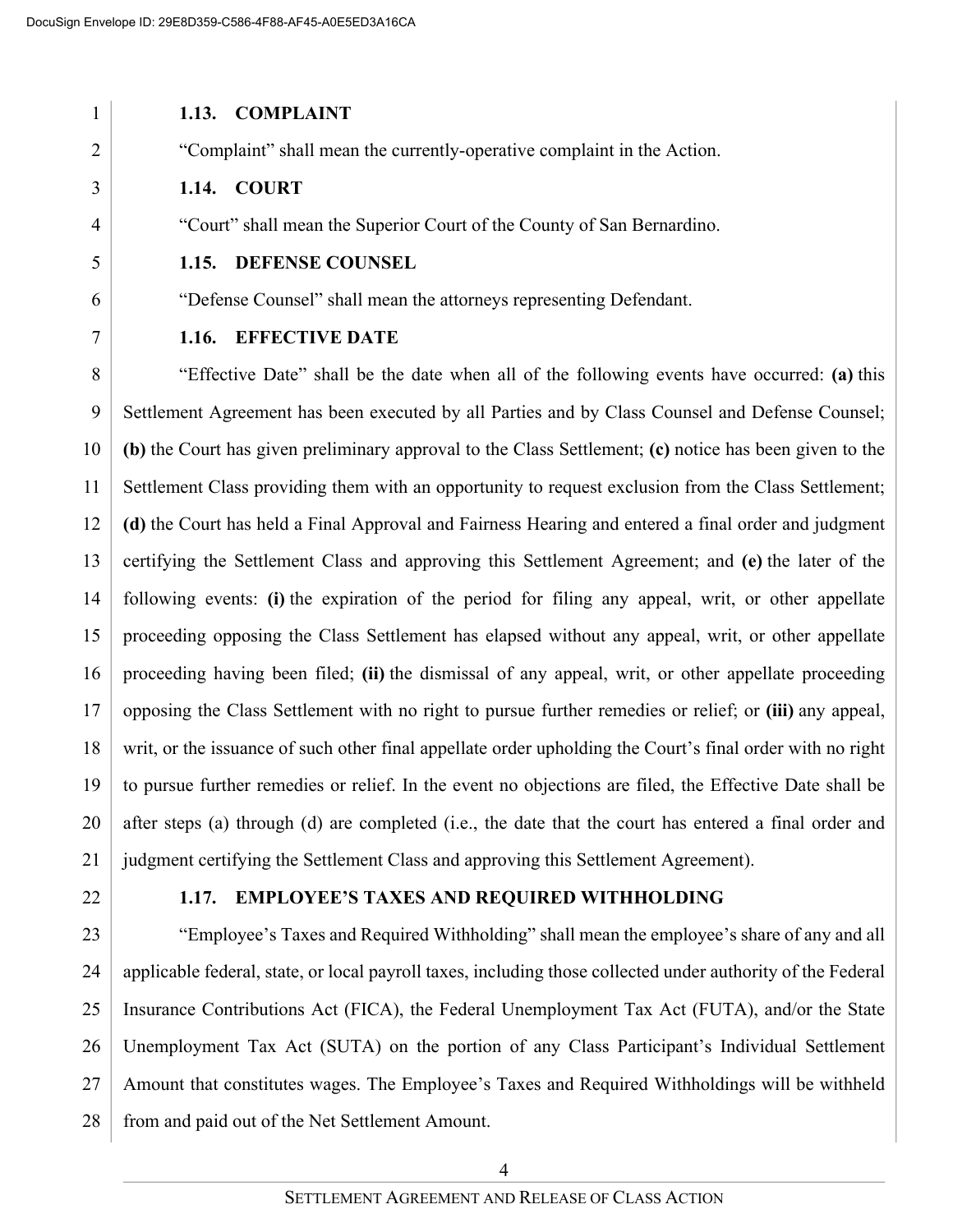#### **1.18. EMPLOYER'S TAXES**

2 3 4 5 6 "Employer's Taxes" shall mean and refer to Defendant's share of payroll taxes (e.g., Unemployment Insurance, Employment Training Tax, Social Security, and Medicare taxes) that is owed on the portion of any Class Participant's Individual Settlement Amount that constitutes wages. The Employer's Taxes shall be separately paid by Defendant and shall not be paid from the Gross Settlement Amount or Net Settlement Amount.

7

#### **1.19. FINAL APPROVAL AND FAIRNESS HEARING**

8 9 "Final Approval and Fairness Hearing" shall mean the final hearing held to ascertain the fairness, reasonableness, and adequacy of the Class Settlement.

10

#### **1.20. GROSS SETTLEMENT AMOUNT**

11 12 13 14 15 16 17 18 "Gross Settlement Amount" is the agreed upon non-reversionary settlement amount totaling \$150,000.00 to be paid by Defendant in full settlement of the Released Claims asserted in this case, inclusive of the Administrative Expenses, the Employee's Taxes and Required Withholdings, the Class Attorney Fees and Expenses, the Incentive Award, and PAGA Payment. Defendant shall separately pay its share of the Employer's Taxes in addition to the Gross Settlement Amount on the portion of each Individual Settlement Amount allocated as wages. The Gross Settlement Amount plus Employer's Taxes is the maximum amount for which Defendant shall be liable, unless the escalator clause is triggered.

19

#### **1.21. HEARING ON PRELIMINARY APPROVAL**

20 21 "Hearing on Preliminary Approval" shall mean the hearing held on the motion for preliminary approval of the Class Settlement.

22

#### **1.22. INCENTIVE AWARD**

23 24 25 "Incentive Award" shall mean any additional monetary payment provided to the Class Representative for her efforts and risks on behalf of the Settlement Class in this Action, not to exceed \$7,500.00.

- 26
- 27
- 28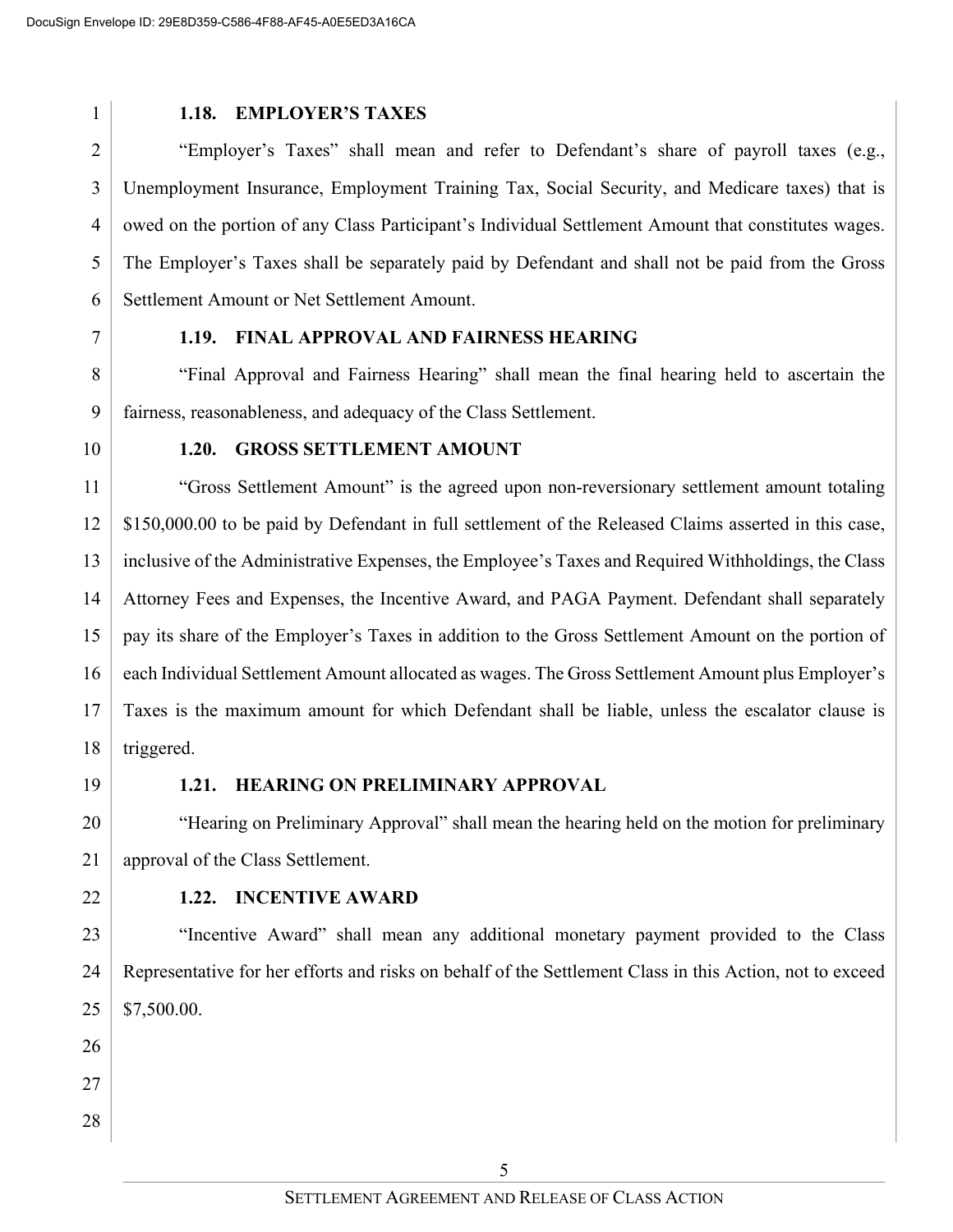1

### **1.23. INDIVIDUAL SETTLEMENT AMOUNT**

3 4 "Individual Settlement Amount" shall mean the amount which is ultimately distributed to each Class Participant, less any Employee's Taxes and Required Withholdings. The Individual Settlement Amount does not include any portion of the PAGA Payment.

5

### **1.24. NET SETTLEMENT AMOUNT**

6 7 8 9 10 "Net Settlement Amount" shall mean the Gross Settlement Amount minus: Administrative Expenses; Class Attorney Fees and Expenses; 75% of the share of the Gross Settlement Amount allocated toward penalties pursuant to the Labor Code Private Attorney General Act of 2004 ("PAGA"), codified at Labor Code sections 2698 through 2699.6, which are payable to the California Labor and Workforce Development Agency ("LWDA"); and Plaintiff's Incentive Award.

11

### **1.25. OPT OUT**

12 13 14 "Opt Out" shall refer to the process of submitting a timely and valid request for exclusion from the Class Settlement in accordance with the terms of the Class Notice and no later than the Response Deadline.

15

### **1.26. OPT-OUTS**

16 17 "Opt-Outs" shall mean all persons who timely and validly request exclusion from the Class Settlement in accordance with the terms of the Class Notice and no later than the Response Deadline.

18

### **1.27. PAGA PAYMENT**

19 20 21 22 23 24 25 "PAGA Payment" shall mean the penalties pursuant to PAGA that the Parties have agreed is a reasonable sum to be paid in settlement of the PAGA claims included in the Action, which is \$20,000.00. The PAGA Payment is to be approved by the Court pursuant to Labor Code section 2699 and is to be distributed as follows: seventy-five percent (75%) (i.e., \$15,000.00) to the LWDA and twenty-five percent (25%) (i.e., \$5,000.00) to the PAGA Settlement Class. Class Counsel shall give timely notice of this Settlement Agreement to the LWDA pursuant to Labor Code section 2699, subdivision  $(l)(2)$ .

26

### **1.28. PAGA PERIOD**

27 28 "PAGA Period" shall mean the period from April 22, 2020, through the date of preliminary approval.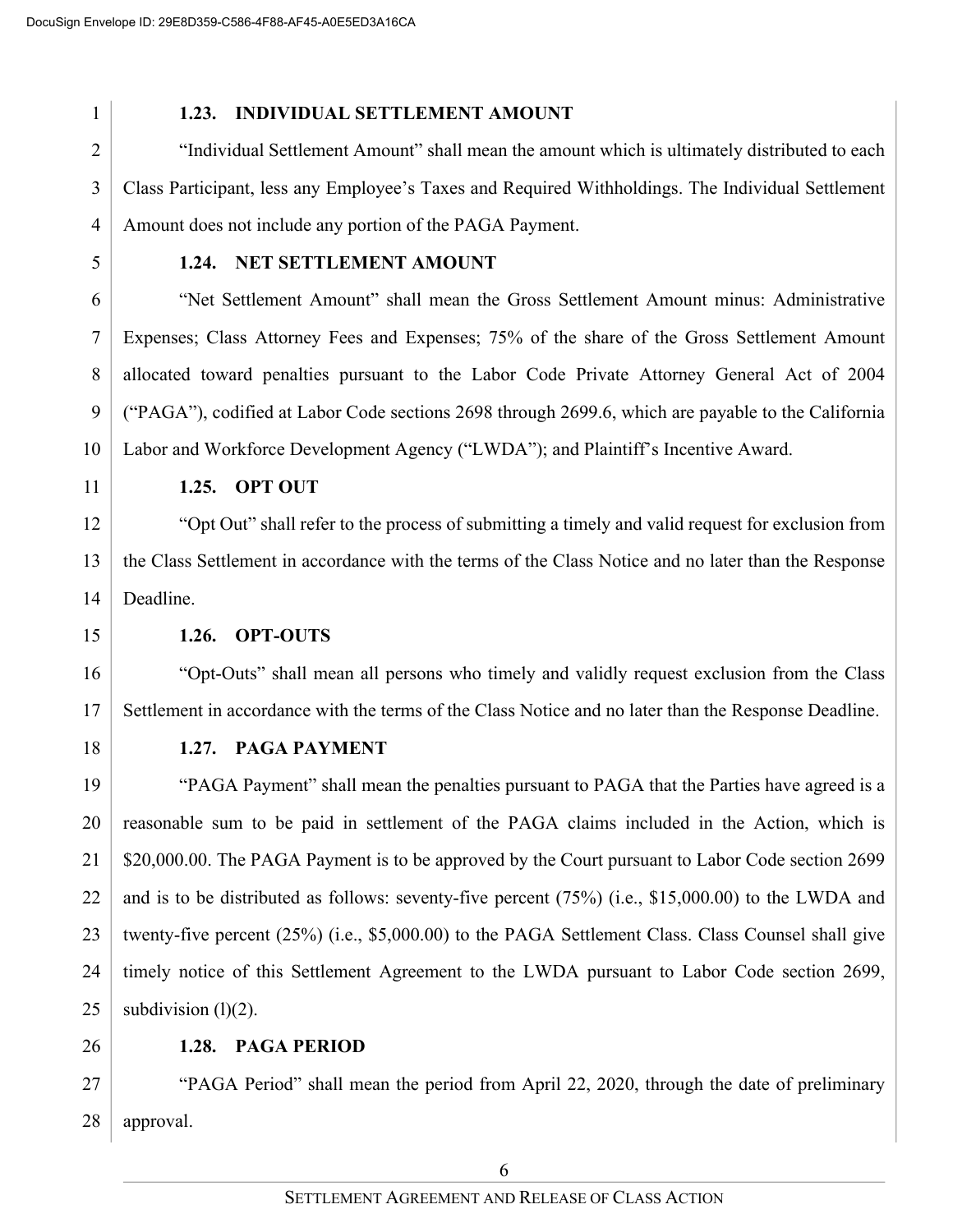1

### **1.29. PAGA SETTLEMENT CLASS**

3 4 5 "PAGA Settlement Class" shall mean all individuals who are or were employed as adjunct professors and/or instructors and/or in any other similar capacity by Defendant in California during the PAGA Period. Defendant represents that the PAGA Settlement Class consists of approximately 34 employees that worked during the PAGA Period.

6

#### **1.30. PRELIMINARY APPROVAL DATE**

7 8 "Preliminary Approval Date" shall mean the date upon which the Court enters an order preliminarily approving this Settlement Agreement.

9

#### **1.31. RELEASED CLAIMS**

10 11 12 13 14 15 16 17 18 19 20 21 22 23 24 25 26 27 28 "Released Claims" shall mean all causes of action and factual or legal theories/allegations that were alleged in the operative complaint in this action and/or in the PAGA letter in support of this action, or that could have been brought in this action based on those same factual or legal theories/allegations, against the Released Parties. This Release includes, but is not limited to, claims for violation of Labor Code sections 201, 202, 203, 204, 210, 226, 226.2, 226.3, 226.7, 1174, 1174.5, 1185, 1194, 1194.2, 1197, 1197.1, 1198, 1199, 2802, 2698 et seq., and 2699 et seq.; IWC Wage Order 4-2001; Code of Regulations, Title 8, Section 11090; Business & Professions Code sections 17200-17208. This Release also includes, but is not limited to, the following claims for relief: (a) failure to pay wages, including minimum wages; (b) failure to authorize and permit rest breaks, and to properly provide premium; pay in lieu thereof; (c) improper and/or inaccurate wage statements and failure to provide wage statements; (d) waiting time penalties for untimely payment of wages at the conclusion of employment; (e) failure to reimburse business expenses; (f) unfair business practices; (g) civil penalties under the Private Attorneys General Act ("PAGA"); and (h) all damages, liquidated damages, penalties, restitution, attorneys' fees, interest, and other amounts recoverable in connection with the above legal authorities and/or claims for relief under local, California, and federal law. The res judicata effect of the Judgment will be the same as that of the Release. Plaintiff may hereafter discover facts or legal arguments in addition to or different from those they now know or currently believe to be true with respect to the claims, causes of action and legal theories of recovery in this action which are the subject matter of the Released Claims. Regardless, the discovery of new facts or legal arguments shall in no way limit the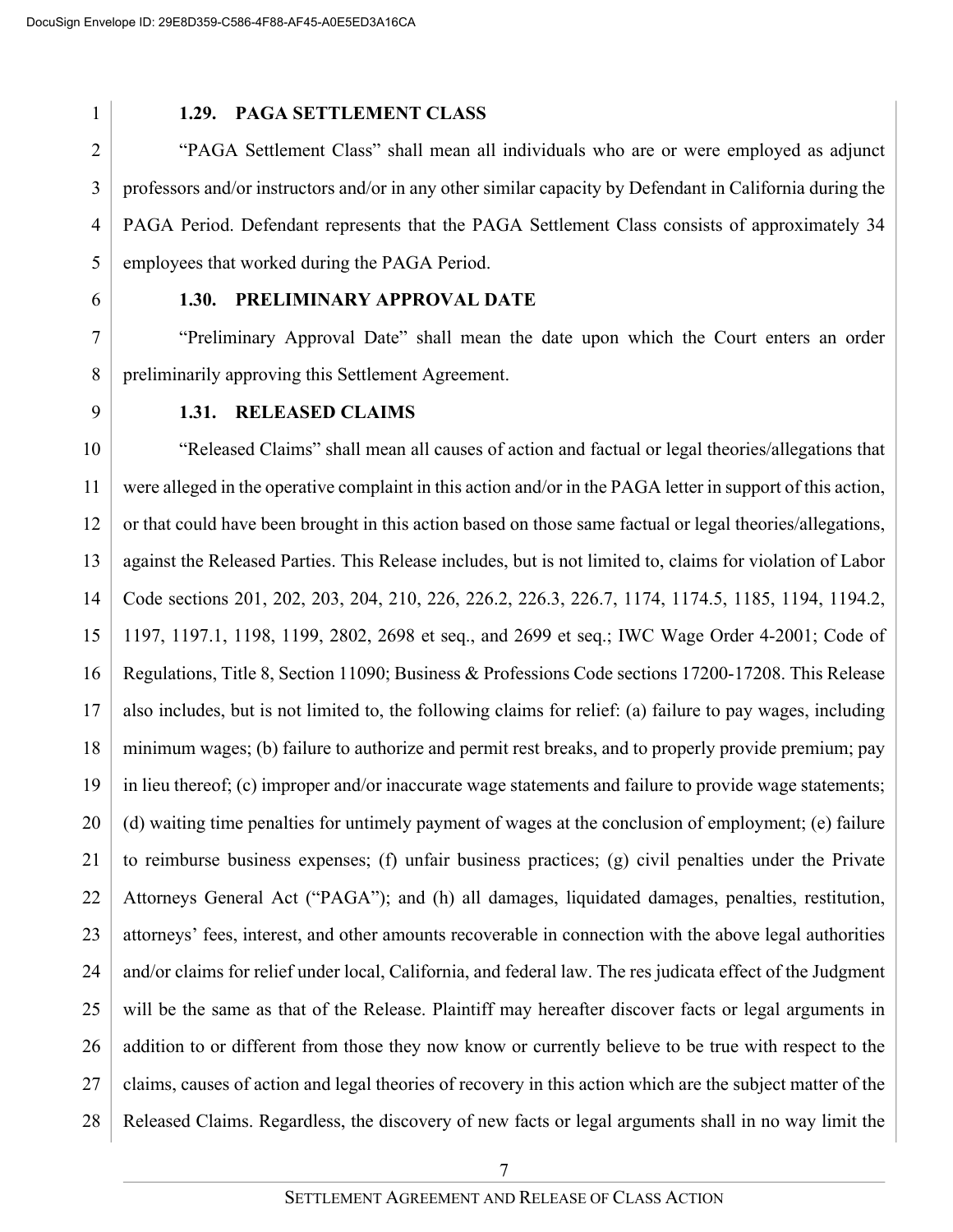1 2 3 4 scope or definition of the Released Claims, and by virtue of this agreement, Plaintiff shall be deemed to have, and by operation of the final judgment approved by the Court, shall have, fully, finally, and forever settled and released all of the Released Claims against the Released Parties as defined in this agreement.

5 6 7 8 9 10 11 12 13 14 No other claims are released other than those claims specifically plead in the Complaint or otherwise specifically identified herein. This Settlement Agreement will not release any person, party, or entity from claims, if any, by Class Members for workers compensation, unemployment, or disability benefits of any nature. Nor does it release any claims, actions, or causes of action which may be possessed by Class Members under state or federal discrimination statutes, including, without limitation, the California Fair Employment and Housing Act (Gov. Code, §§ 12900–12996); the Unruh Civil Rights Act (Civ. Code, § 51); the California Constitution; Title VII of the Civil Rights Act of 1964 (42 U.S.C. § 2000, et seq.); the Americans with Disabilities Act (42 U.S.C. § 12101, et seq.); the Employee Retirement Income Security Act of 1974 (29 U.S.C. § 1001 et seq.); and all of their implementing regulations and interpretive guidelines.

15

### **1.32. RELEASED PARTIES**

16 17 18 19 "Released Parties" shall mean Defendant and all of Defendant's past, present and/or future, direct and/or indirect, officers, directors, members, managers, employees, agents, representatives, attorneys, insurers, partners, investors, shareholders, administrators, parent companies, subsidiaries, affiliates, divisions, predecessors, successors, assigns, and joint venturers.

20

### **1.33. RELEASING PARTIES**

21 22 23 24 25 "Releasing Parties" shall mean every Class Participant and all persons purporting to act on their behalf or purporting to assert a claim under or through them, including, but not limited to, their dependents, heirs, assigns, beneficiaries, devisees, legatees, executors, administrators, agents, trustees, conservators, guardians, personal representatives, and successors-in-interest, whether individual, class, representative, legal, equitable, direct or indirect, or any other type or in any other capacity.

- 26
- 27
- 28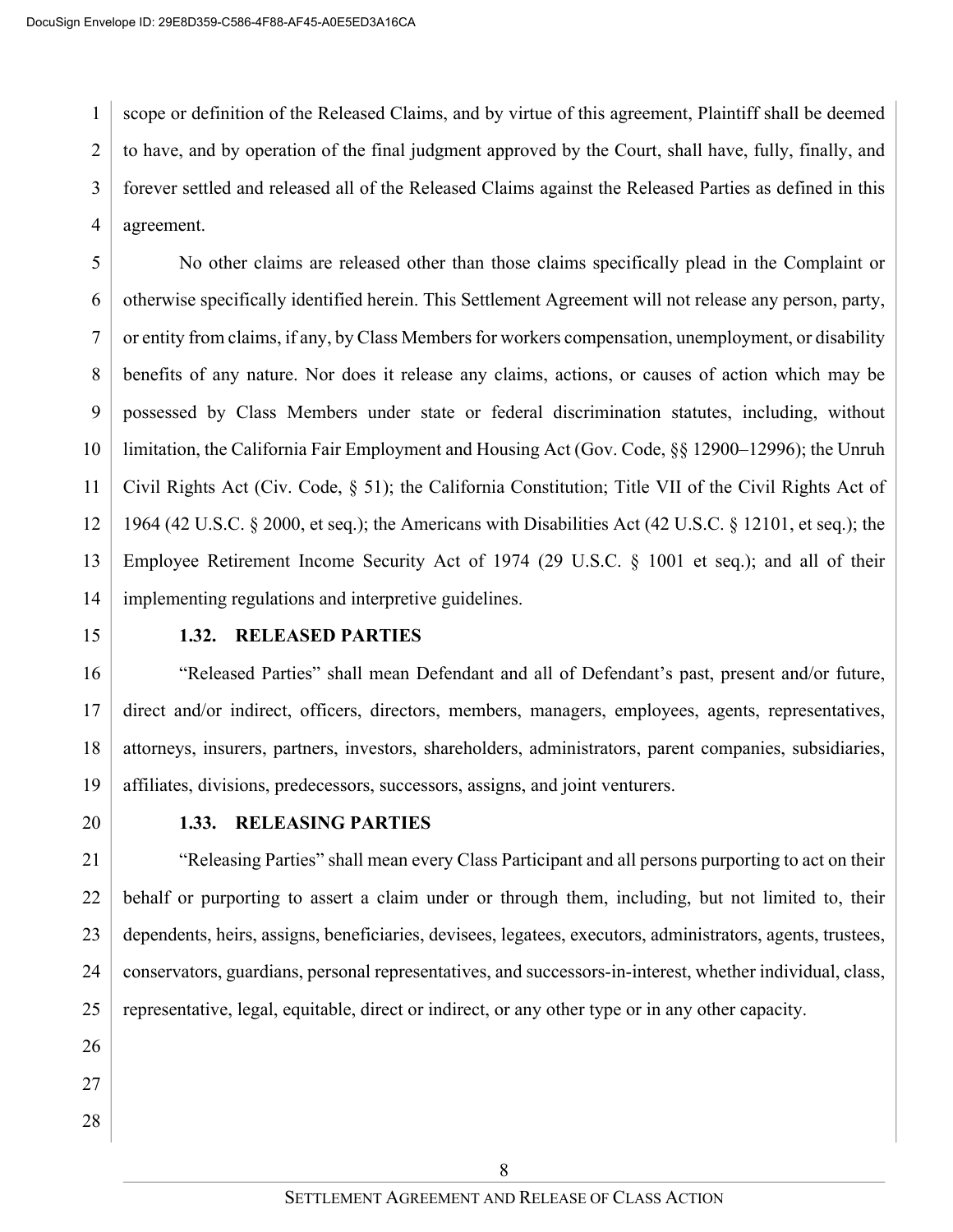1

#### **1.34. RESPONSE DEADLINE**

3 4 "Response Deadline" shall mean the date thirty (30) calendar days following the date on which the Settlement Administrator first mails Class Notice to the Class Members and the last day on which Class Members may submit a request for exclusion and/or objection to Class Settlement.

5

#### **1.35. SETTLEMENT ADMINISTRATOR**

6 7 8 "Settlement Administrator" shall mean CPT Group or ILYM Group, Inc. (or other administrator agreed on by the parties) which the Parties have agreed will be responsible for administration of the Class Settlement and related matters.

9

#### **1.36. SETTLEMENT CLASS**

10 11 12 13 14 "Settlement Class" shall mean all individuals who are or were employed by Defendant in California as adjunct professors and/or instructors and/or in any other similar capacity during the Class Period. Defendant represents that the Settlement Class consists of approximately 50 Class Members that worked a total of approximately 665 courses taught during the Class Period, up to and including the spring semester of 2022.

15

#### **1.37. SHARE FORM**

16 17 18 "Share Form" shall mean the *Class Action Settlement Share Form*, as set forth in the form of **Exhibit 2** attached hereto, or as otherwise approved by the Court, which is to be mailed to Class Members along with the Class Notice.

19

# **2. FACTUAL AND PROCEDURAL BACKGROUND**

20

### **2.1. PLAINTIFF'S CLAIMS**

21 22 23 24 25 26 27 28 Plaintiff, individually and in her representative capacity on behalf of the Settlement Class, and as a private attorney general on behalf of the State of California, has alleged the following violations: **(1)** failure to pay minimum wage for all hours worked in violation of Labor Code sections 1194 and 1194.2, and the Applicable Wage Order; **(2)** failure to provide compliant rest periods and pay missed rest break premiums in violation of Labor Code section 226.7 and the Applicable Wage Order; **(3)** failure to maintain accurate employment records in violation of Labor Code section 1174; **(4)** failure to pay timely wages during employment in violation of Labor Code sections 204, 210; **(5)** failure to pay all wages due and owing at separation in violation of Labor Code sections 201, 202,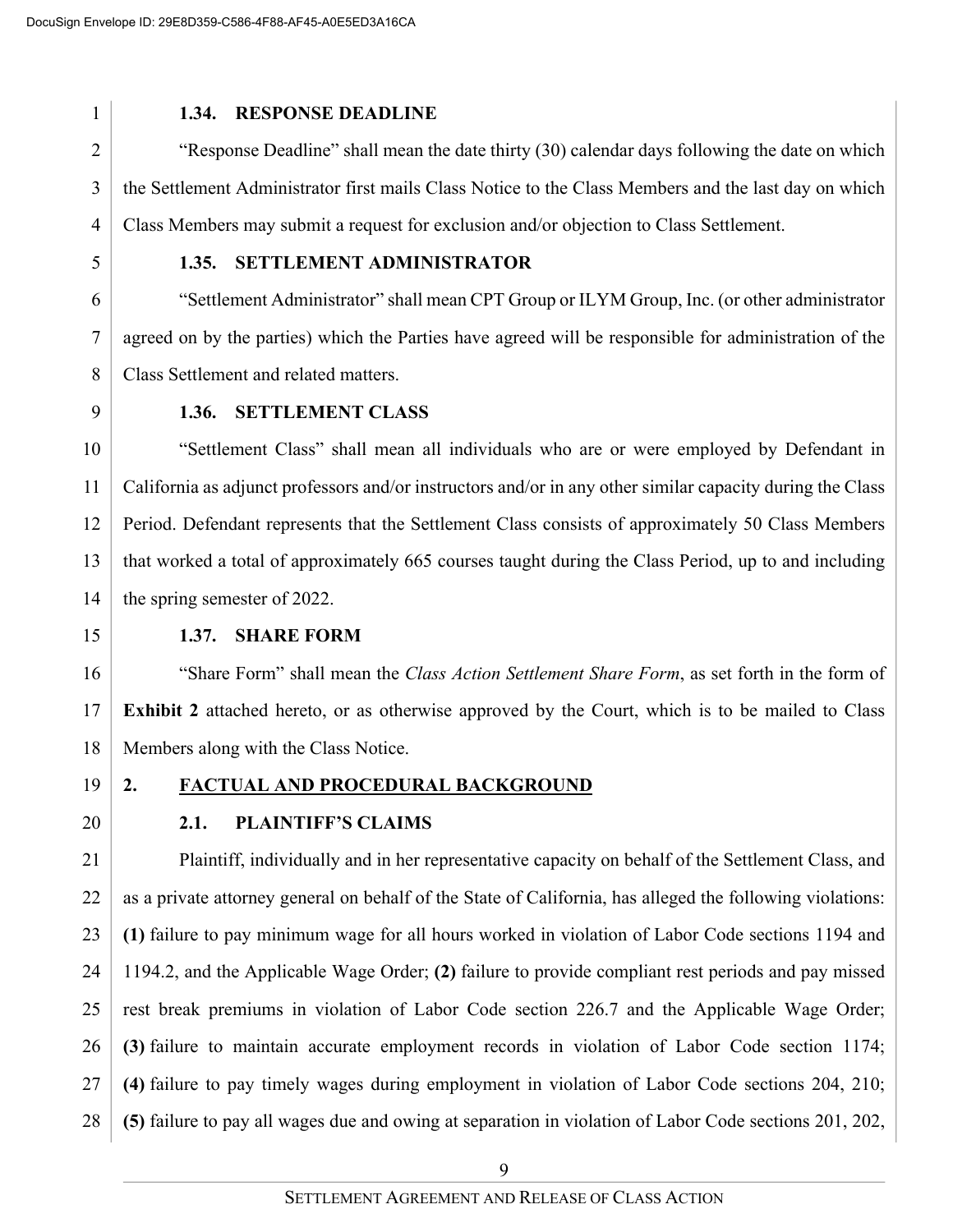1 2 3 4 5 and 203; **(6)** failure to reimburse business expenses in violation of Labor Code sections 2802 and 2804; **(7)** failure to provide complete and accurate wage statements in violation of Labor Code sections 226 and 226.3; **(8)** deceptive, fraudulent, or otherwise unlawful business practices based on the foregoing in violation of California's Unfair Competition Law (Bus. & Prof. Code, §§ 17200–17210); and **(9)** statutory penalties based on the foregoing pursuant to PAGA (Lab. Code, §§ 2698-2699.6).

6

### **2.2. DISCOVERY, INVESTIGATION, RESEARCH, AND MEDIATION**

7 8 9 10 11 12 13 14 15 16 Class Counsel has conducted significant informal discovery during the prosecution of the Action. This discovery, investigation, and prosecution has included, among other things, **(a)** over a dozen telephonic conferences with Plaintiff; **(b)** inspection and analysis of hundreds of pages of documents and other information produced by Plaintiff and Defendant; **(c)** analysis of employment data from a sample of Class Members; **(d)** an analysis of the legal positions taken by Defendant; **(d)** investigation into the viability of class treatment of the claims asserted in the Action; **(e)** analysis of potential class-wide damages, including information sufficient to understand Defendant's potential defenses to Plaintiff's claims; **(f)** research of the applicable law with respect to the claims asserted in the Complaint and the potential defenses thereto; and **(g)** assembling and analyzing of data for calculating damages.

17 18 19 20 21 22 Class Counsel and the Class Representative have vigorously prosecuted this case, and Defendant has vigorously contested it. The Parties have engaged in sufficient investigation and discovery to assess the relative merits of the claims of the Class Representative and of the defenses to them. After such discovery, investigation, and prosecution, the Parties attended a full-day mediation with an experienced employment law mediator, which culminated in a settlement in principle, the terms of which are elaborated in this Settlement Agreement.

- 23
- 24

# **2.3. ALLEGATIONS OF THE CLASS REPRESENTATIVE AND BENEFITS OF CLASS SETTLEMENT**

25 26 27 28 The document and data exchange in this matter, as well as discussions between counsel, have been adequate to give the Class Representative and Class Counsel a sound understanding of the merits of their positions and to evaluate the value of the claims of the Settlement Class. The informal discovery conducted in this Action and the information exchanged by the Parties through pre-mediation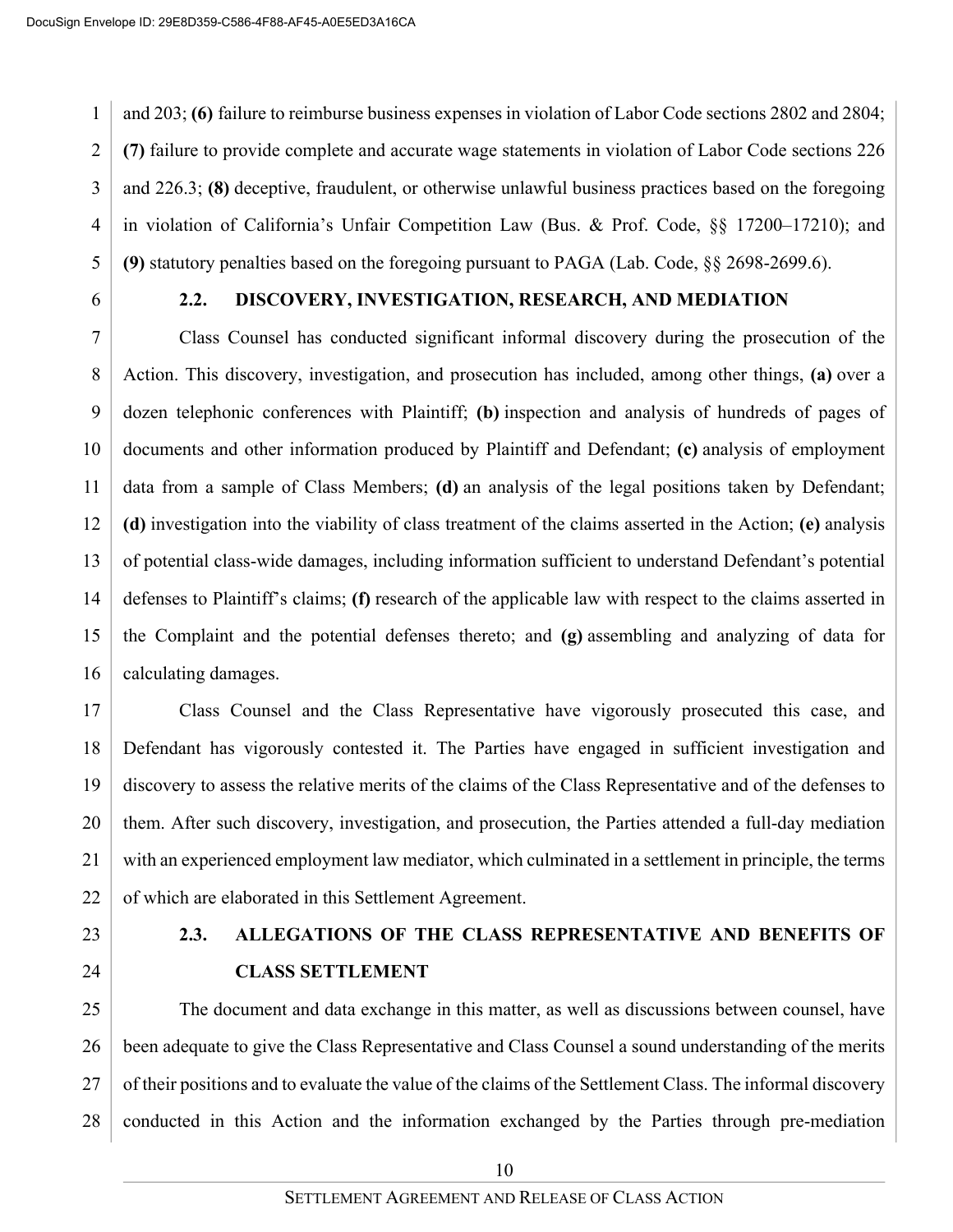1 2 discussions are sufficient to reliably assess the merits of the Parties' respective positions and to compromise the issues on a fair and equitable basis.

3 4 5 6 7 8 9 10 11 The Class Representative and Class Counsel believe that the claims, causes of action, allegations, and contentions asserted in the Action have merit. However, the Class Representative and Class Counsel recognize and acknowledge the expense and delay of continued lengthy proceedings necessary to prosecute the Action against Defendant through trial and through appeals. Class Counsel has taken into account the uncertain outcome of the litigation, the risk of continued litigation in complex actions such as this, as well as the difficulties and delays inherent in such litigation, and the potential difficulty of obtaining certification of the Settlement Class as well as trying the claims of the class. Class Counsel is mindful of the potential problems of proof under, and possible defenses to, the claims alleged in the Action.

12 13 14 15 16 17 The Class Representative and Class Counsel believe that the settlement set forth in this Settlement Agreement confers substantial benefits upon Plaintiff and the Settlement Class and that an independent review of this Settlement Agreement by the Court in the approval process will confirm this conclusion. Based on their own independent investigation and evaluation, Class Counsel has determined that the settlement set forth in this Settlement Agreement is in the best interests of Plaintiff and the Class Members.

18

### **2.4. DEFENDANT'S DENIALS OF WRONGDOING AND LIABILITY**

19 20 21 22 23 Defendant has denied and continues to deny all allegations, claims, and contentions alleged by Plaintiff in the Action. Defendant has expressly denied and continuesto deny all charges of wrongdoing or liability against it arising out of any of the conduct, statements, acts, or omissions alleged in the Action. Defendant contends that it complied with California and federal wage and hour laws and has dealt legally and fairly with Plaintiff and the Class Members.

24 25 26 27 28 Defendant further denies that, for any purpose other than settling this Action, these claims are appropriate for class or representative treatment. Nonetheless, Defendant has concluded that further proceedings in the Action would be protracted and expensive and that it is desirable that the Action be fully and finally settled in the manner and upon the terms and conditions set forth in this Settlement Agreement to dispose of burdensome and protracted litigation, to permit the operation of Defendant's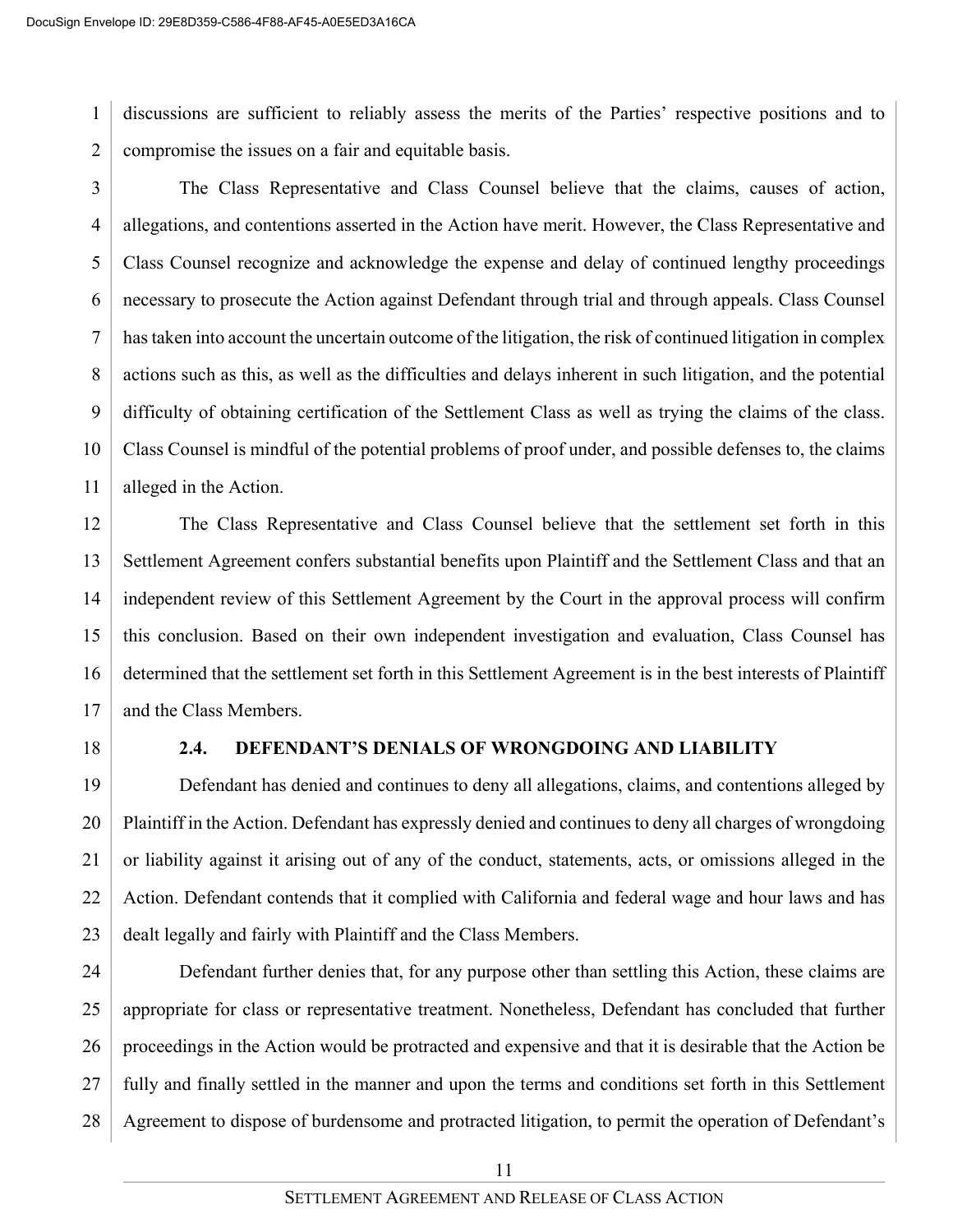1 2 3 4 5 respective businesses without further expensive litigation and the distraction and diversion of their personnel with respect to matters at issue in the Action. Defendant has also taken into account the uncertainty and risks inherent in any litigation, especially in complex cases such as the Action. Defendant has, therefore, determined that it is desirable and beneficial to it that the Action be settled in the manner and upon the terms and conditions set forth in this Settlement Agreement.

6

### **2.5. INTENT OF THE CLASS SETTLEMENT**

7 8 9 10 The Class Settlement set forth herein intends to achieve the following: **(1)** entry of an order approving the Class Settlement; **(2)** entry of judgment of the Action; **(3)** discharge of the Released Parties from liability for any and all of the Released Claims; and **(4)** discharge of Defendant from liability for any and all claims arising out of the Action.

11

### **3. CONDITIONAL CERTIFICATION OF THE SETTLEMENT CLASS**

12 13 14 15 16 17 18 19 For the purposes of this Settlement Agreement and the Class Settlement of this Action only, the Parties agree to conditional class certification of the Settlement Class. Defense Counsel believes this conditional certification is appropriate because the Released Claims are being compromised without need to establish the elements of those claims on which liability turns. The certification of the Settlement Class shall not constitute, in this or any other proceeding, an admission of any kind by Defendant, including without limitation, that certification of a class for trial purposes is or would be warranted, appropriate or proper; or that Plaintiff could establish any of the requisite elements for class treatment of any of the claims in the Action.

20 21 22 23 24 25 26 27 In the event that the Settlement Agreement is not finally approved by the Court, a Final Effective Date is not achieved, or the Class Settlement is rejected, terminated, or otherwise rendered null and void as set forth herein, then certification of the Settlement Class shall be automatically vacated, shall be void *ab initio*, of no force or effect, and shall not constitute evidence or a binding determination that the requirements for certification of a class for trial purposes in this Action or in any other action which have been, are or can be, satisfied. Further, if the Agreement does not reach a Final Effective Date, Plaintiff agrees that Plaintiff will not argue, claim, reference, or otherwise raise any preliminary approval of the Settlement Class in connection with any later proceeding before the Court.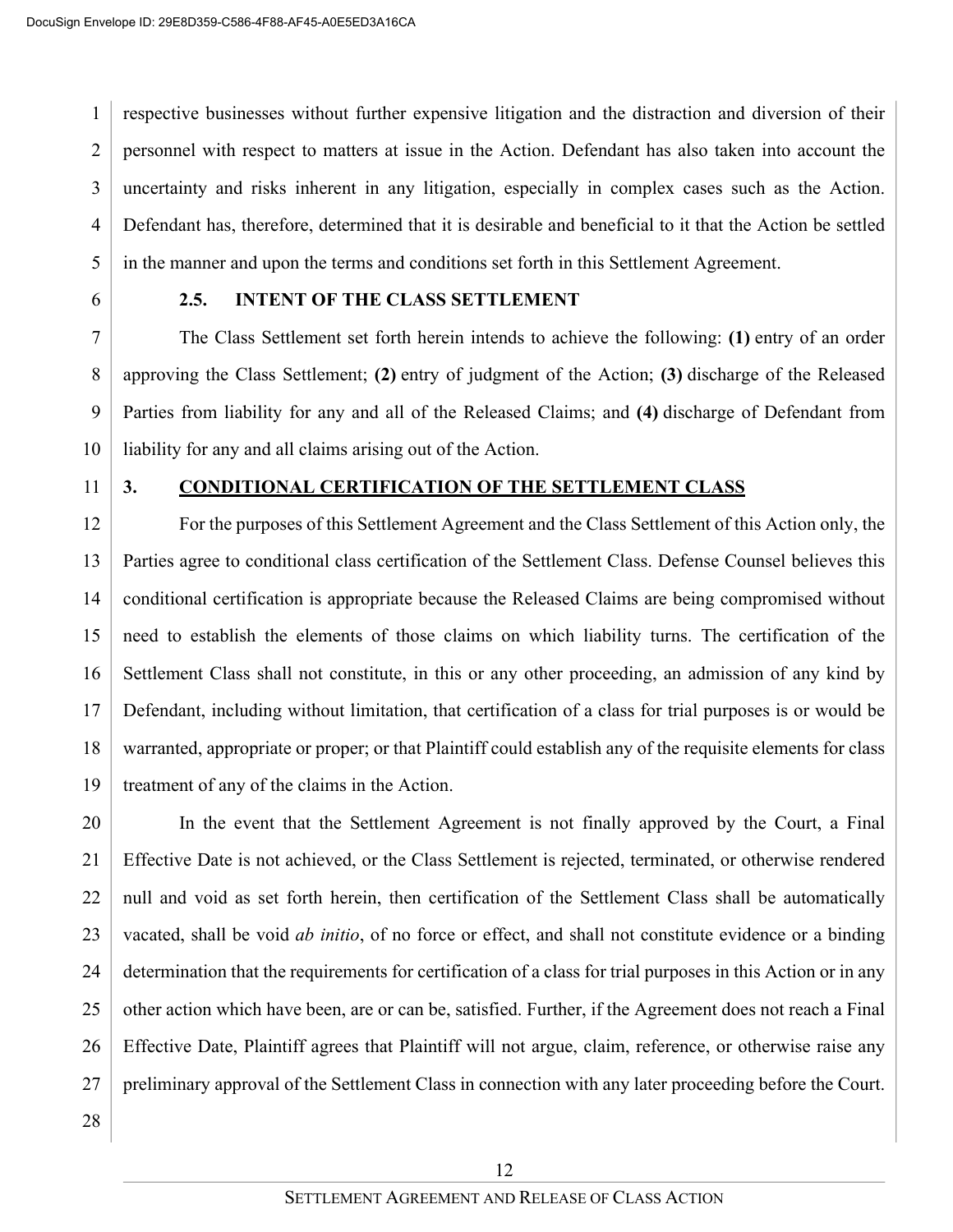### **4. APPOINTMENT OF CLASS COUNSEL**

2 3 4 For purposes of this Settlement Agreement and subject to the Court's approval, the Parties agree to the appointment of Class Counsel as counsel for the Settlement Class and the effectuation of the Class Settlement pursuant to this Settlement Agreement.

- 5 **5. CONSIDERATION**
- 6

### **5.1. SETTLEMENT AMOUNT**

7 8 9 10 11 12 13 14 The Parties agree to settle this Action for the Gross Settlement Amount of \$150,000.00. There shall be no reversion to Defendant. Defendant shall pay the Gross Settlement Amount in full. The Gross Settlement Amount and other actions and forbearances taken by Defendant shall constitute adequate consideration for the Class Settlement and will be made in full and final settlement of: the Released Claims, the Class Attorney Fees and Expenses, Administrative Expenses, the Incentive Award, the PAGA Payment (and any payments to individual PAGA Class Members resulting from the PAGA Payment), and any other obligation of Defendant under this Settlement Agreement (other than the Employer's Taxes on the portion of the Net Settlement Amount allocated to the payment of wages).

15 16 The Gross Settlement Amount of \$150,000.00, will be allocated as follows, explained in greater detail below:

17 The Administrative Expenses, estimated not to exceed \$10,000.00;

18 Class Counsel's attorney fees not to exceed \$50,000.00;

19 Class Counsel's litigation costs and expenses not to exceed \$10,000.00;

20 The Incentive Award, not to exceed \$7,500.00; and

- 21 PAGA Payment to LWDA of \$15,000.00.
- 22 23

### **5.2. DISTRIBUTION OF SETTLEMENT AMOUNT 5.2.1. INCENTIVE AWARD FOR PLAINTIFF**

24 25 26 27 28 Plaintiff may petition the Court to approve an Incentive Award in an amount not to exceed \$7,500.00 for Katrina Ramos to acknowledge her efforts on behalf of the Settlement Class in this Action, including assisting in the investigation and consulting with Class Counsel and providing crucial documents to Class Counsel. Defendant shall not oppose any request by Plaintiff for an Incentive Award in such an amount. Any Incentive Award approved by the Court shall be paid to Plaintiff from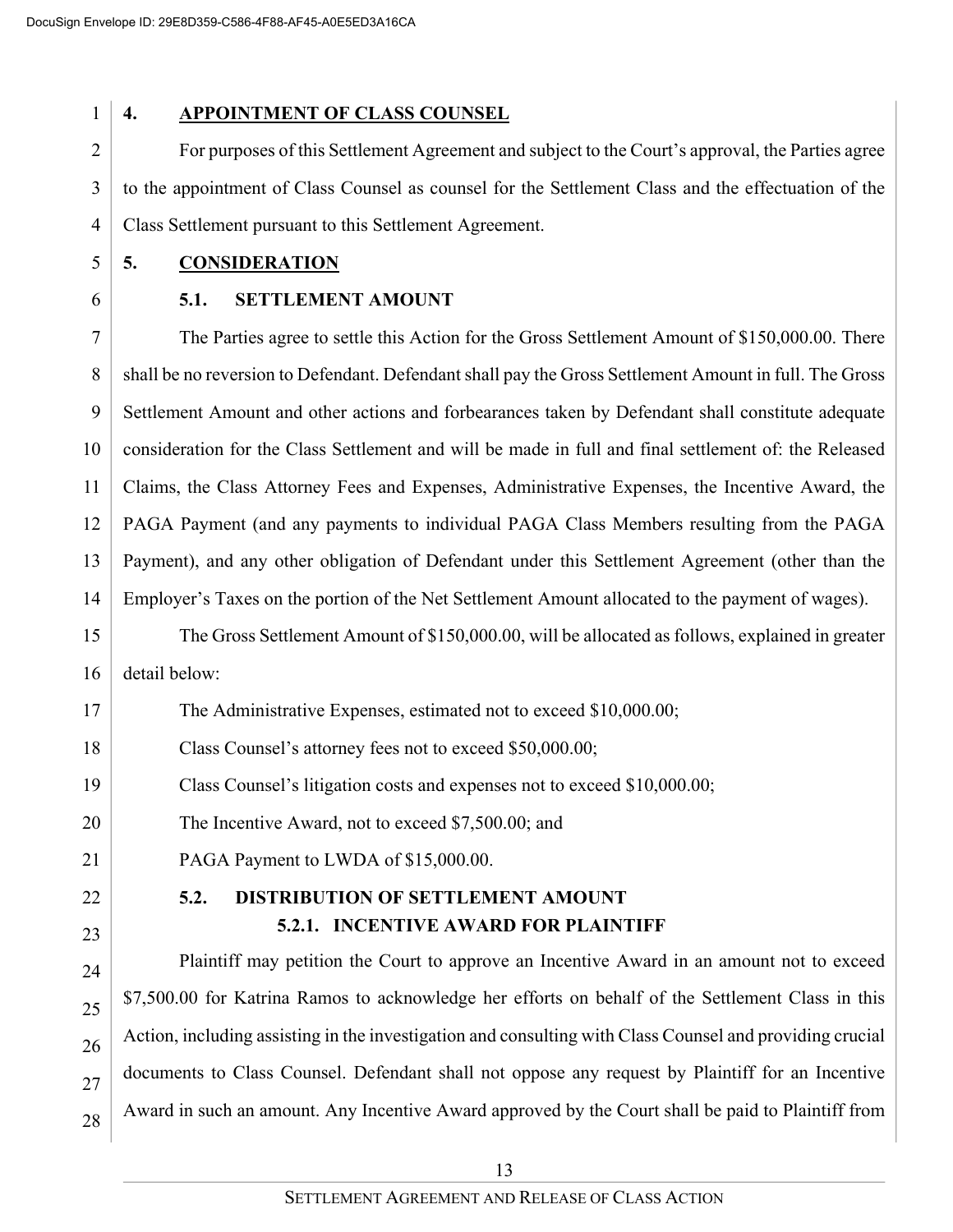1 2 3 4 5 6 7 the Gross Settlement Amount and shall be in addition to any distribution to which she may otherwise be entitled as a Class Participant. Any Incentive Award approved by the Court shall not be considered wages, and the Settlement Administrator shall issue to Plaintiff an IRS Form 1099 reflecting such payment. Plaintiff shall be responsible for the payment of all taxes with respect to any Incentive Award approved by the Court and shall hold Defendant harmless from all liability with regard thereto. Even in the event that the Court reduces or does not approve the Incentive Award, Plaintiff and Class Counsel shall not have the right to terminate or void this Settlement Agreement.

8 9

10

11

12

13

14

### **5.2.2. PAYMENT TO CLASS PARTICIPANTS**

Each Class Participant shall be eligible to receive payment of the Individual Settlement Amount, which is a share of the Net Settlement Amount based on the pro rata number of courses taught by the Class Members during the Class Period as a proportion of all courses taught by all Class Members. Each Class Participant, including Plaintiff, shall be responsible for the payment of the Employee's Taxes and Required Withholding with respect to his or her Individual Settlement Amount and shall hold Defendant harmless from any and all liability with regard thereto.

15 16 17 18 19 20 21 22 23 24 25 26 27 For the purpose of calculating Employee's Taxes and Required Withholding for the Individual Settlement Amounts for Class Participants (including any payments to the Class Representative but exclusive of her Incentive Award), the Parties agree that 20% of each Individual Settlement Amount shall constitute payment in the form of wages (and each Class Participant will be issued an IRS Form W-2 for such payment to him or her), and 80% of each Individual Settlement Amount shall constitute penalties and interest (and each Class Participant will be issued an IRS Form 1099 for such payment to him or her). Prior to final distribution, the Settlement Administrator shall calculate the total Employee's Taxes and Required Withholding due as a result of the wage portion of Class Participants' anticipated Individual Settlement Amounts and such actual amount will be deducted from the Net Settlement Amount. Additionally, prior to the funding of the Gross Settlement Amount and final distribution, the Settlement Administrator shall calculate the total Employer's Taxes due on the wage portion of the Class Participants' Individual Settlement Amounts and issue instructions to Defendant to separately fund these tax obligations/withholdings. The Parties understand that Plaintiff and the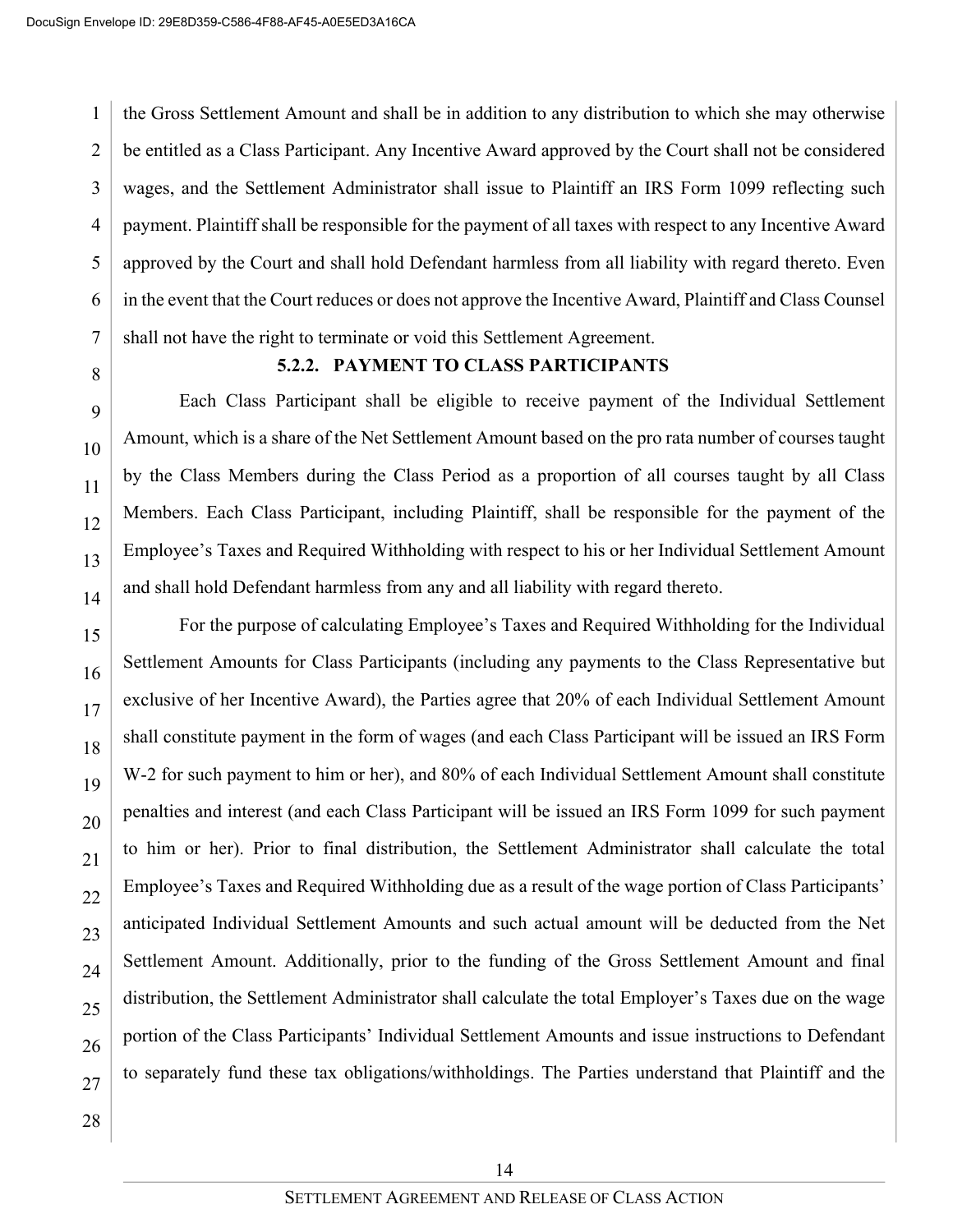1 2 Class Participants who receive any payment pursuant to this Settlement Agreement shall be solely responsible for all other individual tax obligations.

3

#### **5.2.3. PAYMENT TO PAGA SETTLEMENT CLASS**

4 5 6 7 8  $\overline{Q}$ 10 11 12 13 14 15 Each member of the PAGA Settlement Class shall be entitled to receive a portion of the PAGA Payment. The PAGA Payment shall consist of the penalties pursuant to PAGA that the Parties have agreed is a reasonable sum to be paid in settlement of the PAGA claims included in the Action, which is \$20,000.00. The PAGA Payment must be approved by the Court pursuant to Labor Code section 2699 and is to be distributed as follows: seventy-five percent (75%) (i.e., \$15,000.00) to the LWDA and twenty-five percent (25%) (i.e., \$5,000.00) to the PAGA Settlement Class. The portion of the PAGA Payment allocated to the PAGA Settlement Class shall be distributed to the PAGA Settlement Class based on the pro rata number of pay periods worked by each particular PAGA Settlement Class member during the PAGA Period as a proportion of all pay periods worked by all members of the PAGA Settlement Class. In the event an increase to the PAGA Payment is required for approval by the Court, such increase shall come from the Gross Settlement Amount. In no event shall Defendant be required to increase the Gross Settlement Amount to cover any increase to the PAGA Payment.

16 17 18 19 20 21 With respect to the PAGA Payment and any payments made to individual members of the PAGA Settlement Class, all such payments shall be treated as payments owing for penalties and interest thereon and shall not be considered wages. The Settlement Administrator shall issue to members of the PAGA Settlement Class an IRS Form 1099 reflecting such payment. Members of the PAGA Settlement Class shall be solely responsible for the payment of all taxes with respect to any PAGA payments made to them.

22

### **5.3. NO EFFECT ON EMPLOYEE BENEFIT PLANS**

23 24 25 26 27 28 Neither the Class Settlement nor any amounts paid under the Class Settlement will modify any previously credited hours, days, or weeks of service under any employee benefit plan, policy or bonus program sponsored by Defendant. Such amounts will not form the basis for additional contributions to, benefits under, or any other monetary entitlement under Defendant's sponsored benefit plans, policies, or bonus programs. The payments made under the terms of this Settlement Agreement shall not be applied retroactively, currently, or on a going forward basis, as salary, earnings, wages, or any other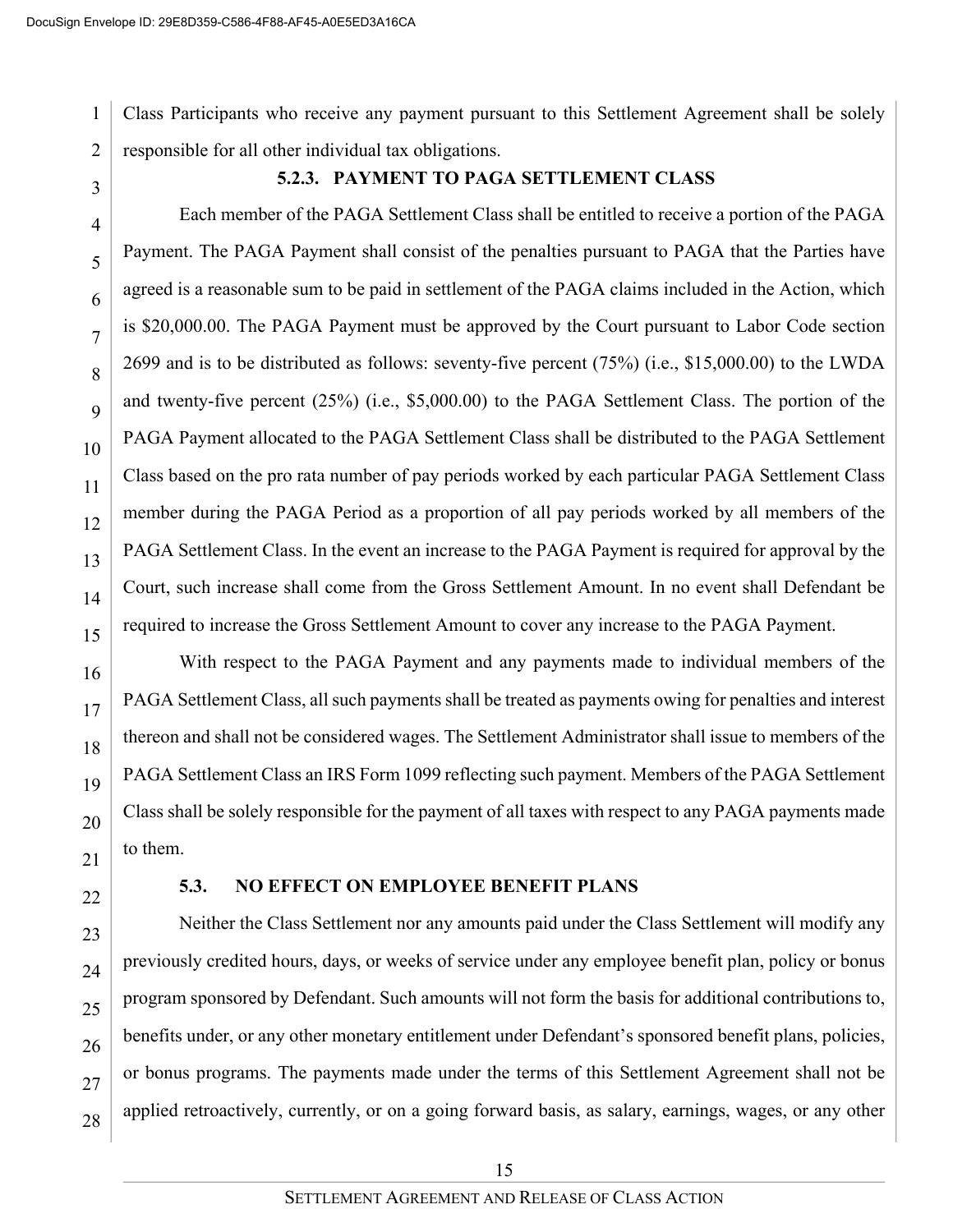1 2 3 4 5 6 7 8 9 form of compensation for the purposes of any of Defendant's benefit plan, policy, or bonus program. Defendant retains the right to modify the language of its benefits plans, policies, and bonus programs to reflect this intent and to make clear that any amounts paid pursuant to this Settlement Agreement are not for "weeks worked," "weeks paid," "weeks of service," or any similar measuring term as defined by applicable plans, policies, and bonus programs for purpose of eligibility, vesting, benefit accrual, or any other purpose, and that additional contributions or benefits are not required by this Settlement Agreement. Defendant does not consider the Class Settlement payments "compensation" for purposes of determining eligibility for, or benefit accrual within, any benefit plans, policies, or bonus programs, or any other plan sponsored by Defendant.

10

### **5.3.1. CLASS ATTORNEY FEES AND EXPENSES**

As part of the motion for final approval of the Class Settlement, Class Counsel may apply for an award of Class Attorney Fees and Expenses with the fee portion not to exceed one-third of the Gross Settlement Amount (i.e., \$50,000.00) and the award of costs and expenses up to an additional \$10,000.00. Defendant agrees to not object to any such fee, cost, or expense application in those amounts.

As a condition of this Class Settlement, Class Counsel has agreed to pursue fees only in the manner reflected by this subsection. Any Class Attorney Fees and Expenses awarded by the Court shall be paid from the Gross Settlement Amount prior to arriving at the Net Settlement Amount and shall not constitute payment to any Class Members. If Class Counsel voluntarily reduces the request for Class Attorney Fees and Expenses or the Court's award of Class Attorney Fees and Expenses is less than set forth above, the Net Settlement Amount shall be recalculated to reflect the actual Class Attorney Fees and Expenses awarded. Even in the event that the Court reduces or does not approve the requested Class Attorney Fees and Expenses, Plaintiff and Class Counsel shall not have the right to terminate or void this Settlement Agreement.

The Class Attorney Fees and Expenses approved by the Court shall reflect: **(a)** all work performed and costs and expenses incurred by, or at the direction of, any attorney purporting to represent the Settlement Class through the date of this Settlement Agreement; **(b)** all work to be performed and costs to be incurred in connection with approval by the Court of the Class Settlement;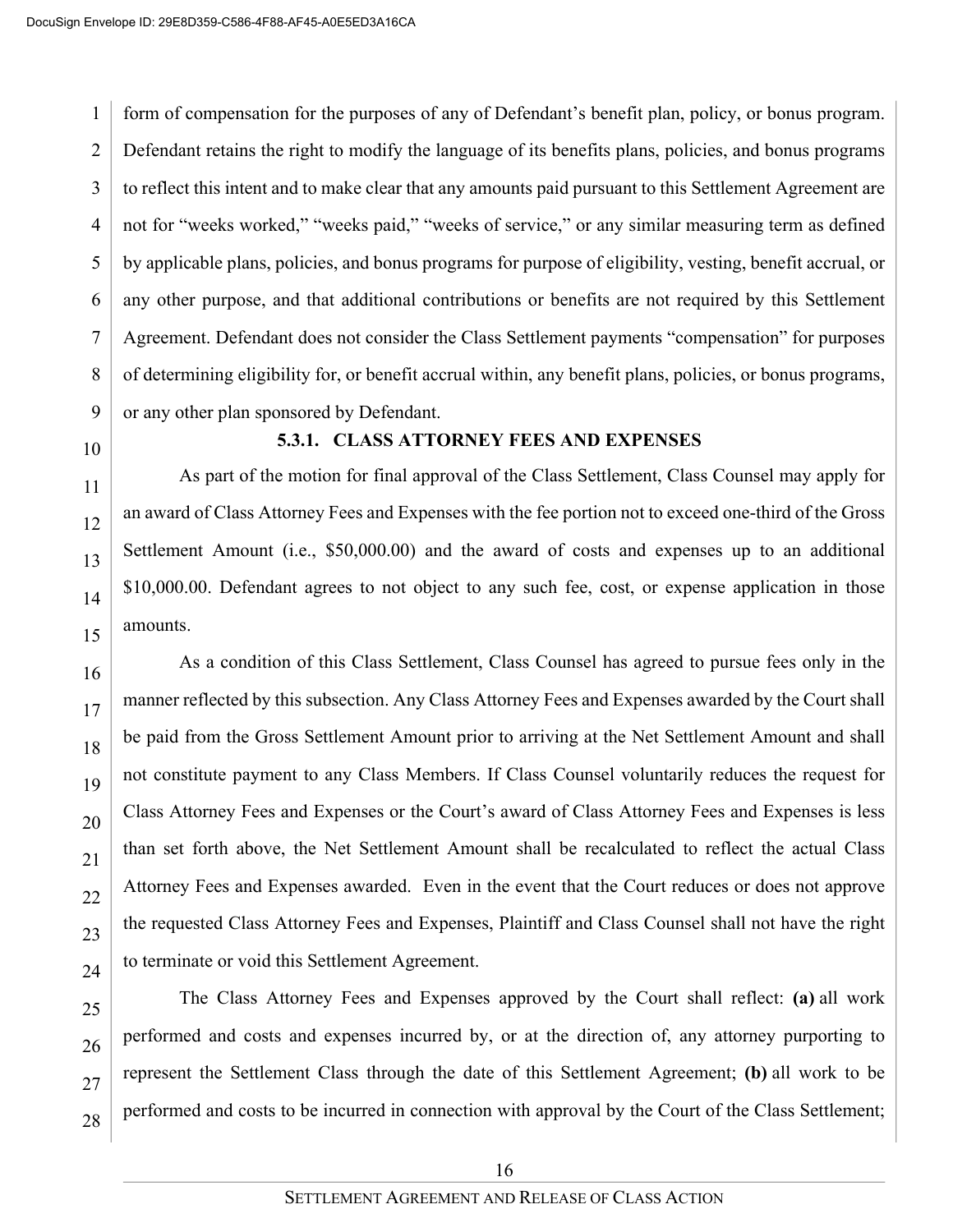1 2 3 **(c)** all work to be performed and costs and expenses, if any, incurred in connection with administering the Class Settlement through the Effective Date and dismissal of the Action with prejudice; and **(d)** may be based on the "catalyst theory" and/or the "common fund doctrine."

4

5

7

8

 $\overline{Q}$ 

11

### **5.3.2. SETTLEMENT ADMINISTRATION COSTS AND EXPENSES**

6 10 12 13 14 All costs and expenses due to the Settlement Administrator in connection with its administration of the Class Settlement, including, but not limited to, providing the Class Notice, locating Class Members, processing Opt Out requests and objections, distributing the portion of the PAGA Payment payable to the LWDA, distributing the portion of the PAGA Payment payable to the members of the PAGA Settlement Class, and calculating, administering and distributing Individual Settlement Amounts to the Class Participants and related tax forms, shall be paid from the Gross Settlement Amount, and is not expected to exceed \$10,000.00. Prior to the calculation and distribution of the Individual Settlement Amounts, the Settlement Administrator shall calculate the total Administrative Expenses through the conclusion of their services and such actual amount will be deducted from the Gross Settlement Amount prior to the final calculation of the Individual Settlement Amounts.

15 16 17

#### **5.4. NON-CASHED SETTLEMENT CHECKS**

18 19 20 21 22 23 Any funds associated with checks that have not been cashed within one hundred eighty (180) days, will become void and the Individual Settlement Amount associated with the uncashed check will be remitted pursuant to Code of Civil Procedure section 384 to the California State Controller for deposit in the Unclaimed Property Fund in the name of the individual whose check was uncashed. For the purposes of determining whether Defendant has met their financial obligation to pay the Individual Settlement Payment, Defendant will be deemed to have fulfilled its obligation upon the mailing of the check to the Class Member, regardless of whether such Class Member subsequently negotiates the check.

24

### **5.5. PAYMENT BY DEFENDANT**

25 26 27 28 Defendant shall deposit the Gross Settlement Amount in a lump sum payment plus the employer-side payroll taxes to the Settlement Administrator within thirty (30) days of the Effective Date. In no event shall Defendant be obligated to pay or deposit with the Settlement Administrator more than \$150,000.00 plus the Employer's Taxes, except where the Escalator Provision is triggered.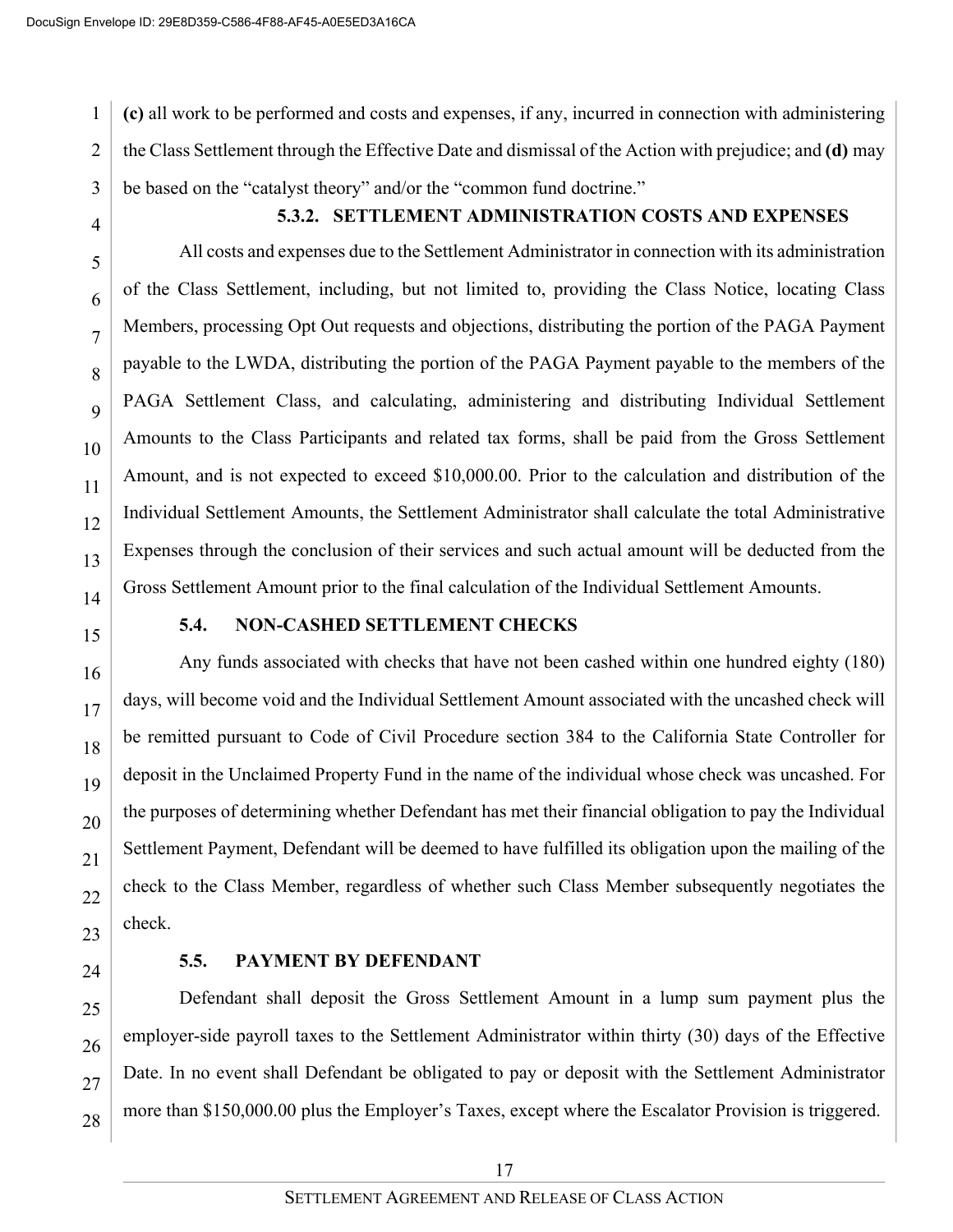### **6. NOTICE TO CLASS MEMBERS AND CLAIMS ADMINISTRATION**

### **6.1. SETTLEMENT ADMINISTRATOR DUTIES**

3 4 5 6 7 8 9 10 11 12 13 The Settlement Administrator will be responsible for: mailing the Class Notice and Share Form (**Exhibit 1** and **Exhibit 2**, respectively) to Class Members; posting notice of entry of final order and judgment certifying the Class Settlement and approving this Settlement Agreement; handling inquiries from Class Members concerning the Class Notice; determining Individual Settlement Amounts; determining individual payments to members of the PAGA Settlement Class; maintaining the settlement funds in an appropriate interest-bearing account; preparing, administrating, and distributing Individual Settlement Amounts to Class Participants; preparing, administrating, and distributing individual payments to members of the PAGA Settlement Class; distributing the portion of the PAGA Payment payable to the LWDA; issuing a final report and performing such other duties as the Parties may direct. Additionally, the Settlement Administrator will handle all tax document preparation and reporting, including state and federal tax forms, if any.

14

### **6.1.1. REPORTING TO THE PARTIES**

15 16 17 18 19 20 21 On a weekly basis, the Settlement Administrator will provide reports to Class Counsel and Defense Counsel with summary information updating them as to the number of validated and timely objections and Opt Out requests. The Settlement Administrator will serve on Class Counsel and Defense Counsel via e-mail date-stamped copies of the original Opt Out requests and objections no later than seven (7) calendar days after their receipt. The Settlement Administrator will provide Class Counsel with proof of mailing of the Class Notice, without listing individual Class Member names which the Settlement Administrator will file with the Court at the time Class Counsel files its motion in support of the Court's Final Approval and Fairness Hearing.

28

No later than seven (7) calendar days prior to the Final Approval and Fairness Hearing, the Settlement Administrator will compile and deliver to Class Counsel and Defense Counsel a report with summary information regarding: **(a)** the total amount of final Individual Settlement Amounts of each Class Participant, without any identifying personal information; **(b)** the number of Class Participants to receive such payments, and **(c)** the final number of Opt-Outs and objections.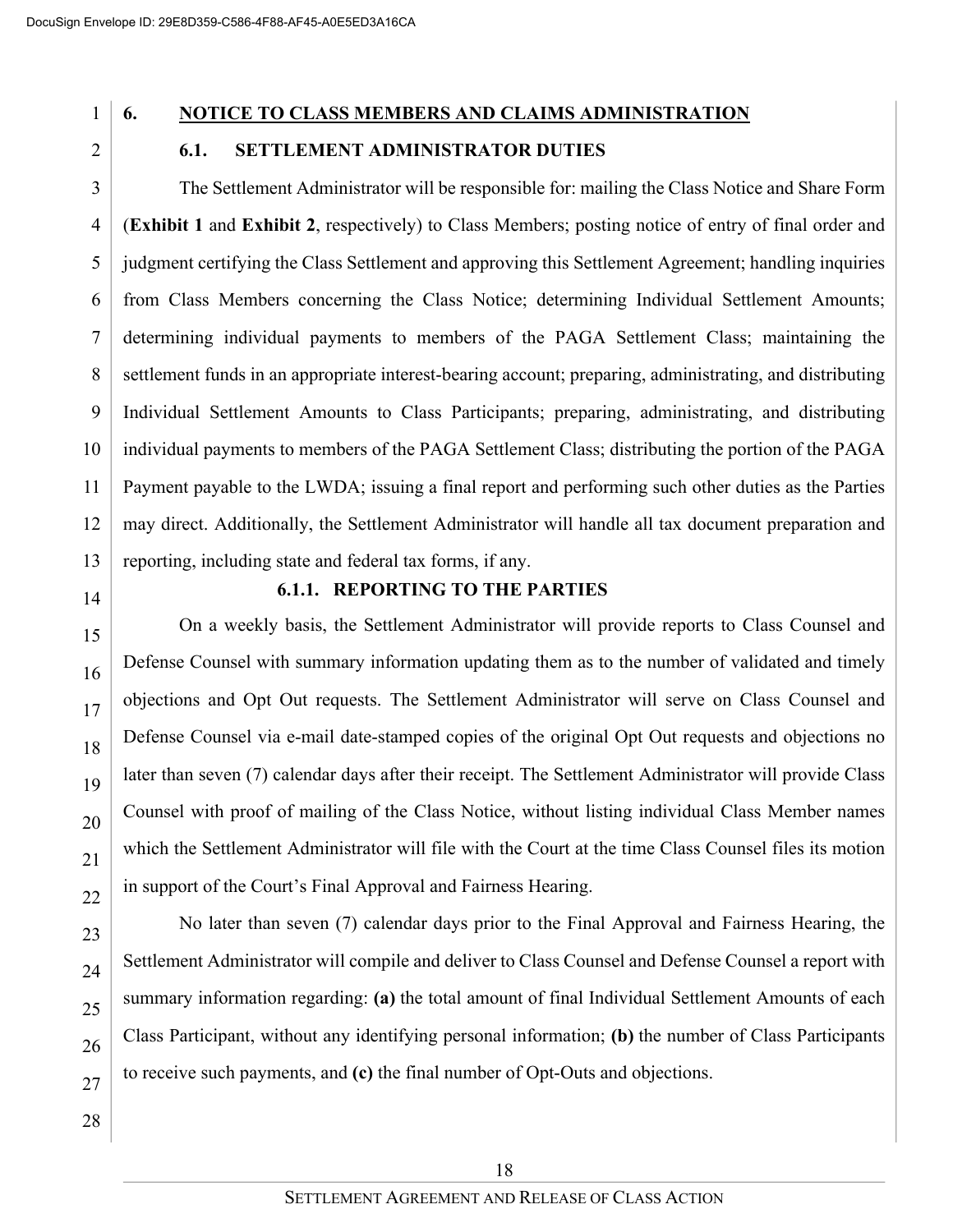#### **6.1.2. PROCESSING OF DATA PROVIDED BY DEFENDANT**

Within fourteen (14) days after the Preliminary Approval Date, Defendant shall provide the Settlement Administrator with an updated list of Class Members and members of the PAGA Settlement Class containing names, social security numbers, dates of employment, last-known addresses, phone numbers, and the courses taught during the Class Period (the "Database"). The Database shall be marked "Confidential – Settlement Administrator's Eyes Only." Class Counsel shall not receive a copy of this list. The Settlement Administrator shall use the Database to determine the number of courses taught by each Class Member, each Class Member's respective share of the Net Settlement Amount, and the number of pay periods worked by each member of the PAGA Settlement Class. The Settlement Administrator shall calculate the estimated Net Settlement Amount based on the estimated values provided in Section 5.2 prior to sending Notice to the Class Members.

Defendant will provide the Settlement Administrator with any information reasonably necessary to perform the calculations required under this Settlement Agreement. Defendant shall have no responsibility for deciding the validity of the of the Individual Settlement Amounts, the individual payment amounts allocated to each member of the PAGA Settlement Class, or any other payments made pursuant to this Settlement Agreement, shall have no involvement in or responsibility for the determination or payment of Employee's Taxes and Required Withholding, and shall have no liability for any errors made with respect to such Employee's Taxes and Required Withholding.

18 19

20

21

22

23

24

25

1

2

3

4

5

6

7

8

 $\overline{Q}$ 

10

11

12

13

14

15

16

17

#### **6.1.3. MAILING OF THE NOTICE**

Within fourteen (14) calendars days of receiving the Database from Defendant, the Settlement Administrator shall determine the number of courses taught by each Class Member and each Class Member's estimated share of the Net Settlement Amount, populate the data for each Class Member accordingly, and send each Class Member the Class Notice via first-class, United States mail. The Class Notice shall also contain an easily-understood statement detailing the terms of the Class Settlement and alerting the Class Members that, unless they elect to Opt Out of the Class Settlement, the Class Member is releasing and waiving all Released Claims against the Released Parties.

26 27 28 Class Members may dispute their courses taught if they believe they taught more courses in the Class Period than Defendant's records show by submitting information to the Settlement Administrator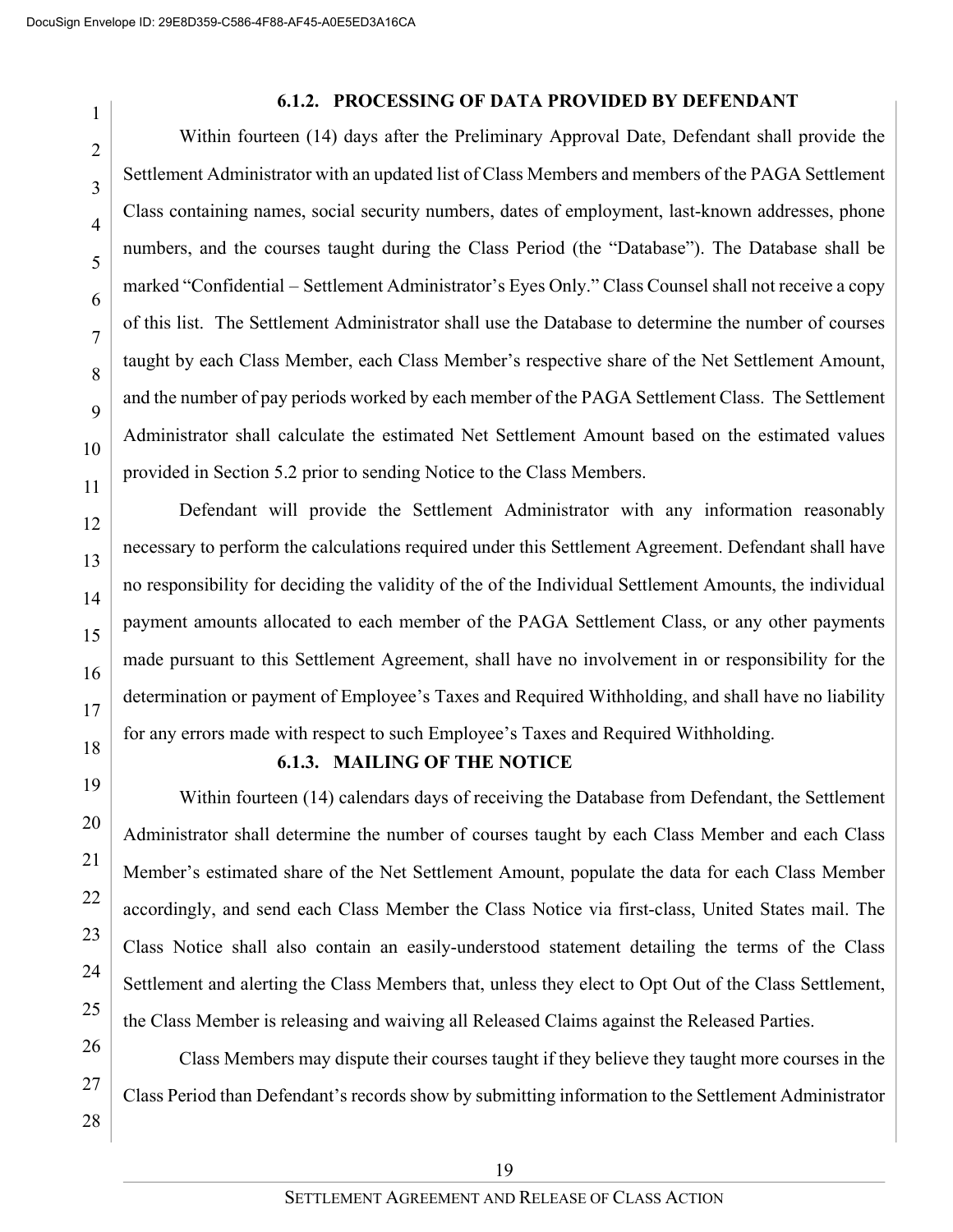1 2 3 4 5 no later than thirty (30) calendar days after being mailed the Class Notice and Share Form by the Settlement Administrator, which is the defined Response Deadline. The Settlement Administrator will jointly work with Plaintiff and Defendant to resolve the dispute in good faith. If Plaintiff and Defendant cannot agree over the courses to be credited, the Settlement Administrator shall make the final decision based on the information presented by the Class Member and Defendant.

6

7

8

 $\overline{Q}$ 

10

11

12

13

### **6.1.4. RE-MAILING OF RETURNED NOTICES**

In the event that, prior to the Response Deadline, any Class Notice mailed to a Class Member is returned as having been undelivered by the United States Postal Service, the Settlement Administrator shall perform a skip trace search and seek an address correction for such Class Members, and a second Class Notice will be sent to any new or different address obtained. Such Class Members shall have an additional fourteen (14) calendar days from the date of the mailing of the second Class Notice in which to dispute their number of courses taught or Opt Out if the Response Deadline would have otherwise passed prior to fourteen (14) calendar days from the date of the mailing of the second Class Notice.

14 15

16

17

18

19

20

21

22

23

24

25

26

### **6.1.5. TAX PAYMENTS AND REPORTING**

The Settlement Administrator shall be responsible for paying all federal, state, and local payroll and income taxes, and for documenting and requesting reimbursement from Defendant for the Employers' Taxes. Appropriate tax withholding shall be deducted from each Individual Settlement Amount.

The Settlement Administrator shall issue an IRS Form W-2 to each Class Participant for the portion of the Individual Settlement Amount that is designated as wages, as necessary. The Settlement Administrator shall issue an IRS Form 1099 to each Class Participant for the portion of the Individual Settlement Amount that is not designated as wages, as necessary. The Settlement Administrator shall also issue an IRS Form 1099 to each member of the PAGA Settlement Class for the portion of the PAGA Payment allocated to and received by them, as necessary. The Settlement Administrator shall issue an IRS Form 1099 to Plaintiff for her Enhancement Award and an IRS Form 1099 to Class Counsel for their award of attorneys' fees and costs.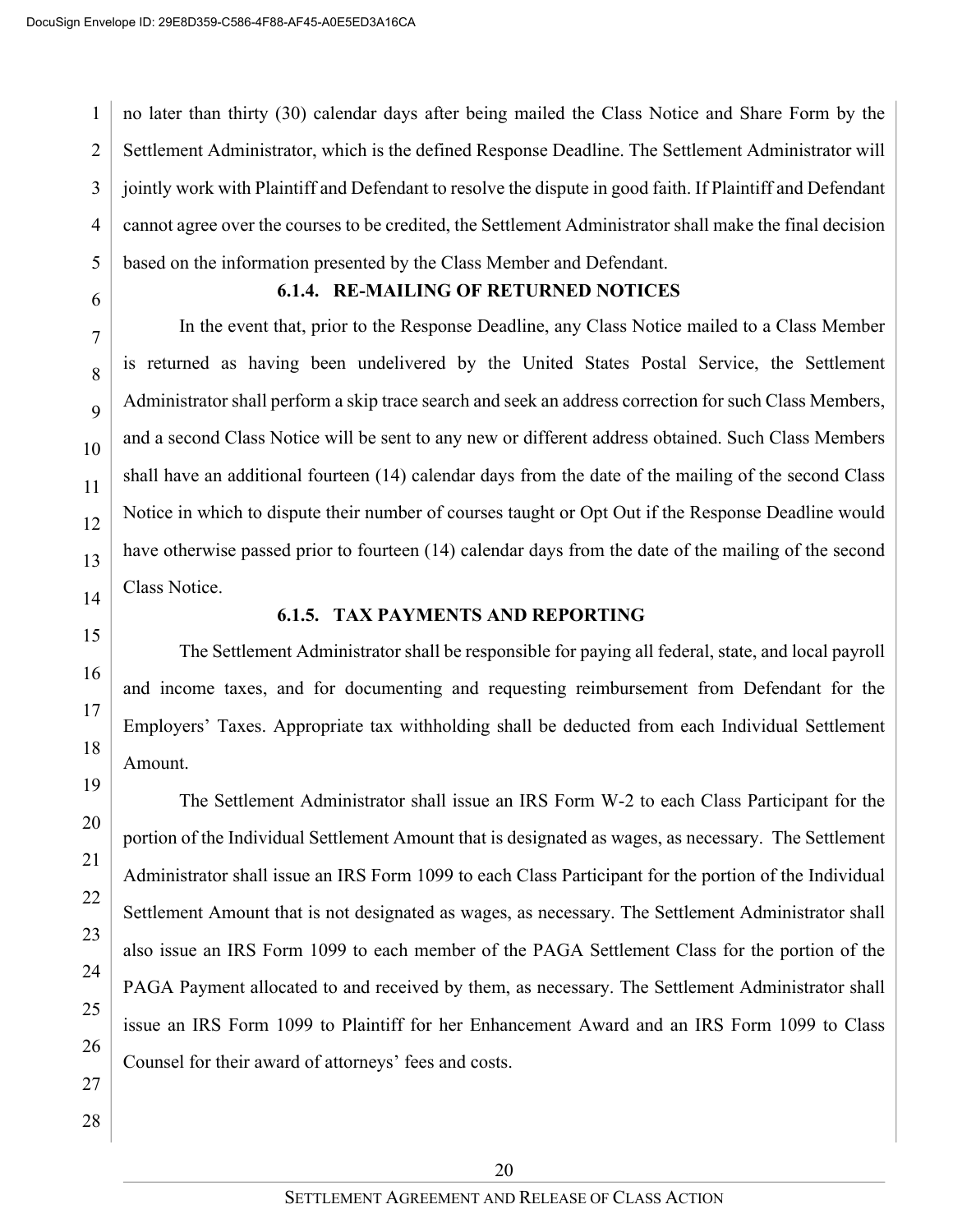1 2 3 4 5 6 The Settlement Administrator shall file with the California Employment Development Department ("EDD") the required reports of Personal Income Tax ("PIT") wages withheld from the Individual Settlement Payments, as well as the amounts to be paid as Unemployment Insurance ("UI"), Employment Training Tax ("ETT"), and State Disability Insurance ("SDI"). The Settlement Administrator will request from Defendant, and Defendant will reasonably provide, the information needed to prepare and file such reports.

7

### **6.2. OPT OUT PROCEDURE**

8 9 10 11 12 13 Class Members who do not timely Opt Out of the Class Settlement will be deemed to participate in the Class Settlement and shall become Class Participants without having to submit a claim form or take any other action. To Opt Out of the Class Settlement, the Class Member must submit a letter or postcard to the Settlement Administrator by the Response Deadline. The Opt Out request must state the Class Member's name, address, telephone number, and signature. The Opt Out request should state something to the effect of:

14

# 15

16

- 17
- 18
- 

TO BE EXCLUDED FROM THE SETTLEMENT CLASS, I WILL NOT RECEIVE ANY MONEY FROM THE CLASS SETTLEMENT OF THIS LAWSUIT AND WILL NOT BE RELEASING ANY CLAIMS I MIGHT HAVE."

"I WISH TO BE EXCLUDED FROM THE SETTLEMENT CLASS IN THE *KATRINA* 

*RAMOS V. CAMBRIDGE COLLEGE* LAWSUIT. I UNDERSTAND THAT IF I ASK

19 20

Any Opt Out request that is not postmarked by the Response Deadline will be invalid.

21 22 23 24 25 26 27 It will be presumed that, if an envelope containing the Class Notice has not been returned as having been undelivered within twenty-eight (28) calendar days of the mailing, the Class Member received the Class Notice. At least seven (7) calendar days prior to the Final Approval and Fairness Hearing, the Settlement Administrator shall provide Class Counsel and Defense Counsel with a Declaration of Due Diligence and Proof of Mailing with regard to the mailing of the Class Notice and its attempts to locate Class Members. The declaration shall specify the number of Class Members to whom the Class Notice was sent and the number of Class Members to whom the Class Notice was not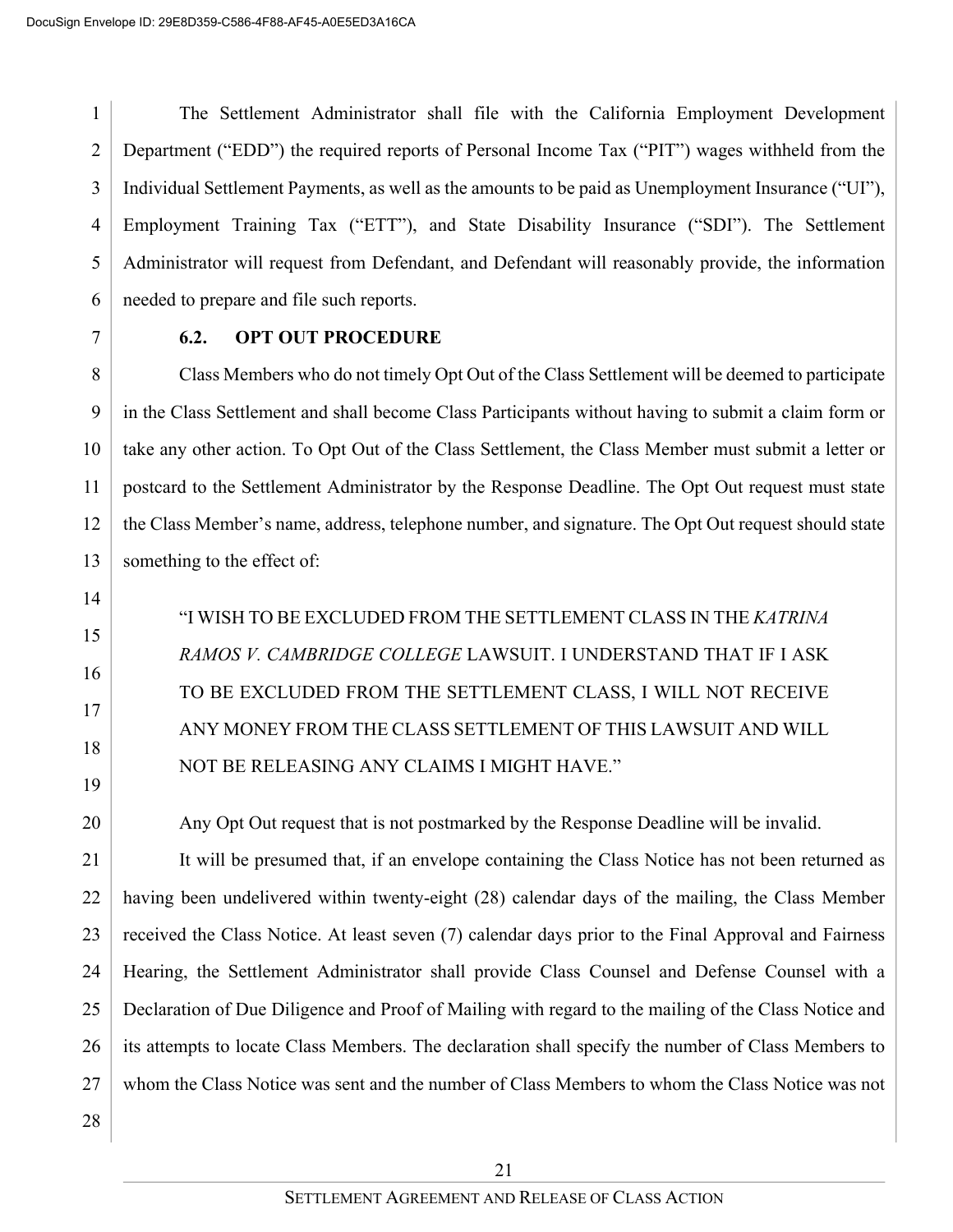1 2 delivered, as well as information relating to the number of Opt-Outs and objectors, if any. Class Counsel shall file this declaration with the Court.

3 4 5 6 7 8 If the Settlement Administrator determines that an Opt Out request returned by a Class Member before the Response Deadline is deficient, then the Settlement Administrator shall mail a deficiency letter to that Class Member identifying the problem. If a Class Member submits both a dispute and an Opt Out request, the Settlement Administrator shall make reasonable attempts to clarify as if the Opt Out request were deficient. If the Class Member fails to cure the deficiency, the Opt Out request shall be disregarded and the claim will be paid, and the Class Member will become bound by the judgment.

9 10 11 12 A request to Opt Out of the Class Settlement shall *not* serve to exclude the Class Member from participation in the PAGA Settlement Class. Opt-Outs shall still be entitled to their share of the PAGA Payment. Class Members who are also members of the PAGA Settlement Class shall have no right or ability to opt out of the portion of this Settlement Agreement releasing PAGA claims.

13

#### **6.3. OBJECTION PROCEDURE**

14 15 16 17 18 19 20 21 22 23 24 25 The Class Notice shall inform the Class Members of their right to object to the Class Settlement. Any Class Member who wishes to object to the Class Settlement may submit a written objection to the Settlement Administrator no later than the Response Deadline. Only Class Participants may object to the Settlement. The objection should include the case name and number and must set forth, in clear and concise terms, a statement of the reasons why the objector believes that the Court should find that the proposed Class Settlement is not in the best interest of the Settlement Class and the reasons why the Class Settlement should not be approved, including the legal and factual arguments supporting the objection. If an objector also wishes to appear at the Final Approval and Fairness Hearing, in person or through an attorney, they may do so. The Settlement Administrator will promptly serve copies of any objection or notice of intention to appear on Class Counsel and Defense Counsel. Class Members wishing to make an objection may appear at the Final Approval and Fairness Hearing, either in person or through a lawyer retained at their own expense.

26

#### **6.4. NOTICE OF FINAL JUDGMENT**

27 28 Within ten (10) calendar days after the Court has held a Final and Fairness Approval Hearing and entered a final order certifying the Class for settlement purposes only and approving the Class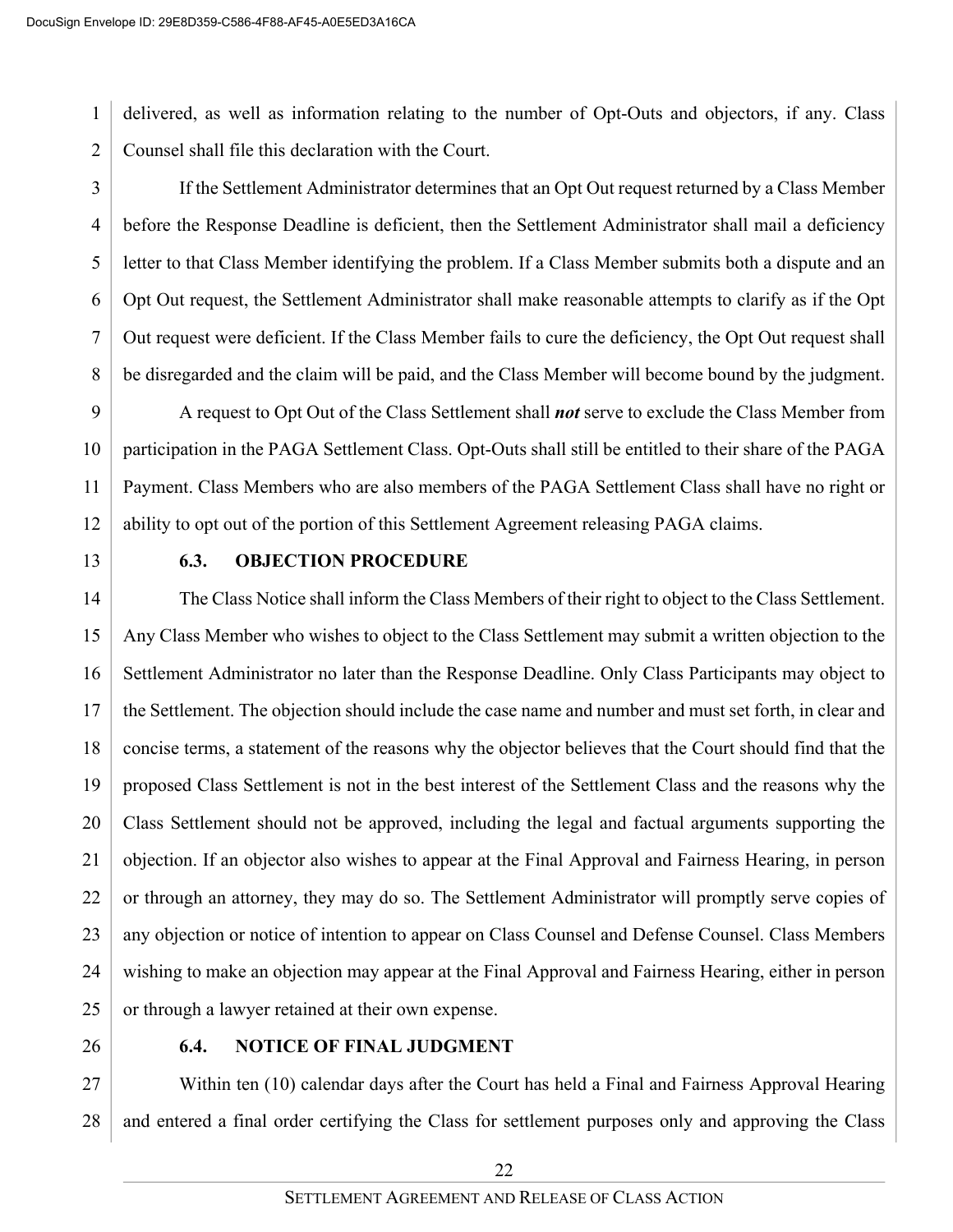1 2 3 Settlement, the Settlement Administrator will give notice of judgment to Class Members pursuant to rule 3.771(b) of the California Rules of Court, by posting a copy of said order and final judgment on its website at a web address to be included in the Class Notice.

4

### **6.5. TIMING FOR PAYMENT AND DISTRIBUTION OF CLASS SETTLEMENT**

5 6 7 8 9 10 11 12 13 The Settlement Administrator shall make every effort to mail to each Class Participant their Individual Settlement Amount and their portion of the PAGA Payment by first-class United States mail to the last-known address no later than twenty-one (21) calendar days after the Effective Date. If the Settlement Administrator is not able to do so within the time period set forth above, it shall so inform Class Counsel and Defense Counsel and provide an approximate date by which such amounts will be mailed. Under no circumstances shall the Settlement Administrator distribute checks to Class Participants until all Individual Settlement Amounts and PAGA Payments have been considered, calculated, and accounted for, and all of the remaining monetary obligations have been calculated and accounted for.

14 15 16 17 18 19 20 Within one hundred twenty (120) calendar days of mailing the Individual Settlement Amounts to Class Participants, the Settlement Administrator shall file with the Court and provide to Class Counsel a declaration of payment. In the event that any Class Participant is deceased, payment shall be made payable to the estate of that Class Member and delivered to the executor or administrator of that estate, unless the Settlement Administrator has received an affidavit or declaration pursuant to California Probate Code section 13101, in which case payment shall be made to the affiant(s) or declarant(s).

21

22

23

24

25

26

27

28

### **6.5.1. CALCULATION OF THE INDIVIDUAL SETTLEMENT AMOUNTS FOR CLASS PARTICIPANTS**

Individual Settlement Amounts to be paid to Class Participants shall be paid from the Net Settlement Amount. Prior to final distribution, the Settlement Administrator shall recalculate the final Net Settlement Amount based on the actual distributions identified in Section 5.2 as approved by the Court. The portion of the Net Settlement Amount shall be distributed pro rata on a "checks cashed" basis based on the proportional number of courses taught by each Class Member during the Class Period.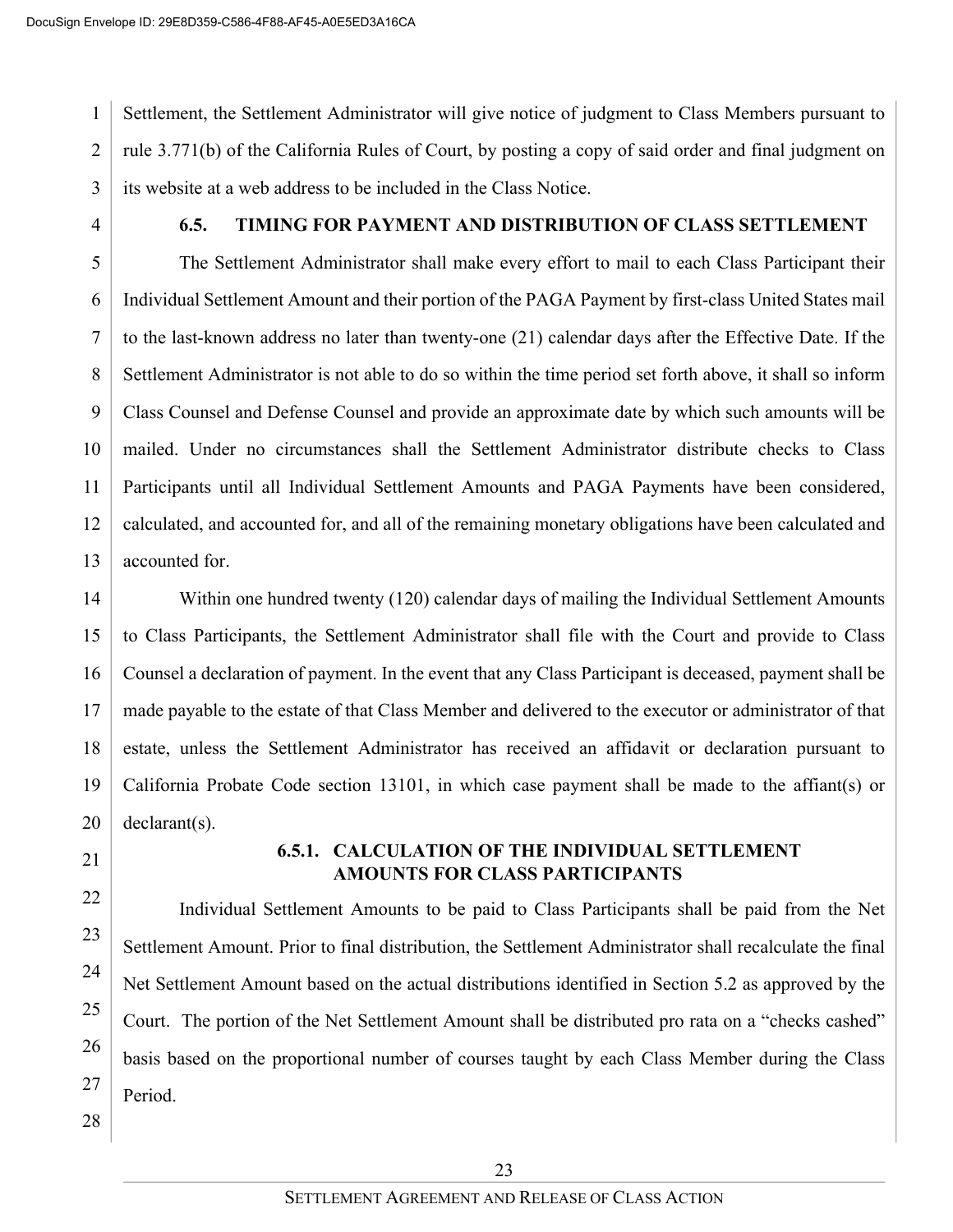1 2 3 4 5 Although the Settlement Administrator will calculate and pay the standard Employee's Taxes and Required Withholding on the portion of the Individual Settlement Amounts constituting wages on their behalf, Plaintiff and Class Participants represent and understand that they shall be solely responsible for any and all tax obligation associated with their respective Individual Settlement Amounts and Incentive Awards.

6

7

8

9

10

11

12

13

14

15

16

17

18

19

20

21

22

23

24

26

27

28

### **6.5.2. CALCULATION OF THE PAYMENTS FOR INDIVIDUAL MEMBERS OF THE PAGA SETTLEMENT CLASS**

Each member of the PAGA Settlement Class shall be entitled to receive a portion of the PAGA Payment. The PAGA Payment shall consist of the penalties pursuant to PAGA that the Parties have agreed is a reasonable sum to be paid in settlement of the PAGA claims included in the Action, which is \$20,000.00. The PAGA Payment is to be approved by the Court pursuant to Labor Code section 2699 and is to be distributed as follows: seventy-five percent (75%) (i.e., \$15,000.00) to the LWDA and twenty-five percent (25%) (i.e., \$5,000.00) to the PAGA Settlement Class.

The portion of the PAGA Payment allocated to the PAGA Settlement Class shall be distributed to the PAGA Settlement Class based on the pro rata number of pay periods worked by each particular PAGA Settlement Class member during the PAGA Period as a proportion of all pay periods worked by all PAGA Settlement Class members during the PAGA Period. Each member of the PAGA Settlement Class, including Plaintiff, shall be responsible for the payment of the Employee's Taxes and Required Withholding with respect to their share of the PAGA Payment and shall hold Defendant harmless from any and all liability with regard thereto.

The members of the PAGA Settlement Class shall be solely responsible for any and all tax obligation associated with their respective shares of the PAGA Payment.

### **6.6. TIME FOR PAYMENT OF ATTORNEY FEES AND EXPENSES**

The Settlement Administrator shall distribute to Class Counsel any attorney fees and expenses approved by the Court no later than twenty-one (21) calendar days after the Effective Date.

25

### **6.7. TIME FOR PAYMENT OF INCENTIVE AWARD**

The Settlement Administrator shall distribute to Plaintiff the Incentive Award approved by the Court no later than twenty-one (21) calendar days after the Effective Date.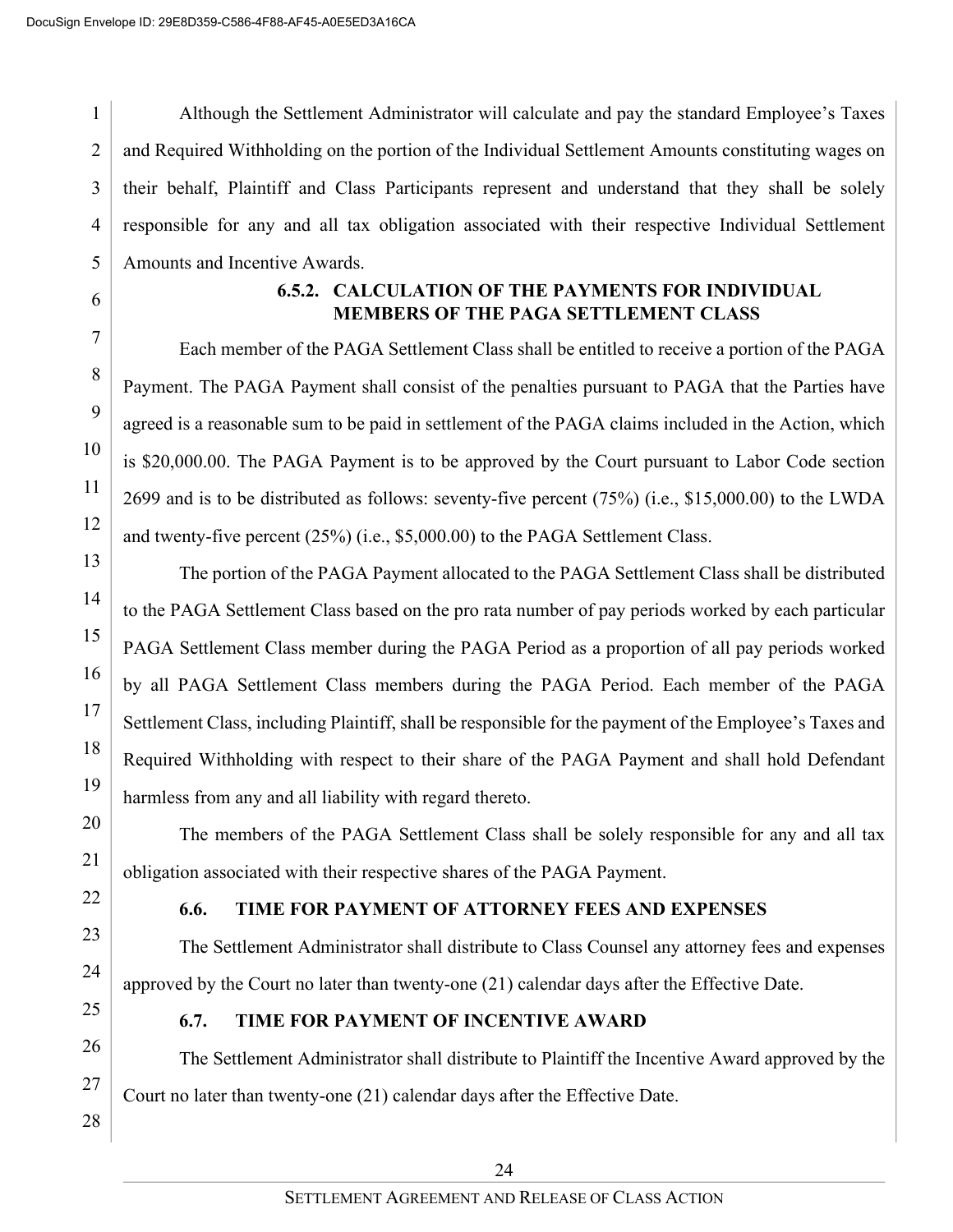#### **6.8. TIME FOR PAYMENT OF PAGA PAYMENT TO THE LWDA**

3 4 The Settlement Administrator shall distribute to the LWDA the portion of the PAGA Payment due to it and approved by the Court no later than twenty-one (21) calendar days after the Effective Date.

5

### **6.9. TIME FOR PAYMENT OF TAXES AND REQUIRED WITHHOLDING**

6 7 8 9 10 11 The Settlement Administrator shall make every effort to pay the Employee's Taxes and Required Withholding associated with each Class Participant's Individual Settlement Amount no later than twenty-one (21) calendar days after the Effective Date. If the Settlement Administrator is not able to do so within the time period set forth above, it shall so inform Class Counsel and Defense Counsel and provide an approximate date by which the Employee's Taxes and Required Withholding shall be paid.

12

13

# **6.10. DISPUTES REGARDING CLASS MEMBER COURSES DATA OR PAYMENT OF INDIVIDUAL SETTLEMENT SHARES**

14 15 16 17 18 19 20 21 22 23 24 25 26 27 28 Class Member courses and the corresponding Individual Settlement Amount shall be calculated using the employment and payroll records of Defendant, which presumptively shall be deemed to be full, complete, and accurate for purposes of this Settlement Agreement. To overcome that presumption, any Class Member objecting to the accuracy of the number of courses or amount of the Individual Settlement Amount must submit documentary evidence, such as pay stubs or other written employment records, to the Settlement Administrator. Each Class Member may dispute the number of Courses or their estimated Individual Settlement Amount contained on their Class Notice ("Courses Dispute"). Any such Courses Dispute must be mailed or faxed to the Settlement Administrator by the Class Member, postmarked or fax-stamped on or before the Response Deadline. The Settlement Administrator shall immediately provide copies of all disputes to counsel for Defendant, shall inform Class Counsel of the dispute without disclosing the identity of the Class Member making the dispute, and shall immediately attempt to resolve all such disputes directly with relevant Class Members with the assistance of Defendant, Defense Counsel, and Class Counsel. If the dispute cannot be resolved, it shall be submitted to the Settlement Administrator for its final, non-appealable decision. The Settlement Administrator shall use its best efforts to resolve all such disputes prior to the Effective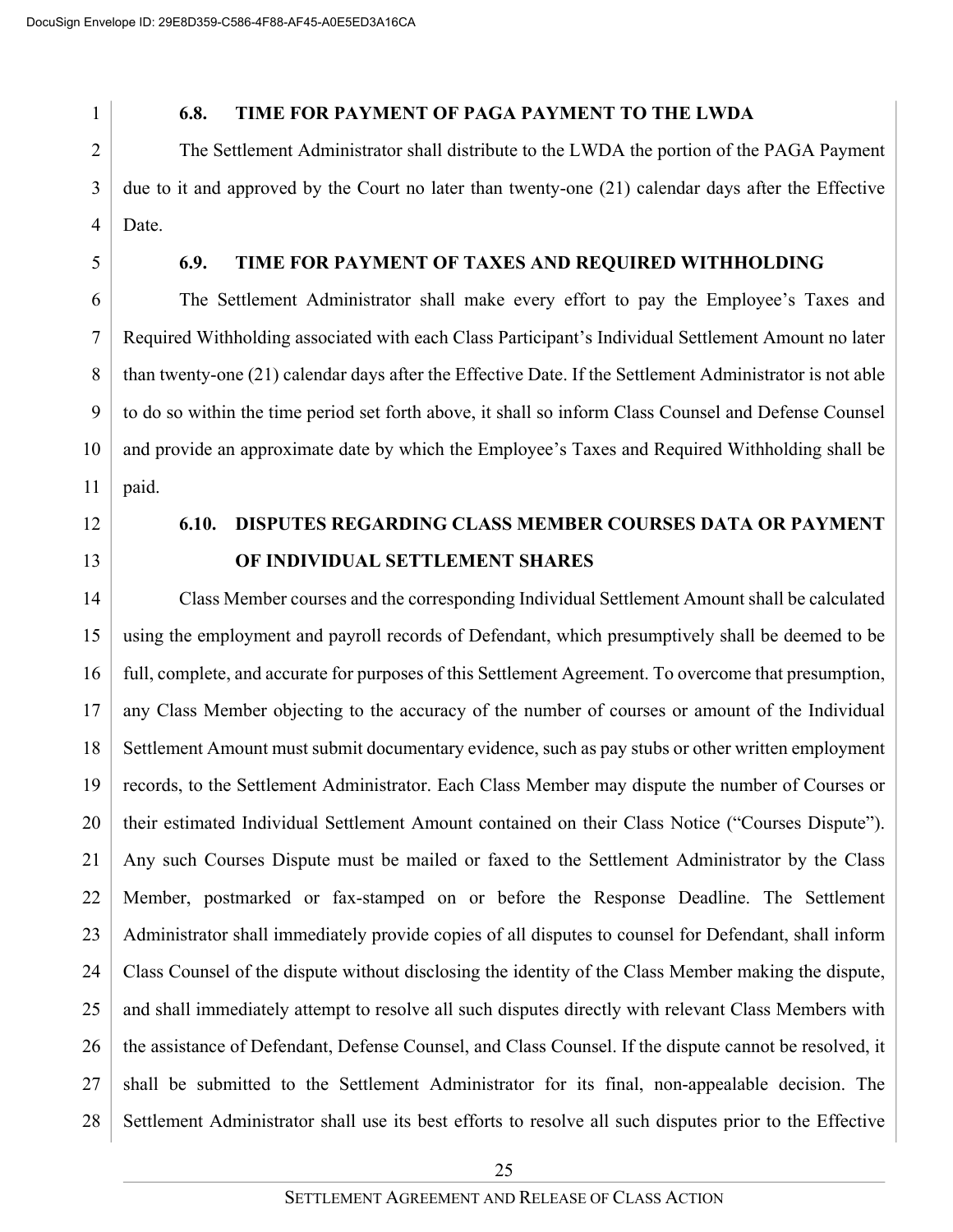1 2 3 Date. If, however, a dispute arises or is not resolved until after the Settlement Amount has been distributed, the initial calculation shall stand (as Defendant shall be under no obligation to pay any amounts in excess of the Gross Settlement Amount under this Settlement Agreement).

- 4
- 5

# **7. OF THIS SETTLEMENT AGREEMENT**

### **7.1. NON-APPROVAL OF THIS SETTLEMENT AGREEMENT**

6 7 8 9 10 11 12 13 The Class Settlement and conditional class certification shall be considered null and void, and neither the Class Settlement, conditional class certification, nor any of the related negotiations or proceedings, shall be of any force or effect, and all Parties to the Class Settlement shall stand in the same position, without prejudice, as if the Class Settlement had been neither entered into nor filed with the Court, if any of the following occur: **(a)** the Court should for any reason fail to approve this Settlement Agreement in the form agreed to by the Parties; **(b)** the Court should for any reason fail to enter a judgment with prejudice of the Action, or **(c)** the approval of the Class Settlement and judgment is reversed, materially modified, or declared or rendered void.

14 15 16 17 18 Notwithstanding the foregoing, to the extent the Court does not approve this Settlement Agreement, or any term or Exhibit contained herein, and instead allows the Parties to amend this Settlement Agreement, the Parties agree to cooperate in good faith to amend the Settlement Agreement in accordance with the Court's direction, and to retain all other terms of the Settlement Agreement that the Court approves.

19

### **7.2. DEFENDANT'S RIGHT TO VOID CLASS SETTLEMENT**

20 21 22 23 24 25 If 10% or more members of the Settlement Class timely submit opt out requests, Defendant shall have the right, in its sole discretion (but not the obligation), to revoke the settlement and its stipulation to class certification prior to the final fairness hearing. Class Counsel and Plaintiff agree not to oppose any application by Defendant and/or its counsel that is consistent with this paragraph. Defendant shall make its election within fourteen (14) calendar days of receipt from the Settlement Administrator of the total percentage of opt outs.

26

### **7.3. ESCALATOR PROVISION**

27 28 In the event it is determined that the actual number of total courses taught by the Settlement Class member from May 12, 2017, through the date of preliminary approval exceeds "665" courses by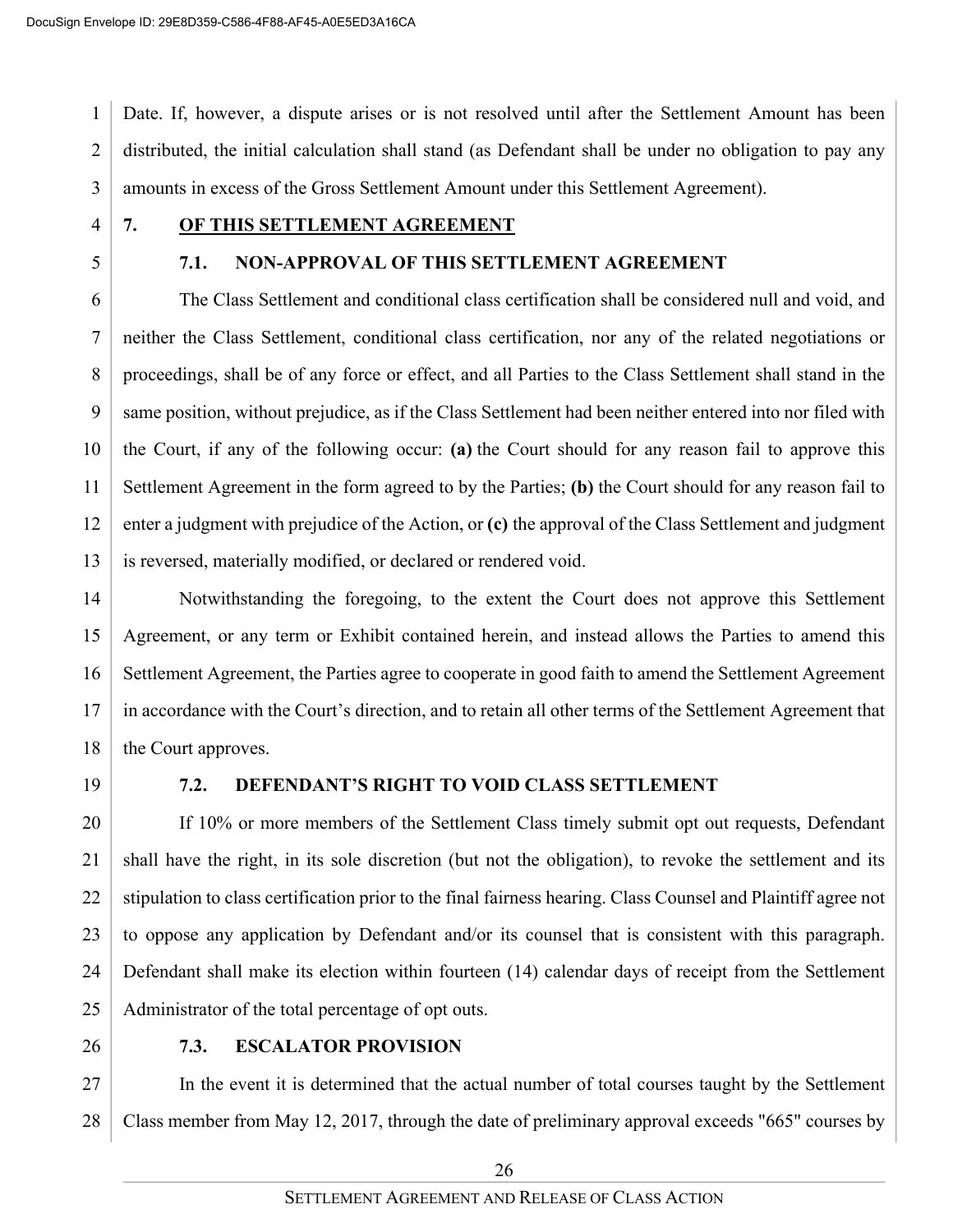1 2 3 4 more than 10% greater than this figure (i.e., if there are "732" or more courses), Defendant agrees to increase the GSA on a proportional basis only for those courses above the 732. For example, if there is an increase of courses by 11%, making the total, "738.15", Defendant would have to pay 1% (11% minus the 10% grace amount) additional in GSA, i.e., an additional \$1,500.

5

### **7.4. INVALIDATION**

6 7 8 Invalidation of any material portion of this Settlement Agreement shall invalidate the Class Settlement in its entirety, unless the Parties subsequently agree in writing that the remaining provisions of the Class Settlement are to remain in full force and effect.

9

### **7.5. STAY ON APPEAL**

10 11 12 13 In the event of a timely appeal from the approval of the Class Settlement and judgment, the judgment shall be stayed, and Defendant shall not be obligated to fund the Gross Settlement Amount or take any other actions required by this Settlement Agreement until all appeal rights have been exhausted by operation of law.

14

### **8. MOTIONS FOR COURT APPROVAL**

15

### **8.1. PRELIMINARY APPROVAL**

16 17 18 19 As soon as practicable after execution of this Settlement Agreement, Class Counsel will submit this Settlement Agreement to the Court along with a Motion for Preliminary Approval of the Class Settlement and all necessary supporting documents. Each party shall cooperate to present the Class Settlement to the Court for preliminary approval in a timely fashion.

20

### **8.2. FINAL APPROVAL**

21 22 23 24 25 26 27 28 The Final Approval and Fairness Hearing shall be held before the Court. At the Final Approval and Fairness Hearing, Plaintiff shall move the Court for the entry of the final order certifying the Settlement Class for settlement purposes only and approving the Class Settlement as being fair, reasonable, and adequate to the Class Participants within the meaning of California Rules of Court, Rule 3.769, subdivisions (c), (d) and (e), and for the entry of a final judgment of the Action consistent with the terms of the Class Settlement and rule 3.769, subdivision (h), of the California Rules of Court. Class Counsel and Defense Counsel shall submit to the Court such pleadings and/or evidence as may be required for the Court's determination.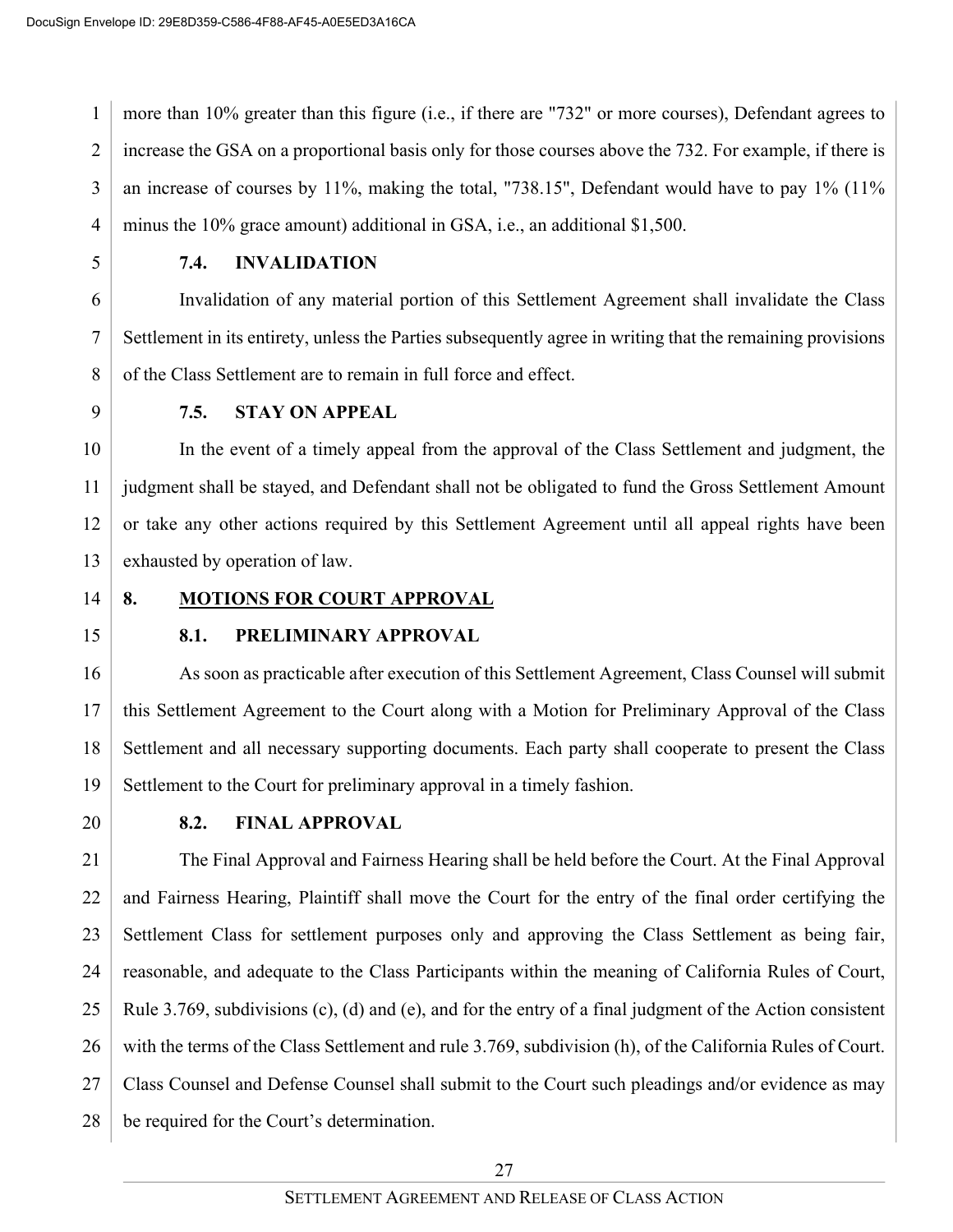#### **9. RELEASES AND WAIVERS**

2

#### **9.1. RELEASE OF CLAIMS BY THE SETTLEMENT CLASS**

3 4 5 6 7 8 Upon the Effective Date, the Releasing Parties shall be deemed to each release the Released Parties, and each of them, of and from any and all Released Claims arising during the Class Period. It is the desire of the Parties and the Releasing Parties to fully, finally, and forever settle, compromise, and discharge the Released Claims. Each of the Releasing Parties, including each Class Participant, will be bound by the release of Released Claims as a result of the Class Settlement and to the terms of the final judgment and the satisfaction of such judgment.

9 10 11 12 13 Class Participants will be deemed to have acknowledged and agreed that their claims for wages and/or penalties in the Action are disputed, and that their Individual Settlement Amount constitutes payment of all sums allegedly due to them. Class Participants will be deemed to have acknowledged and agreed that California Labor Code section 206.5 is not applicable to the Individual Settlement Amount. That section provides in pertinent part as follows:

"An employer shall not require the execution of a release of a claim or right on account

of wages due, or to become due, or made as an advance on wages to be earned, unless

- 14
- 15
- 16
- 17 18

#### **9.2. RELEASE OF CLAIMS BY PLAINTIFF**

payment of those wages has been made."

19 20 21 22 23 24 25 26 27 28 Plaintiff, on behalf of herself and her dependents, heirs and assigns, beneficiaries, devisees, legatees, executors, administrators, agents, trustees, conservators, guardians, personal representatives, and successors-in-interest, whether individual, class, representative, legal, equitable, direct or indirect, or any other type or in any other capacity, shall and does hereby forever release, discharge and agree to hold harmless the Released Parties from any and all charges, complaints, claims, liabilities, obligations, promises, agreements, controversies, damages, actions, causes of action, suits, rights, demands, costs, losses, debts and expenses (including attorney fees and costs), known or unknown, at law or in equity, which she may now have or may have after the signing of this Settlement Agreement, arising out of or in any way connected with her employment with Defendant including, the Released Claims, claims that were asserted or could have been asserted in the Complaint, and any and all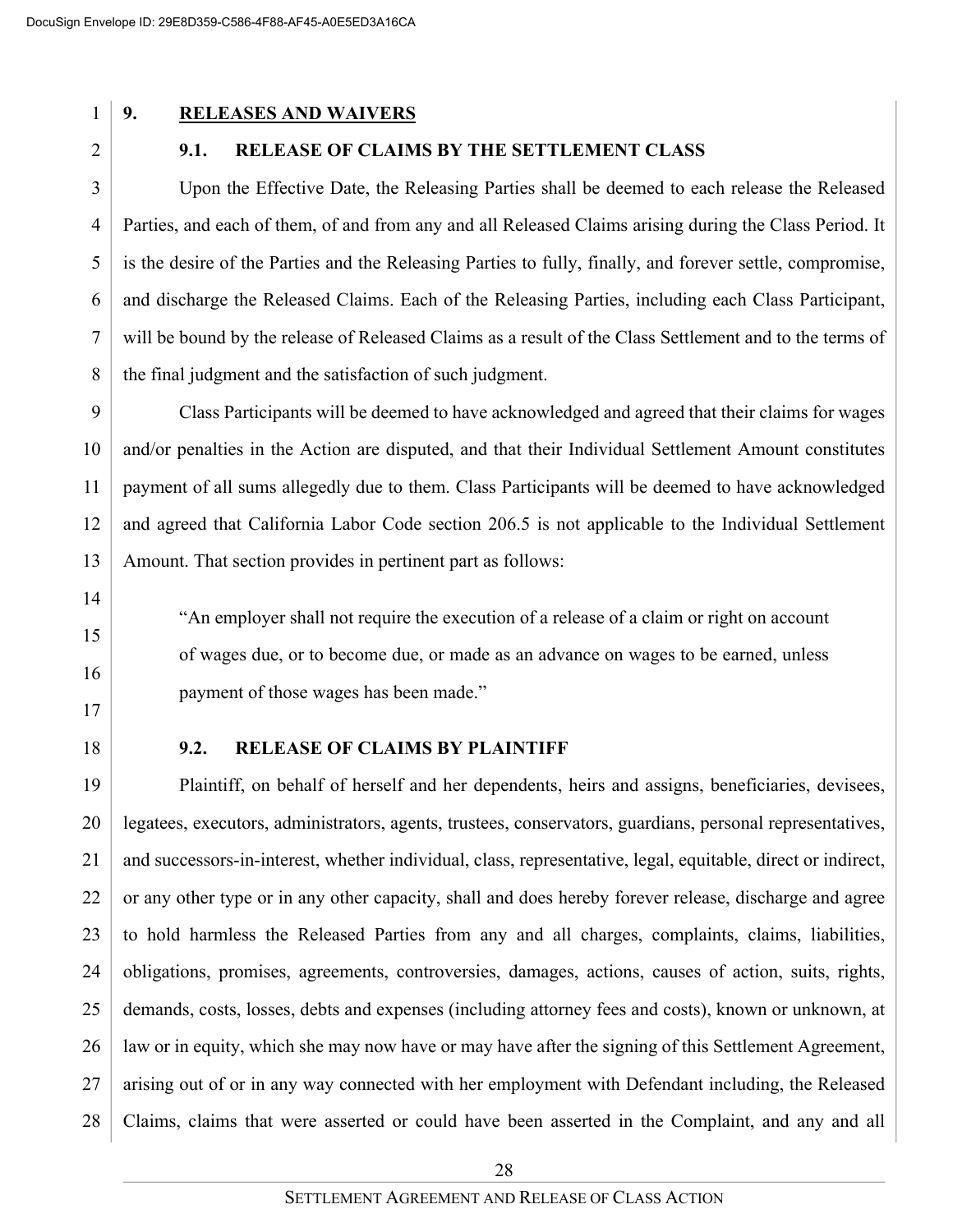24

25

26

27

28

1 2 3 4 5 6 7 8 9 10 11 12 13 14 15 16 17 18 19 20 transactions, occurrences, or matters between the Parties occurring prior to the date this Settlement Agreement is fully executed. Without limiting the generality of the foregoing, this release shall include, but not be limited to, any and all claims under: **(a)** the Americans with Disabilities Act; **(b)** Title VII of the Civil Rights Act of 1964; **(c)** the Civil Rights Act of 1991; **(d)** 42 U.S.C. § 1981; **(e)** the Age Discrimination in Employment Act; **(f)** the Fair Labor Standards Act; **(g)** the Equal Pay Act; **(h)** the Employee Retirement Income Security Act, as amended; **(i)** the Consolidated Omnibus Budget Reconciliation Act; **(j)** the Rehabilitation Act of 1973; **(k)** the Family and Medical Leave Act; **(l)** the Civil Rights Act of 1966; **(m)** the California Fair Employment and Housing Act; **(n)** the California Constitution; **(o)** the California Labor Code; **(p)** the California Government Code; **(q)** the California Civil Code; and **(r)** any and all other federal, state, and local statutes, ordinances, regulations, rules, and other laws, and any and all claims based on constitutional, statutory, common law, or regulatory grounds as well as any other claims based on theories of wrongful or constructive discharge, breach of contract or implied contract, fraud, misrepresentation, promissory estoppel, or intentional infliction of emotional distress, negligent infliction of emotional distress, or damages under any other federal, state, or local statutes, ordinances, regulations, rules, or laws. This release is for any and all relief, no matter how denominated, including, but not limited to, back pay, front pay, vacation pay, bonuses, compensatory damages, tortious damages, liquidated damages, punitive damages, damages for pain and suffering, and attorney fees and costs, and Plaintiff hereby forever releases, discharges and agrees to hold harmless Defendant and the Released Parties from any and all claims for attorney fees and costs arising out of the matters released in this Settlement Agreement.

21 22 Plaintiff specifically acknowledges that she is aware of and familiar with the provisions of California Civil Code section 1542, which provides as follows:

> "A general release does not extend to claims that the creditor or releasing party does not know or suspect to exist in his or her favor at the time of executing the release and that,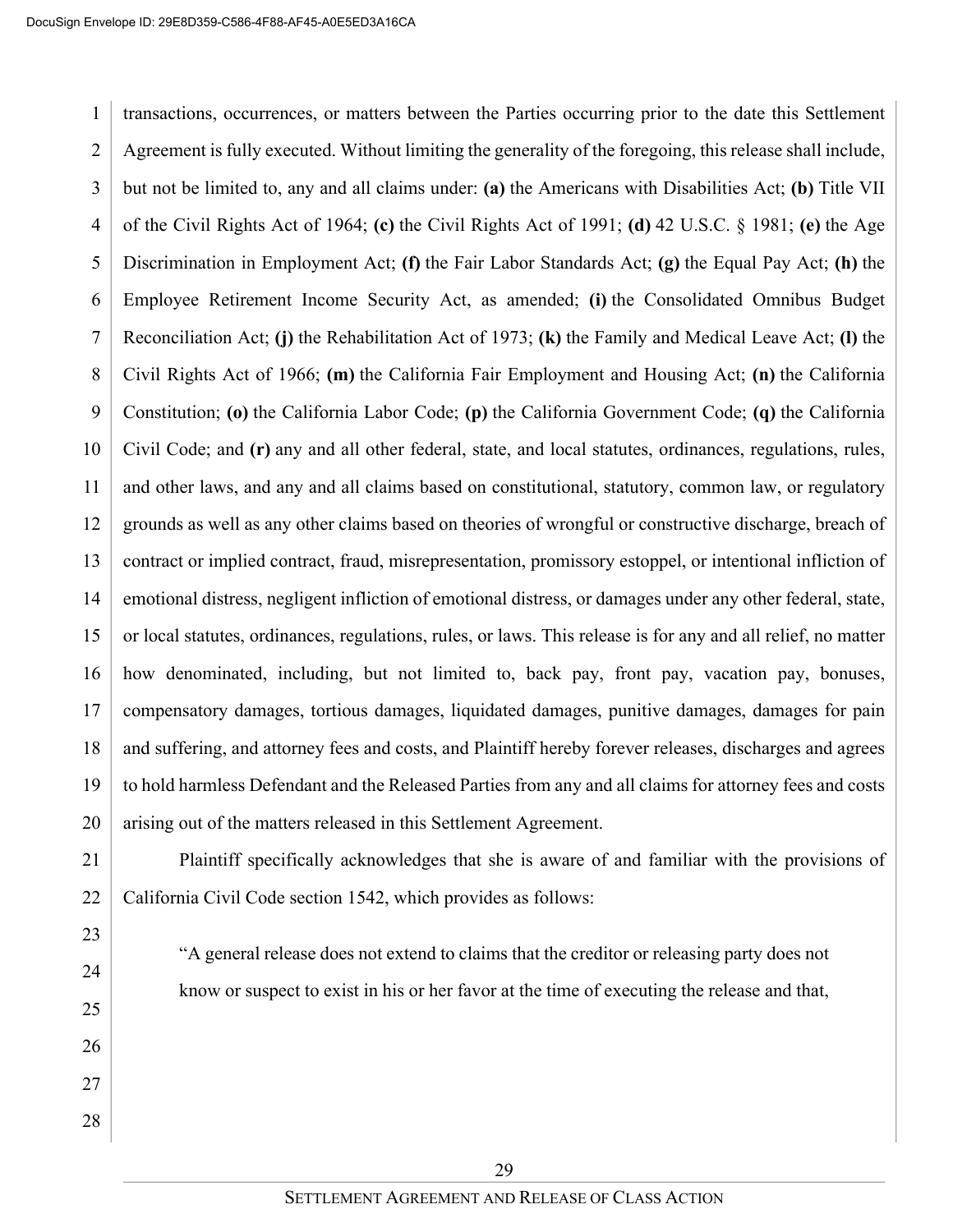if known by him or her, would have materially affected his or her settlement with the debtor or released party."

1

2

3

4

Plaintiff, being aware of California Civil Code section 1542, hereby expressly waives and relinquishes all rights and benefits she may have under section 1542 as well as any other statutes or common law principles of a similar effect. Plaintiff may hereafter discover facts in addition to or different from those which she now knows or believes to be true with respect to the subject matter of all the claims referenced herein, but agrees that, upon the Effective Date, Plaintiff shall and hereby does fully, finally, and forever settle and release any and all claims against the Released Parties, known or unknown, suspected or unsuspected, contingent or non-contingent, that were asserted or could have been asserted upon any theory of law or equity without regard to the subsequent discovery of existence of such different or additional facts.

### **9.3. CIRCULAR 230 DISCLAIMER**

Each party to this Settlement Agreement (for purposes of this section, the "Acknowledging Party"; and each party to this Agreement other than the Acknowledging Party, an "Other Party") acknowledges and agrees that **(1)** no provision of this Settlement Agreement, and no written communication or disclosure between or among the parties or their attorneys and other advisers, is or was intended to be, nor shall any such communication or disclosure constitute or be construed or be relied upon as, tax advice within the meaning of United States Treasury Department Circular 230 (31 C.F.R. Part 10); **(2)** the Acknowledging Party **(a)** has relied exclusively upon her or its own independent legal and tax advisers for advice (including tax advice) in connection with this Settlement Agreement, **(b)** has not entered into this Settlement Agreement based upon the recommendation of any other party or any attorney or advisor to any other party, and **(c)** is not entitled to rely upon any communication or disclosure by any attorney or adviser to any other party to avoid any tax penalty that may be imposed on the Acknowledging Party; and **(3)** no attorney or adviser to any other party has imposed any limitation that protects the confidentiality of any such attorney's or adviser's tax strategies (regardless of whether such limitation is legally binding) upon disclosure by the Acknowledging Party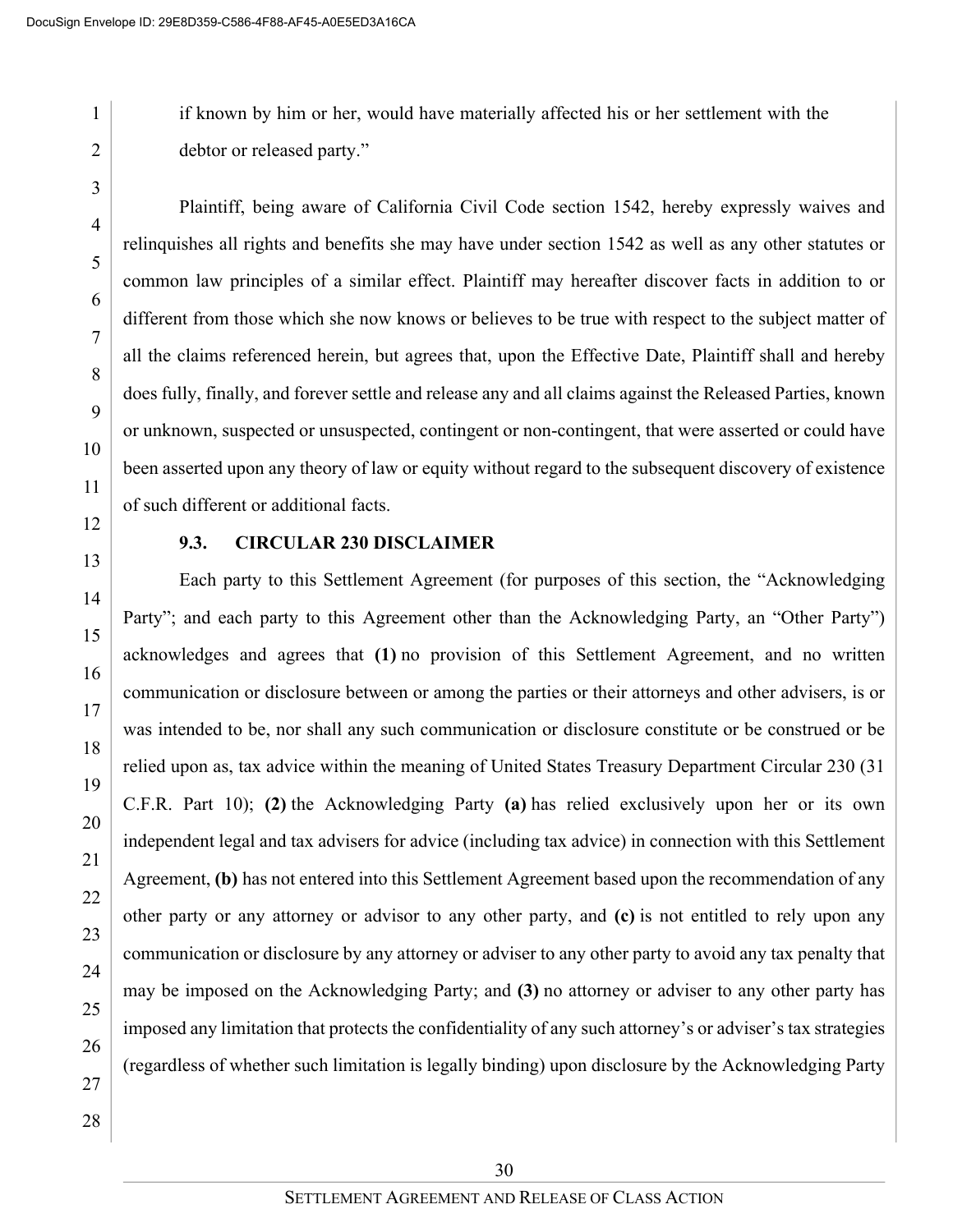1 2 of the tax treatment or tax structure of any transaction, including any transaction contemplated by this Settlement Agreement.

- 3
- 4

# **10. DUTIES OF THE PARTIES**

### **10.1. MUTUAL FULL COOPERATION**

5 6 7 8 9 10 11 12 13 The Parties agree to cooperate fully with one another to accomplish and implement the terms of this Settlement Agreement. Such cooperation shall include, but not be limited to, execution of such other documents and the taking of such other actions as may reasonably be necessary to fulfill the terms of this Settlement Agreement. The Parties shall use their best efforts, including all efforts contemplated by this Settlement Agreement and any other efforts that may become necessary by court order or otherwise, to effectuate this Settlement Agreement and the terms set forth herein. As soon as practicable after execution of this Settlement Agreement, Class Counsel, with the cooperation of Defendant and Defense Counsel, shall take all necessary and reasonable steps to secure the Court's preliminary and final approval of this Settlement Agreement.

14

### **10.2. DUTY TO SUPPORT AND DEFEND THE CLASS SETTLEMENT**

15 16 17 The Parties agree to abide by all of the terms of this Settlement Agreement in good faith and to support the Class Settlement fully and to use their best efforts to defend this Class Settlement from any legal challenge, whether by appeal or collateral attack.

18

#### **10.3. DUTIES PRIOR TO COURT APPROVAL**

19 20 21 22 23 24 25 26 27 Class Counsel shall promptly submit this Settlement Agreement to the Court for preliminary approval and determination by the Court as to its fairness, adequacy, and reasonableness. Promptly upon execution of this Settlement Agreement, Class Counsel shall apply to the Court for the entry of a preliminary order scheduling a hearing on the question of whether the proposed Class Settlement should be approved as fair, reasonable, and adequate as to the Class Members, approving as to form and content the proposed Class Notice and Share Form attached hereto as **Exhibit 1** and **Exhibit 2**, respectively, and directing the mailing of the Class Notice to Class Members. While Defendant can reserve its right to object to facts or assertions made in the moving papers, Defense Counsel shall file a notice of non-opposition to the granting of the motion for preliminary approval or join in the motion.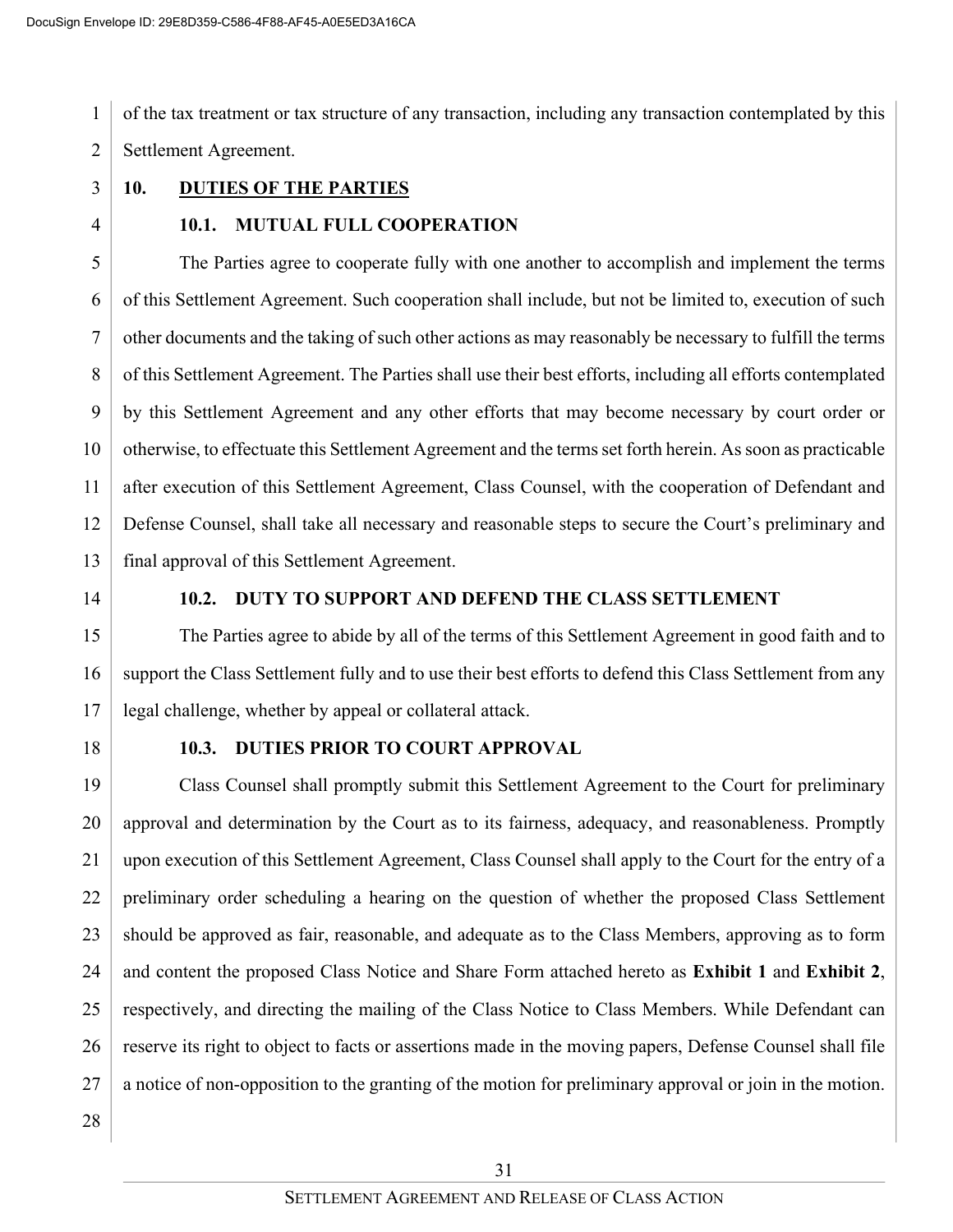### **11. MISCELLANEOUS PROVISIONS**

2

### **11.1. VOIDING THIS SETTLEMENT AGREEMENT**

3 4 5 6 7 8 9 10 11 12 13 Pending Court approval and other than as provided herein, if any Party fails to perform as required under this Settlement Agreement, the other party may, at its option deem this Settlement Agreement ineffective, void, and of no further force and effect, and this Settlement Agreement may not be used or be admissible in any subsequent proceeding, either in this Court or in any other court or forum. If such Party decides to void the Settlement Agreement, then the Settlement Agreement and conditional class certification shall be considered void, and neither the Settlement Agreement, conditional class certification, nor any of the related negotiations or proceedings, shall be of any force or effect, and the Parties shall stand in the same position, without prejudice, as if this Settlement Agreement had been neither entered into nor filed with the Court. Should any Party choose to void the Class Settlement under this subsection, such Party shall be responsible for all Settlement Administrator fees and costs actually incurred.

14

### **11.2. DIFFERENT FACTS**

15 16 17 18 19 20 The Parties acknowledge that, except for matters expressly represented herein, the facts in relation to the dispute and all claims released by the terms of this Settlement Agreement may turn out to be different from the facts now known by each party and/or its counsel, or believed by such Party or counsel to be true, and each Party therefore expressly assumes the risk of the existence of different or presently unknown facts, and agrees that this Settlement Agreement shall be in all respects effective and binding despite such difference.

21

### **11.3. NO PRIOR ASSIGNMENTS**

22 23 24 25 The Parties represent, covenant, and warrant that they have not directly or indirectly assigned, transferred, encumbered, or purported to assign, transfer, or encumber to any person or entity any portion of any liability, claim, demand, action, cause of action, or right herein released and discharged except as set forth herein.

26

### **11.4. NON-ADMISSION**

27 28 Nothing in this Settlement Agreement shall be construed as or deemed to be an admission by any Party of any liability, culpability, negligence, or wrongdoing toward any other Party, or any other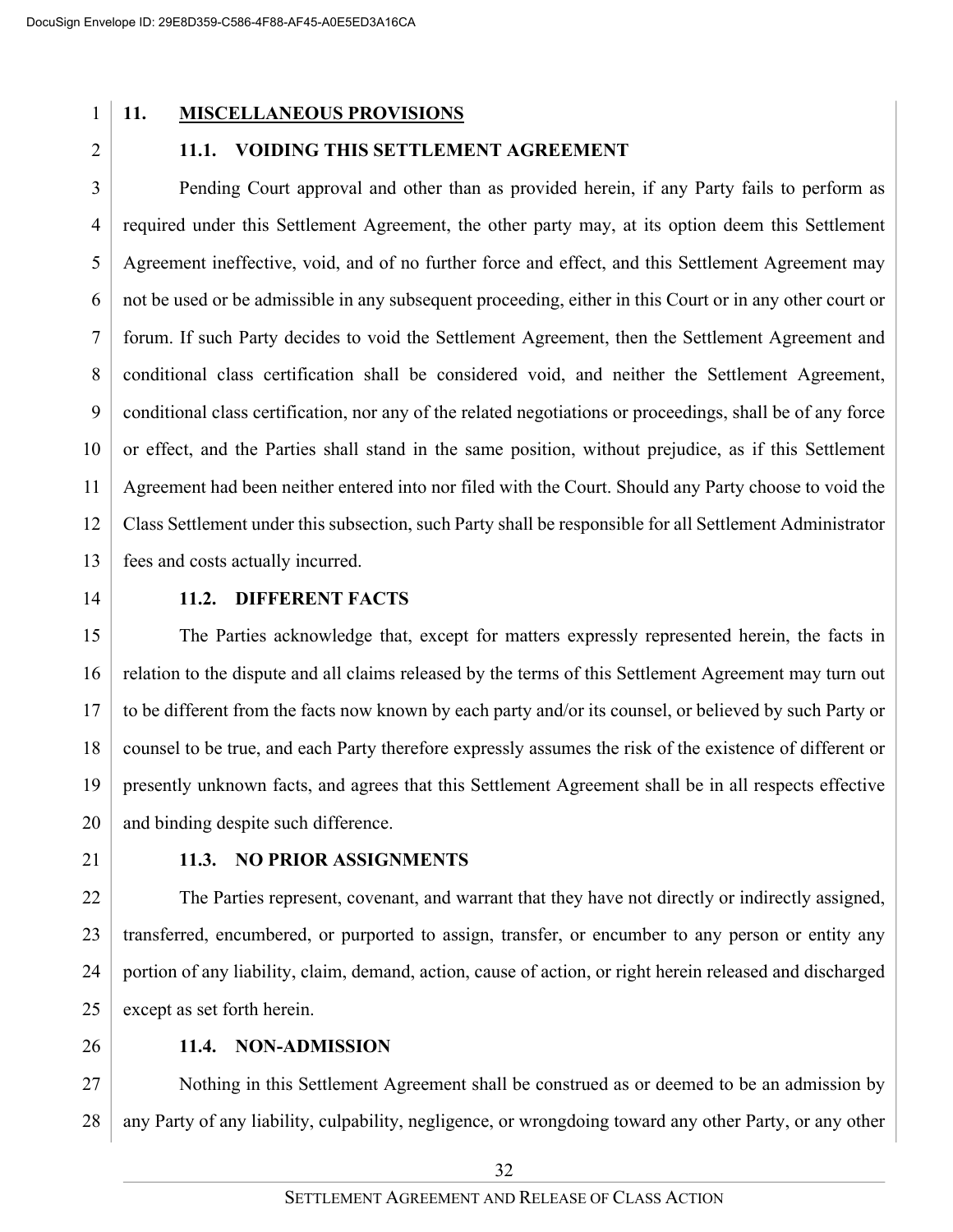1 2 3 4 5 6 7 8 9 10 11 12 13 14 15 16 17 person, and the Parties specifically disclaim any liability, culpability, negligence, or wrongdoing toward each other or any other person. Each of the Parties has entered into this Settlement Agreement with the intention to avoid further disputes and litigation with the attendant inconvenience, expenses, and contingencies. Nothing herein shall constitute any admission by Defendant of wrongdoing or liability, or of the truth of any factual allegations in the Action. Nothing herein shall constitute any admission by Defendant regarding the merits of the Claims in this Action, including but not limited to claims for unpaid wages or violations under California or federal law. Nothing herein shall constitute an admission by Defendant that the Action was properly brought as a class or representative action other than for settlement purposes. To the contrary, Defendant has denied and continues to deny each and every material factual allegation and all Claims. To this end, the Class Settlement of the Action, the negotiation and execution of this Settlement Agreement, and all acts performed or documents executed pursuant to or in furtherance of this Settlement Agreement or the Class Settlement are not, shall not be deemed to be, and may not be used as, an admission or evidence of any wrongdoing or liability on the part of Defendant or of the truth of any of the factual allegations in the Complaint in the Action; and are not, shall not be deemed to be, and may not be used as, an admission or evidence of any fault or omission on the part of Defendant in any civil, criminal, or administrative proceeding in any court, administrative agency, or other tribunal.

18

#### **11.5. NON-EVIDENTIARY USE**

19 20 21 22 23 24 25 Neither this Agreement nor any of its terms, nor any statements or conduct in the negotiation or drafting of it, shall be offered or used as evidence by Plaintiff, any Class Member (including any individual who requested to be excluded from the Settlement Class), Defendant, or its, her, his, or their respective counsel, in the Action, except as is reasonably necessary to effectuate the Settlement Agreement's purpose and terms. This Settlement Agreement may, however, be used by Defendant and the Released Parties to prove or defend against any claim released herein by any Class Member in any judicial, quasi-judicial, administrative, or governmental proceeding.

26

#### **11.6. MEDIA OR PRESS**

27 28 The Parties, and their respective counsel, will not issue press releases, and will respond to any media or publication entity inquiries by stating that they believe a fair and equitable settlement has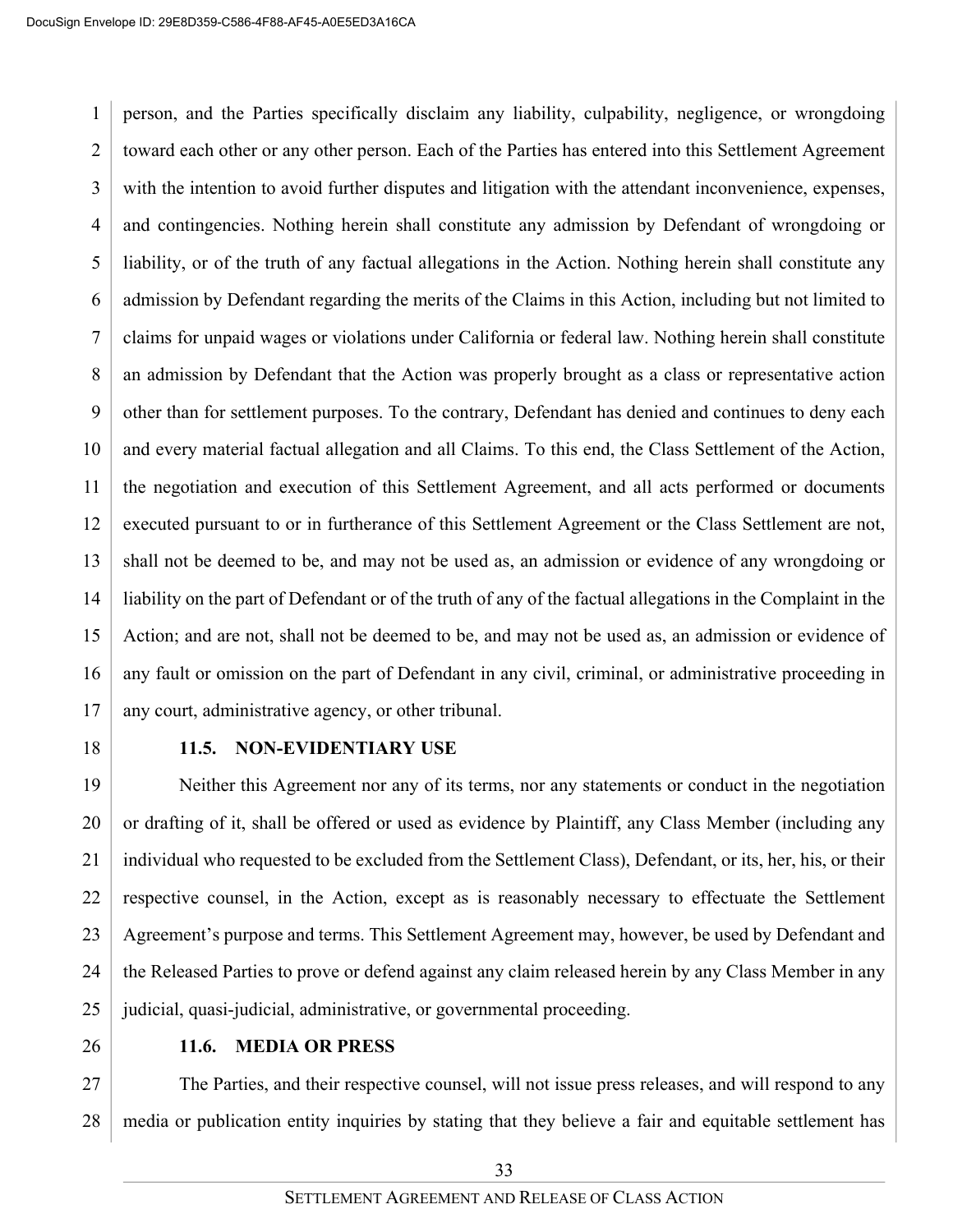1 2 3 4 5 6 7 been achieved on behalf of the class. Plaintiff and Class Counsel will not publish information on any website concerning the Settlement, apart from documents that have been publicly filed with the Court, or those materials as shall be contractually required to effectuate the terms of the Settlement as set forth herein, including proper notice. However, for the limited purpose of allowing Class Counsel to prove adequacy as class counsel in other actions, or their billing rates, or the reasonableness of other settlements by analogy to this Settlement, they may disclose information about the Settlement that is publicly available.

8

### **11.7. NON-RETALIATION**

9 10 11 12 13 14 15 Defendant understands and acknowledges that it has a legal obligation to not retaliate against any Class Member who elects to participate in the Class Settlement or elects to Opt Out of the Class Settlement. Defendant will refer any inquiries regarding this Class Settlement to the Settlement Administrator or Class Counsel and will not discourage Class Members who are employees, directly or indirectly, from making claims, opting out, or objecting to the Class Settlement. None of the Parties, or their respective attorneys or agents, shall solicit or encourage any Class Members, directly or indirectly, to Opt Out of the Class Settlement.

16

### **11.8. CONSTRUCTION**

17 18 19 20 21 22 The Parties agree that the terms and conditions of this Settlement Agreement are the result of lengthy, intensive, arms-length, non-collusive negotiations between the Parties and that this Settlement Agreement is not to be construed in favor of or against any party by reason of the extent to which any party or its counsel participated in the drafting of this Settlement Agreement. If any of the dates in this Settlement Agreement fall on a weekend, bank or court holiday, the time to act shall be extended to the next business day.

23

### **11.9. GOVERNING LAW**

24 25 26 This Settlement Agreement is intended to and shall be governed by the laws of the State of California, without regard to conflict of law principles, in all respects, including execution, interpretation, performance, and enforcement.

- 27
- 28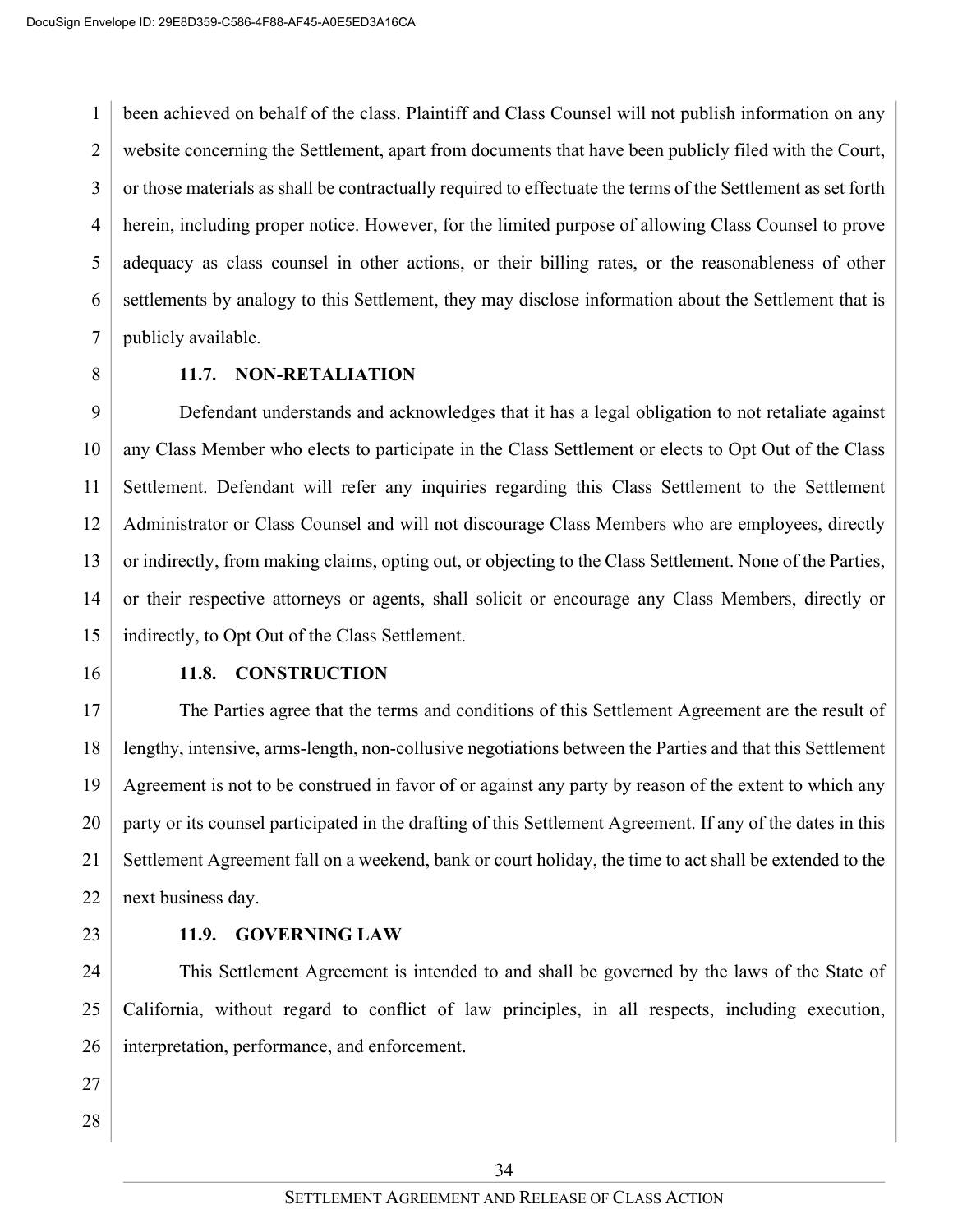| 1              | <b>11.10. NOTICES</b>                                                                                       |
|----------------|-------------------------------------------------------------------------------------------------------------|
| $\overline{2}$ | Except for Class Member notices required to be made by the Settlement Administrator, all                    |
| 3              | notices or other communications required or permitted under this Settlement Agreement shall be in           |
| 4              | writing and shall be sufficiently given if delivered in person to the party or their counsel, by U.S.       |
| 5              | certified mail, postage prepaid, e-mail, facsimile, or overnight delivery addressed to the address of the   |
| 6              | party appearing in this Settlement Agreement. Unless otherwise specifically provided, all notices,          |
| 7              | demands, and/or other communications will be deemed to have been duly given as of the third (3rd)           |
| 8              | business day after mailing by U.S. Mail, addressed as follows:                                              |
| 9              | To the Class:                                                                                               |
| 10             | Jonathan Melmed, Bar No. 290218                                                                             |
| 11             | Laura M. Supanich, Bar No. 314805<br>MELMED LAW GROUP P.C.                                                  |
| 12             | 1801 Century Park East, Suite 850<br>Los Angeles, California 90067                                          |
| 13             | Telephone: (310) 824-3828<br>Facsimile: (310) 862-6851                                                      |
| 14             | E-Mail:<br>$jm@$ melmedlaw.com<br>$\text{Ims}\overline{\omega}$ melmedlaw.com                               |
| 15             | To Defendant:                                                                                               |
| 16             | Robert T. Matsuishi, Bar No. 259182<br>Blake A. Dillion, Bar No. 305838                                     |
| 17             | PAYNE & FEARS LLP<br>4 Park Plaza, Suite 1100                                                               |
| 18             | Irvine, California 92614<br>Telephone: (949) 851-1100                                                       |
| 19             | Facsimile: (949) 851-1212<br>E-Mail:<br>rtm@paynefears.com                                                  |
| 20             | bad@paynefears.com                                                                                          |
| 21             | 11.11. CAPTIONS AND INTERPRETATIONS                                                                         |
| 22             | Section titles or captions contained herein are inserted as a matter of convenience and for                 |
| 23             | reference only and in no way define, limit, extend, or describe the scope of this Settlement Agreement      |
| 24             | or any provision thereof.                                                                                   |
| 25             | 11.12. MODIFICATION                                                                                         |
| 26             | This Settlement Agreement may not be changed, altered, or modified, except in writing signed                |
| 27             | by the Parties or the Parties' counsel on their behalf. If preliminary or final approval of this Settlement |
| 28             | Agreement has been granted by the Court, then any such amendments or modifications to this                  |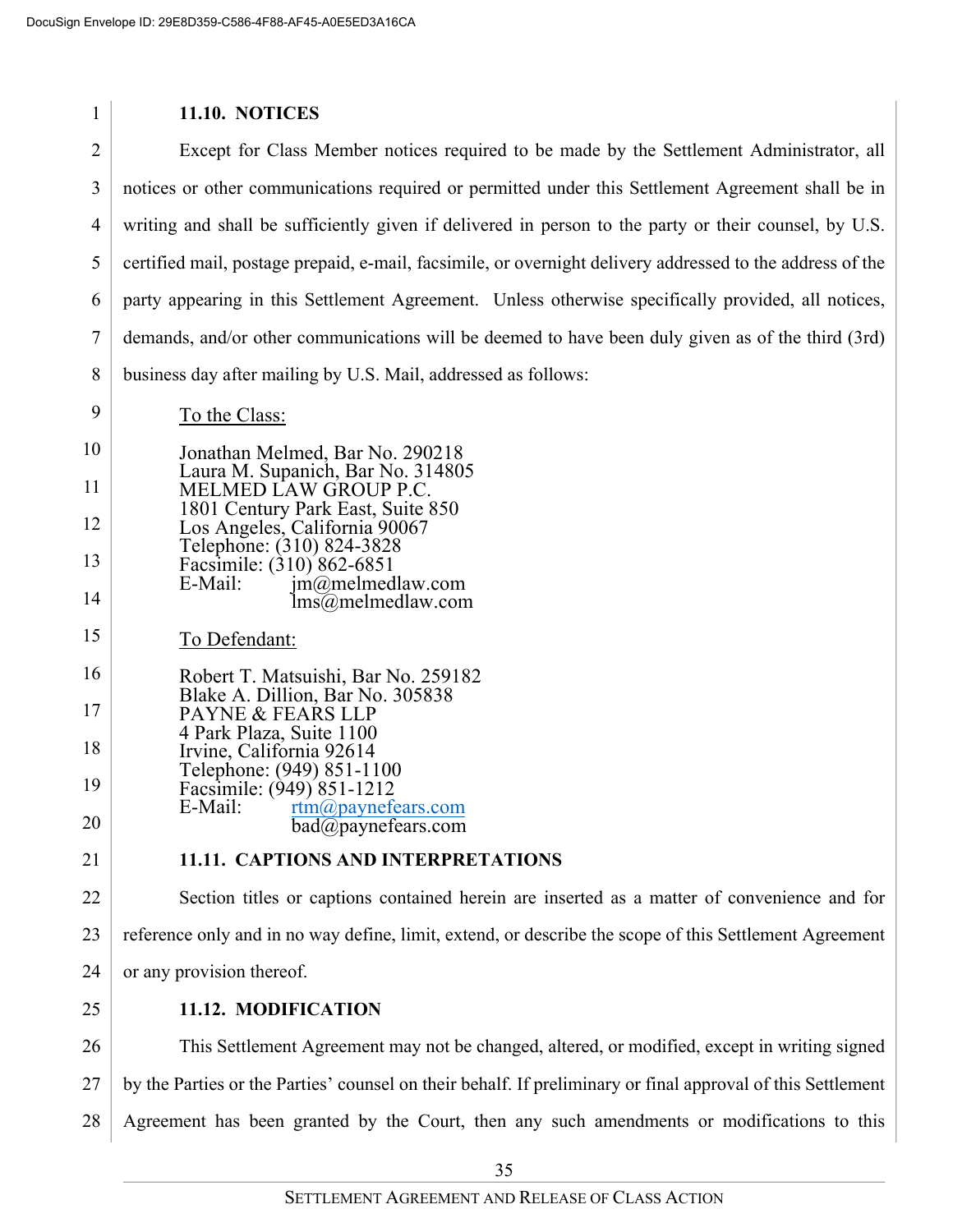1 2 Settlement Agreement shall be approved by the Court. This Settlement Agreement may not be discharged except by performance in accordance with its terms or by a writing signed by the Parties.

3

### **11.13. INTEGRATION CLAUSE**

4 5 6 7 8 This Settlement Agreement contains the entire agreement between the Parties relating to the Class Settlement of the Action and the transactions contemplated thereby, and all prior or contemporaneous agreements, understandings, representations, and statements, whether oral or written, and whether by a party or such party's legal counsel, are hereby superseded. No rights under this Settlement Agreement may be waived except in writing as provided above.

9

#### **11.14. SUCCESSORS AND ASSIGNS**

10 11 12 13 14 15 This Settlement Agreement shall be binding on and inure to the benefit of the Parties and Class Members (excluding only persons who timely Opt Out) and their respective present and former heirs, trustees, executors, administrators, representatives, officers, directors, shareholders, agents, employees, insurers, attorneys, accountants, auditors, advisors, consultants, pension plans, welfare benefit plans, fiduciaries, parent companies, subsidiaries, affiliates, related companies, joint ventures, predecessors, successors, and assigns.

16

#### **11.15. CORPORATE SIGNATORIES**

17 18 19 20 Any person executing this Settlement Agreement or any such related document on behalf of a corporate signatory or on behalf of a partnership hereby warrants and promises, for the benefit of all Parties hereto, that such person has been duly authorized by such corporation or partnership to execute this Settlement Agreement or any such related document.

21

### **11.16. EXECUTION IN COUNTERPARTS**

22 23 24 This Settlement Agreement shall become effective upon its execution by all of the undersigned. The Parties may execute this Settlement Agreement in counterparts, and execution of counterparts shall have the same force and effect as if all Settling Parties had signed the same instrument.

25

### **11.17. ATTORNEY FEES, COSTS, AND EXPENSES**

26 27 28 Except as otherwise specifically provided for herein, each party shall bear her or its own attorney fees, costs, and expenses, taxable or otherwise, incurred by them in or arising out of the Action and shall not seek reimbursement thereof from any other party to this Settlement Agreement.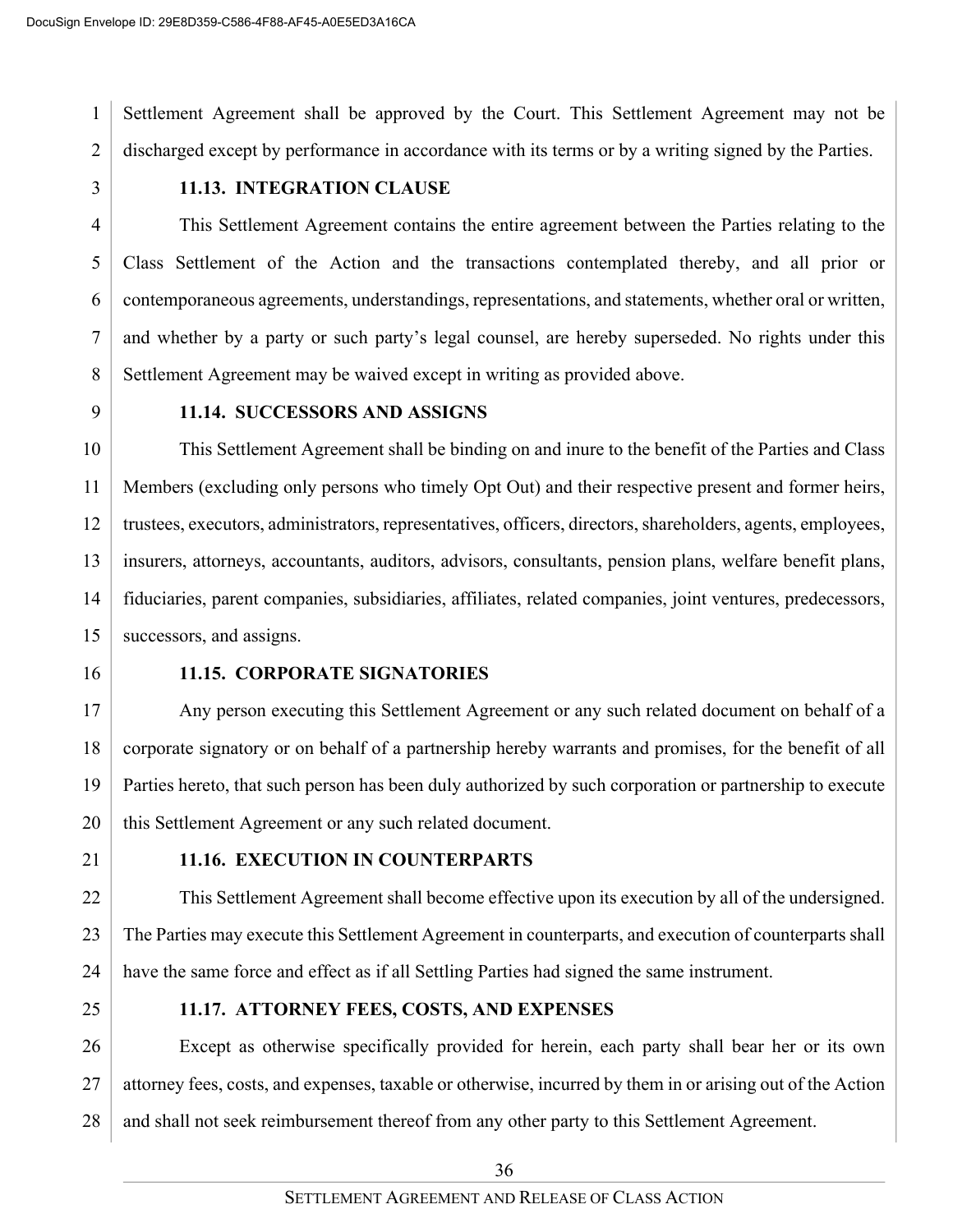| 1              | 11.18. ACTION TO ENFORCE AGREEMENT                                                                                                                                                                                                          |
|----------------|---------------------------------------------------------------------------------------------------------------------------------------------------------------------------------------------------------------------------------------------|
| $\overline{2}$ | In any suit or court action to enforce the terms of this Agreement, the prevailing party shall be                                                                                                                                           |
| 3              | entitled to recover her or its attorney fees and costs.                                                                                                                                                                                     |
| 4              | 12.<br><b>EXECUTION</b>                                                                                                                                                                                                                     |
| 5              | The Parties and their counsel have executed this Settlement Agreement on the date below their                                                                                                                                               |
| 6              | signatures or the signature of their representatives. The date of this Settlement Agreement shall be the                                                                                                                                    |
| 7              | date of the latest signature.                                                                                                                                                                                                               |
| 8              | <b>APPROVAL AND EXECUTION BY PARTIES</b>                                                                                                                                                                                                    |
| 9              | <b>CLASS REPRESENTATIVE:</b>                                                                                                                                                                                                                |
| 10             | DocuSigned by:<br>EATRINA UMN RAMOS                                                                                                                                                                                                         |
| 11             | Dated: $\frac{2/17/2022}{2}$<br>Katrina Ramos                                                                                                                                                                                               |
| 12             | Plaintiff and Class Representative                                                                                                                                                                                                          |
| 13             |                                                                                                                                                                                                                                             |
| 14             | <b>DEFENDANT:</b>                                                                                                                                                                                                                           |
| 15             | Cambridge College                                                                                                                                                                                                                           |
| 16             |                                                                                                                                                                                                                                             |
| 17             |                                                                                                                                                                                                                                             |
| 18             | By:<br><u> 2008 - Johann Stoff, martin Stoff, martin Stoff, martin Stoff, martin Stoff, martin Stoff, martin Stoff, martin Stoff, martin Stoff, martin Stoff, martin Stoff, martin Stoff, martin Stoff, martin Stoff, martin Stoff, mar</u> |
| 19             | Title:<br><u> 1989 - Jan Stein Stein Stein Stein Stein Stein Stein Stein Stein Stein Stein Stein Stein Stein Stein Stein St</u>                                                                                                             |
| 20             |                                                                                                                                                                                                                                             |
| 21             | <b>APPROVED AS TO FORM BY COUNSEL</b>                                                                                                                                                                                                       |
| 22             | <b>CLASS COUNSEL:</b>                                                                                                                                                                                                                       |
| 23             |                                                                                                                                                                                                                                             |
| 24             | Dated: February 17, 2022<br><b>Melmed Law Group P.C.</b>                                                                                                                                                                                    |
| 25             | Jonathan Melmed                                                                                                                                                                                                                             |
| 26             | Knathan Melmed                                                                                                                                                                                                                              |
| 27             | <b>Attorneys for Plaintiff</b>                                                                                                                                                                                                              |
| 28             |                                                                                                                                                                                                                                             |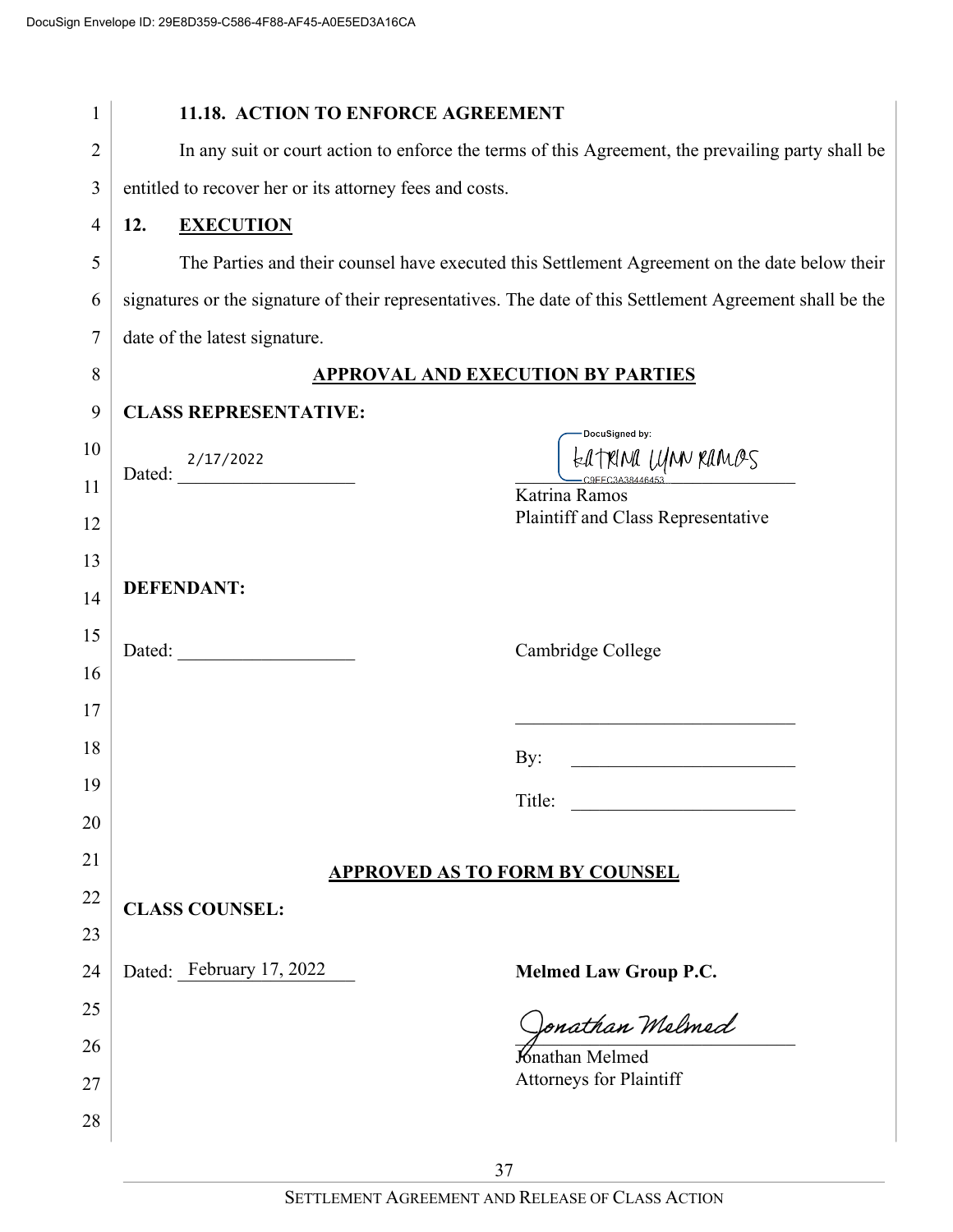| 1  | 11.18. ACTION TO ENFORCE AGREEMENT                                                                                                                                                                                                              |
|----|-------------------------------------------------------------------------------------------------------------------------------------------------------------------------------------------------------------------------------------------------|
| 2  | In any suit or court action to enforce the terms of this Agreement, the prevailing party shall be                                                                                                                                               |
| 3  | entitled to recover her or its attorney fees and costs.                                                                                                                                                                                         |
| 4  | <b>EXECUTION</b><br>12.                                                                                                                                                                                                                         |
| 5  | The Parties and their counsel have executed this Settlement Agreement on the date below their                                                                                                                                                   |
| 6  | signatures or the signature of their representatives. The date of this Settlement Agreement shall be the                                                                                                                                        |
| 7  | date of the latest signature.                                                                                                                                                                                                                   |
| 8  | <b>APPROVAL AND EXECUTION BY PARTIES</b>                                                                                                                                                                                                        |
| 9  | <b>CLASS REPRESENTATIVE:</b>                                                                                                                                                                                                                    |
| 10 |                                                                                                                                                                                                                                                 |
| 11 | Dated: The contract of the contract of the contract of the contract of the contract of the contract of the contract of the contract of the contract of the contract of the contract of the contract of the contract of the con<br>Katrina Ramos |
| 12 | Plaintiff and Class Representative                                                                                                                                                                                                              |
| 13 |                                                                                                                                                                                                                                                 |
| 14 | <b>DEFENDANT:</b>                                                                                                                                                                                                                               |
| 15 | Dated: $\frac{2}{\sqrt{2}}$<br>Cambridge College                                                                                                                                                                                                |
| 16 |                                                                                                                                                                                                                                                 |
| 17 |                                                                                                                                                                                                                                                 |
| 18 | By:                                                                                                                                                                                                                                             |
| 19 | Title:                                                                                                                                                                                                                                          |
| 20 |                                                                                                                                                                                                                                                 |
| 21 | <b>APPROVED AS TO FORM BY COUNSEL</b>                                                                                                                                                                                                           |
| 22 | <b>CLASS COUNSEL:</b>                                                                                                                                                                                                                           |
| 23 | <b>Melmed Law Group P.C.</b>                                                                                                                                                                                                                    |
| 24 |                                                                                                                                                                                                                                                 |
| 25 |                                                                                                                                                                                                                                                 |
| 26 | Jonathan Melmed<br><b>Attorneys for Plaintiff</b>                                                                                                                                                                                               |
| 27 |                                                                                                                                                                                                                                                 |
| 28 |                                                                                                                                                                                                                                                 |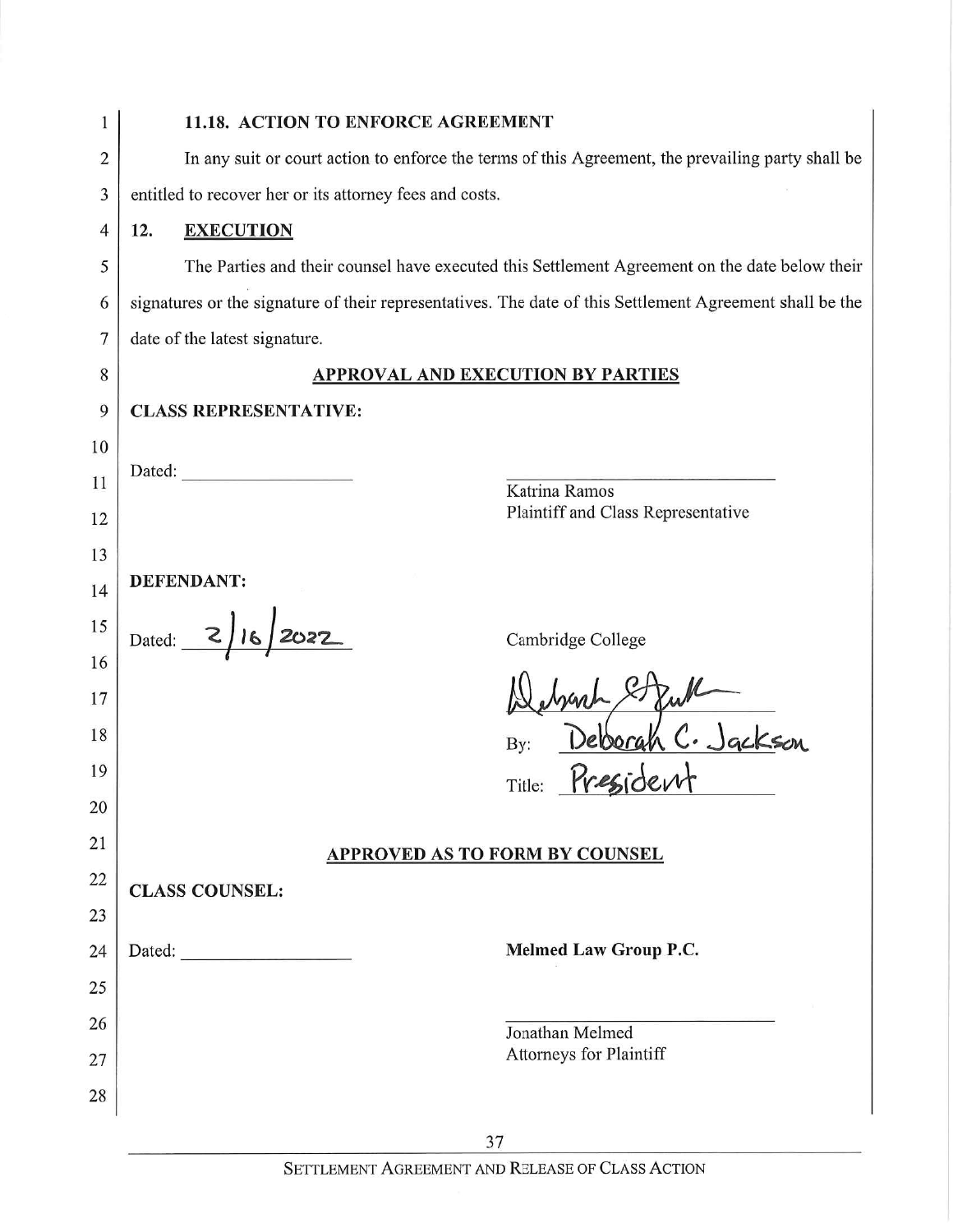| $\mathbf{1}$   | DEFENDANT'S COUNSEL:                     |                                                |
|----------------|------------------------------------------|------------------------------------------------|
| $\overline{c}$ |                                          |                                                |
| 3              | Dated: 2-16-22<br><u> Alban Maria Ba</u> | PAYNE & FEARS LLP                              |
| $\overline{4}$ |                                          | Robert T. Matsuishi                            |
| 5              |                                          | Robert T. Matsuishi<br>Attorneys for Defendant |
| 6              |                                          |                                                |
| $\overline{7}$ |                                          |                                                |
| 8              |                                          |                                                |
| 9              |                                          |                                                |
| $10\,$         |                                          |                                                |
| 11             |                                          |                                                |
| 12             |                                          |                                                |
| 13             |                                          |                                                |
| 14             |                                          |                                                |
| 15             |                                          |                                                |
| 16             |                                          |                                                |
| 17             |                                          |                                                |
| 18             |                                          |                                                |
| 19             |                                          |                                                |
| 20             |                                          |                                                |
| 21             |                                          |                                                |
| $22\,$         |                                          |                                                |
| $23\,$         |                                          |                                                |
| 24             |                                          |                                                |
| $25\,$         |                                          |                                                |
| $26\,$         |                                          |                                                |
| 27             |                                          |                                                |
| 28             |                                          |                                                |
|                |                                          | 2Q                                             |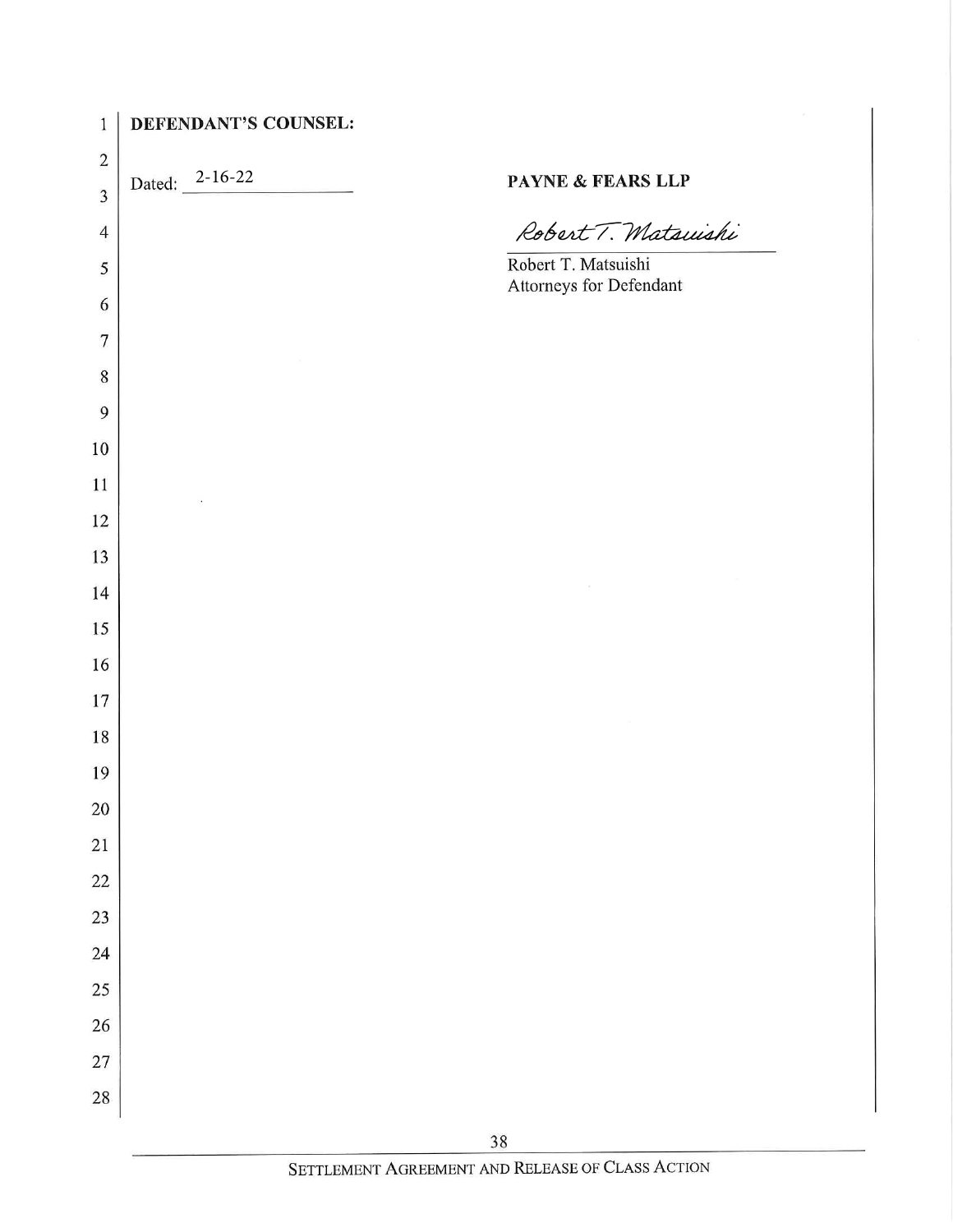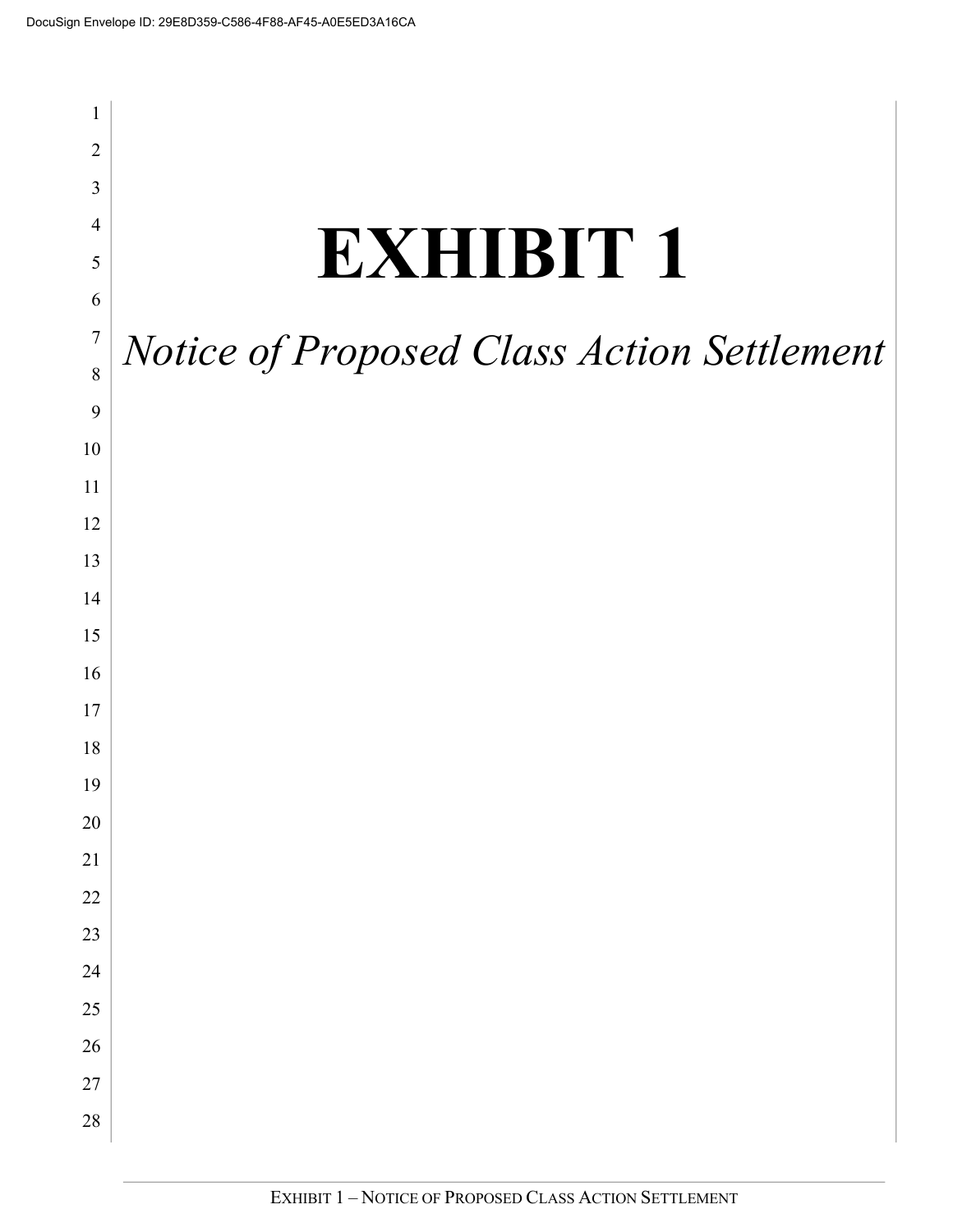$\overline{1}$ 

| $\mathbf{1}$   |                                                                                                 |                                                                           |
|----------------|-------------------------------------------------------------------------------------------------|---------------------------------------------------------------------------|
| $\overline{2}$ |                                                                                                 |                                                                           |
| 3              |                                                                                                 | SUPERIOR COURT OF THE STATE OF CALIFORNIA                                 |
| $\overline{4}$ |                                                                                                 | FOR THE COUNTY OF SAN BERNARDINO                                          |
| 5              | KATRINA RAMOS, an individual, on behalf of                                                      | Case Number: CIVSB2112109                                                 |
| 6              | herself, the State of California, as a private<br>attorney general, and on behalf of all others | <b>NOTICE OF PROPOSED CLASS ACTION</b>                                    |
| 7              | similarly situated,                                                                             | <b>SETTLEMENT</b>                                                         |
| 8              | Plaintiff,                                                                                      |                                                                           |
| 9<br>10        | V.                                                                                              |                                                                           |
| 11             | CAMBRIDGE COLLEGE, a Massachusetts                                                              |                                                                           |
| 12             | non-profit organization; and DOES 1 TO 50,                                                      |                                                                           |
| 13             | Defendants.                                                                                     |                                                                           |
| 14             |                                                                                                 |                                                                           |
| 15             |                                                                                                 | A court authorized this notice. This is not a solicitation from a lawyer. |
| 16             |                                                                                                 |                                                                           |
| 17             |                                                                                                 |                                                                           |
| 18             |                                                                                                 |                                                                           |
| 19             |                                                                                                 |                                                                           |
| $20\,$         |                                                                                                 |                                                                           |
| 21             |                                                                                                 |                                                                           |
| 22             |                                                                                                 |                                                                           |
| 23             |                                                                                                 |                                                                           |
| 24             |                                                                                                 |                                                                           |
| 25             |                                                                                                 |                                                                           |
| 26             |                                                                                                 |                                                                           |
| 27             |                                                                                                 |                                                                           |
| 28             |                                                                                                 |                                                                           |
|                |                                                                                                 |                                                                           |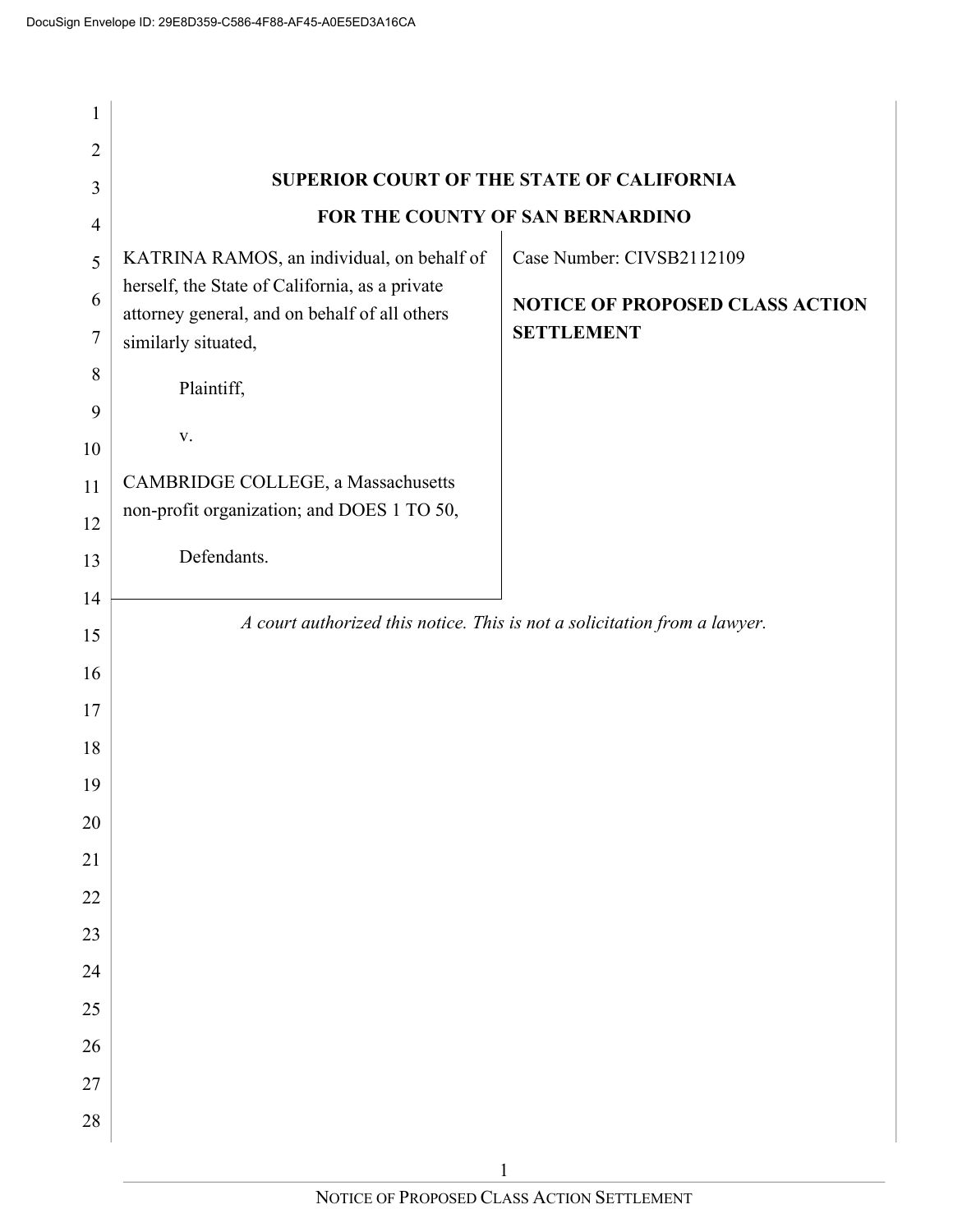#### **NOTICE OF PROPOSED CLASS ACTION SETTLEMENT**

*You may be eligible to receive a settlement payment. Please read this notice carefully.*

3 4 5 6 7 8 9 10 A proposed class action settlement agreement (the "Settlement") has been reached between: **(1)** Plaintiff Katrina Ramos ("Plaintiff"), individually and in her representative capacity on behalf of a group of prospective class members defined below, and as a private attorney general on behalf of the State of California; and **(2)** Defendant Cambridge College ("Defendant"). The Settlement resolves disputed claims against Defendant arising out of its compensation practices during the period from May 12, 2017, through the date of preliminary approval (the "Class Period") as applied to all individuals who are or were employed by Defendant in California as adjunct professors and/or instructors and/or in any other similar capacity during the Class Period ("Class Members").

11 12 13 The Court has granted preliminary approval of the Settlement and ordered this notice to be sent to you because you may be entitled to money under the Settlement and because the Settlement affects your legal rights.

14 15 16 17 **NO ACTION NEEDS TO BE TAKEN TO RECEIVE MONEY UNDER THE SETTLEMENT**: If you are a Class Member (as defined above) and received this notice, you are automatically included in the Settlement and do not need to take any further action to receive a payment. If you accept your settlement amount, you will release the claims described below.

18

#### **1. DESCRIPTION OF THE LAWSUIT**

19 20 21 22 23 24 25 26 27 28 On May 12, 2021, Plaintiff, individually and in her representative capacity on behalf of the Class Members, and as a private attorney general on behalf of the State of California, filed a complaint against Defendant in the Superior Court of California for the County of San Bernardino in the matter of *Katrina Ramos v. Cambridge College*, case number **CIVSB2112109** (the "Action"). The Action sought recovery for Defendant's alleged: **(1)** failure to pay minimum wage for all hours worked; **(2)** failure to provide compliant rest periods and pay missed rest break premiums; **(3)** failure to maintain accurate employment records; **(4)** failure to pay timely wages during employment; **(5)** failure to pay all wages due and owing at separation; **(6)** failure to reimburse business expenses; **(7)** failure to provide complete and accurate wage statements; **(8)** deceptive, fraudulent, or otherwise unlawful business practices based on the foregoing in violation of California's Unfair Competition Law; and **(9)** statutory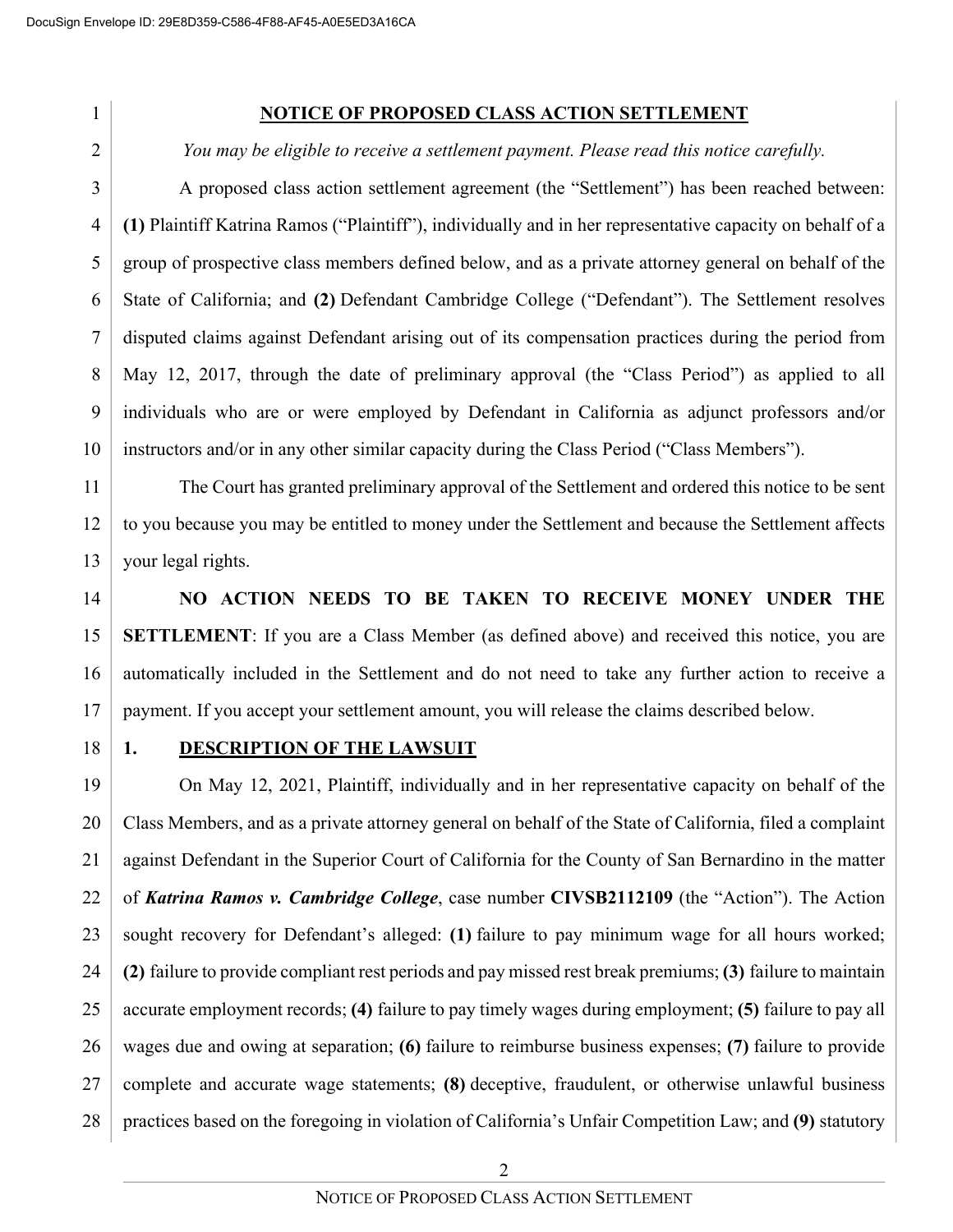1 2 penalties based on the foregoing pursuant to the California Labor Code Private Attorneys General Act of 2004 ("PAGA").

3 4 5 6 7 8 **Defendant denies all liability, denies all allegations in the Action, and has raised various defenses to the claims.** Defendant asserts that it fully complied with all applicable wage and hour laws and contends that civil penalties under PAGA are not warranted. Defendant also denies that the Action is suitable for class certification. Defendant has entered into the Settlement solely for purposes of resolving this dispute to avoid costly, disruptive, and time-consuming litigation and does not admit to any wrongdoing or liability.

9 10 11 12 13 14 15 16 17 18 19 The Court has not ruled on the merits in the Action. By approving the Settlement and issuing this notice, the Court is *not* suggesting which side would win or lose the case if it went to trial or whether the claims are suitable for class certification. To avoid the additional expense, inconvenience, and risk of continued litigation, however, Plaintiff and Defendant (the "Parties") have concluded that it is in their respective best interests and the interests of the Class Members to settle the Action on the terms summarized in this notice. The Settlement was reached after Defendant provided extensive information and documents to Plaintiff's counsel, and after lengthy arms-length non-collusive negotiations between the Parties, including mediation with an experienced and well-respected mediator in California. In these negotiations, both sides recognized the substantial risk of the Court deciding against them at trial and determined that the Settlement was a fair, reasonable, and adequate way to resolve the disputed claims.

20 21 22 23 24 25 Plaintiff and Plaintiff's counsel—Jonathan Melmed and Laura Supanich of Melmed Law Group P.C. ("Class Counsel")—support the Settlement. Among the reasons for support are the defenses to liability potentially available to Defendant, the risk of denial of class certification, the inherent risk of trial on the merits, and the delays and uncertainties associated with litigation. Plaintiff and Class Counsel believe that the settlement described in this notice is fair, adequate, reasonable, and in the best interests of Plaintiff and the Class Members.

26 27 28 Under the Settlement, the following settlement class will be certified under California law: all individuals who are or were employed by Defendant in California as adjunct professors and/or instructors and/or in any other similar capacity during the Class Period. The "Class Period" is defined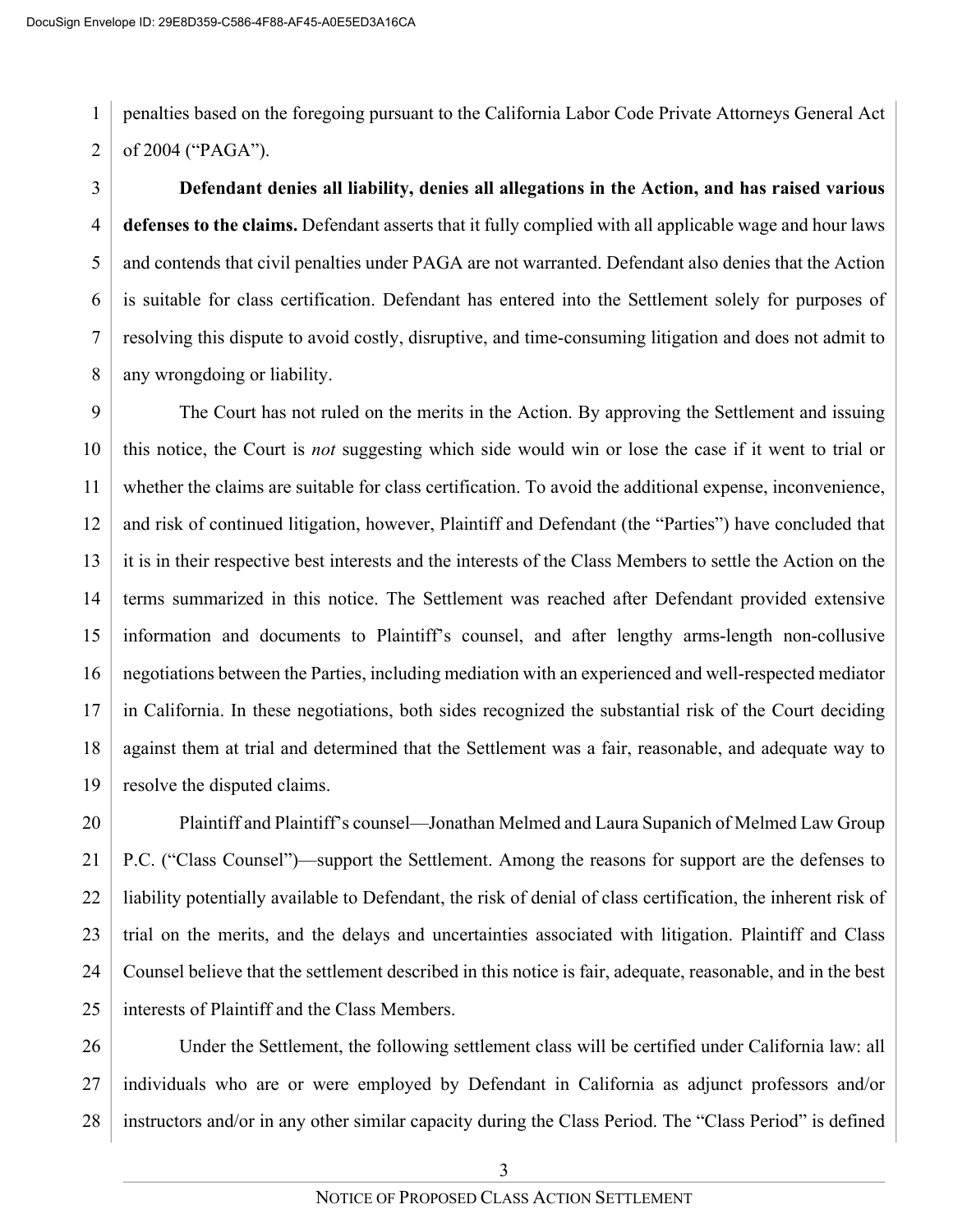1 2 3 4 5 6 as the period from May 12, 2017, through the date of preliminary approval. The Settlement provides for a gross settlement amount of \$150,000.00, a share of which is to be distributed to the Class Members based on the pro rata number of courses taught by the Class Members during the Class Period as a proportion of all courses taught by all Class Members. In exchange for their share of the settlement amount, all participating Class Members will be deemed to have released Defendant from liability on the terms described in this notice.

7 8 9 10 On *date of preliminary approval*, the Court preliminarily approved the Settlement and conditionally certified the settlement class. This notice is being sent to you because Defendant'srecords indicate that you worked for Defendant during the Class Period and that you meet the definition required to be treated as a Class Member.

- 11
- 12

# **2. IF YOU ARE STILL EMPLOYED BY DEFENDANT, THIS SETTLEMENT WILL NOT AFFECT YOUR EMPLOYMENT.**

13 14 15 California law strictly prohibits retaliation. Further, Defendant is prohibited by law from taking any adverse action against or otherwise target, retaliate, or discriminate against any Class Member because of the Class Member's participation or decision not to participate in the Settlement.

16

### **3. TERMS OF THE SETTLEMENT**

17 18 Defendant has agreed to pay \$150,000.00 (the "Gross Settlement Amount") to resolve the claims in the Action. The Parties agreed to the following payments from the Gross Settlement Amount:

19 20 21 22 23 1. **Settlement Administration Costs.** The Court has approved ILYM Group, Inc. to act as the "Settlement Administrator," who is sending this notice to you and will perform many other duties relating to the Settlement. Under the Settlement, up to \$10,000.00 will be paid from the Gross Settlement Amount to pay the Settlement Administration Costs.

24 25 26 27 28 2. **Attorneys' Fees and Expenses.** Class Counsel have been prosecuting the Action on behalf of the Class Members on a contingency fee basis (that is, without being paid any money to date) and have been paying all litigation costs and expenses. To date, the Parties have aggressively litigated many aspects of the case including investigation, settlement efforts, and a full-day mediation session. The Court will determine the actual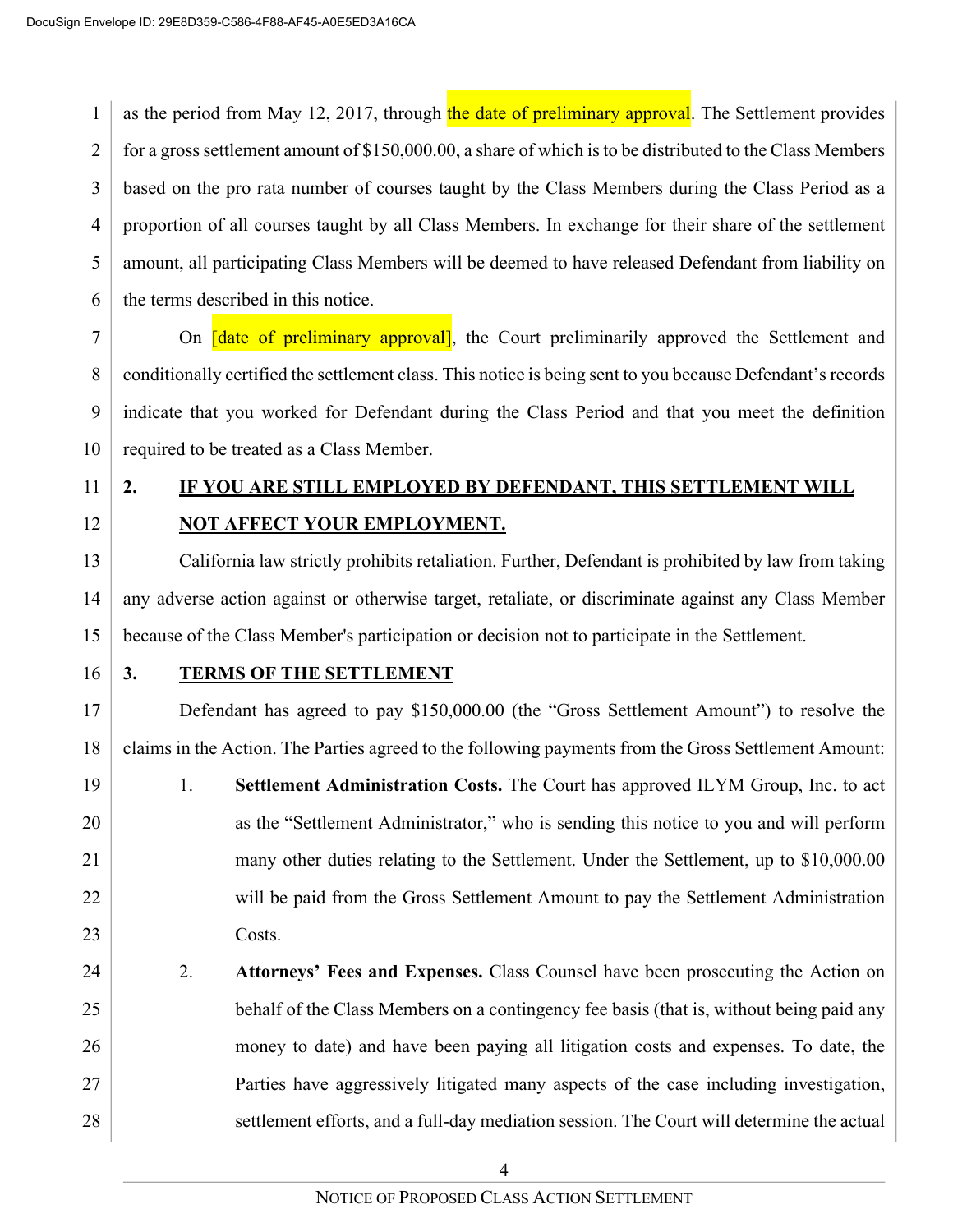2

3

4

5

6

7

amount awarded to Class Counsel as attorneys' fees, which will be paid from the Gross Settlement Amount. Class Members are not personally responsible for any of Class Counsel's attorneys' fees or expenses. Class Counsel will ask for fees of one-third of the Gross Settlement Amount (i.e., \$50,000.00) as reasonable compensation for the work Class Counsel performed and will continue to perform in the Action. Class Counsel also will ask for reimbursement of up to \$10,000.00 for the costs Class Counsel incurred in connection with the Action.

- 8 9 10 11 12 13 3. **Service Payment to Class Representative.** Class Counsel will ask the Court to provide a service payment to Plaintiff in the amount of \$7,500.00 for Katrina Ramos to compensate her for her efforts on behalf of the Class Members in the Action, including assisting in the investigation and consulting with Class Counsel and providing crucial documents to Class Counsel. Plaintiff also may receive a share of the Settlement as a Class Member.
- 14 15 16 17 18 19 20 21 22 23 4. **PAGA Payment.** The Parties have agreed on a reasonable sum to be paid in settlement of the PAGA claims included in the Action, which is \$20,000.00. The PAGA Payment is to be approved by the Court pursuant to Labor Code section 2699 and is to be distributed as follows: seventy-five percent (75%) (i.e., \$15,000.00) to the LWDA and twenty-five percent (25%) (i.e., \$5,000.00) to the individuals who come within the definition of an "aggrieved employee" for the purposes of the Settlement (i.e., all individuals who are or were employed as adjunct professors and/or instructors and/or in any other similar capacity by Defendant in California during the PAGA Period). The "PAGA Period" is defined for these purposes to mean the period from April 22, 2020, through the date of preliminary approval.
- 24 25 After deducting the amounts above, the balance of the settlement amount will form the "Net Settlement Amount" for distribution to the Class Members.
- 26

### **4. DISTRIBUTION OF THE SETTLEMENT TO THE CLASS MEMBERS**

27 28 Each eligible Class Member who does not request exclusion from the Settlement will be deemed a "Class Participant" and will receive a share from the Net Settlement Amount which will be distributed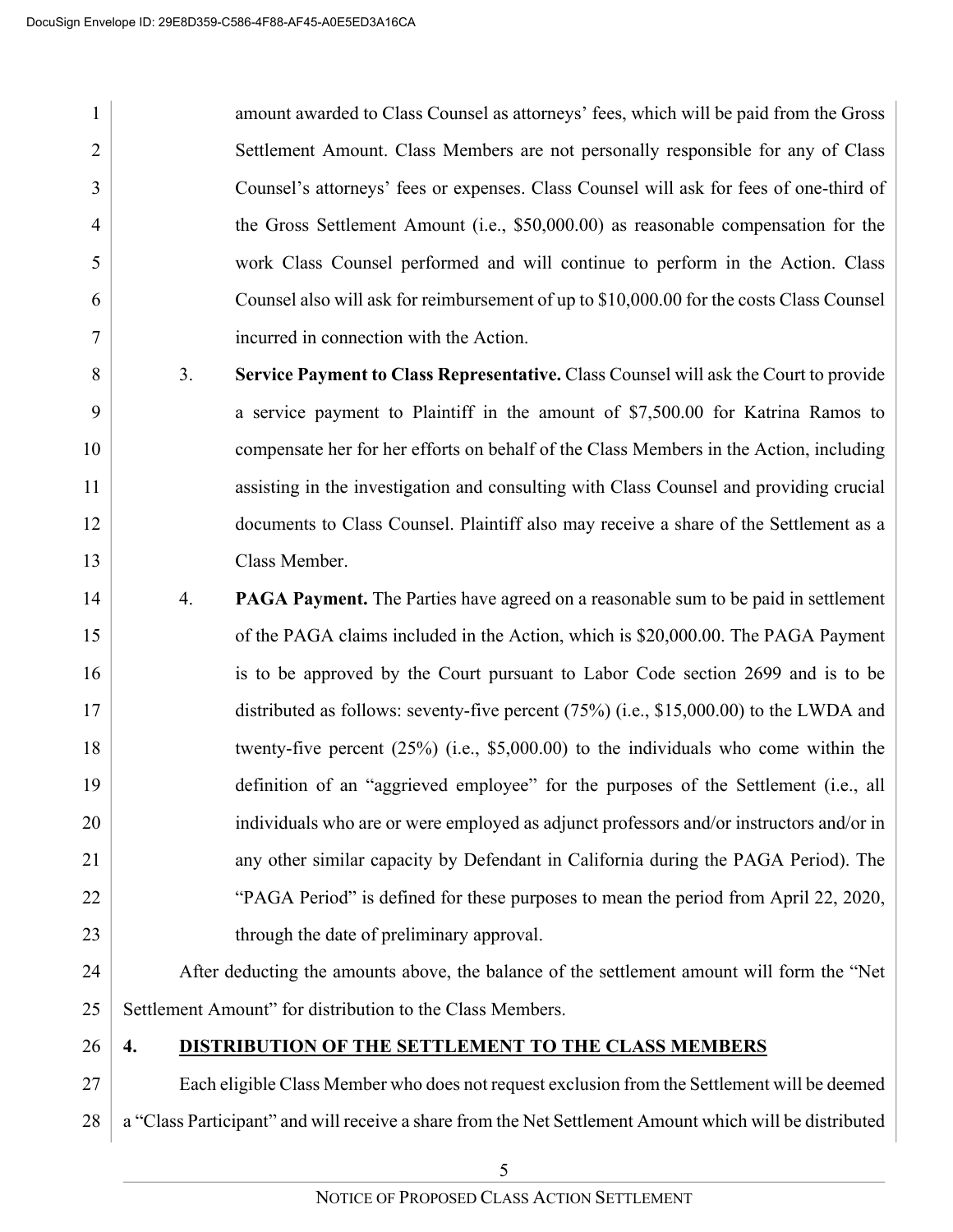1 2 3 pro rata based on the proportional number of courses taught by each Class Member during the Class Period (the "Individual Settlement Amount"). If any Class Member requests exclusion from the Settlement, his or her share will be distributed to the remaining Class Participants.

4 5 6 7 Twenty percent (20%) of each Individual Settlement Amount will constitute payment in the form of wages (and each Class Participant will be issued an IRS Form W-2 for such payment to him or her), and Eighty percent (80%) of each Individual Settlement Amount will constitute penalties and interest (and each Class Participant will be issued an IRS Form 1099 for such payment to him or her).

8 9 10 11 12 13 14 15 Defendant, or its proxies, shall take all usual and customary deductions from the Individual Settlement Amount payments that are distributed as wages, including, but not limited to, state and federal tax withholding, disability premiums, and unemployment insurance premiums. There will be no deduction taken from the interest or penalty distribution—it will, however, be reported on IRS Form 1099 as income. Class Participants are responsible for the proper income tax treatment of their Individual Settlement Amount. The Settlement Administrator, Defendant and its counsel, and Class Counsel cannot provide tax advice. Accordingly, Class Members should consult with their tax advisors concerning the tax consequences and treatment of payments they receive under the Settlement.

16 17 18 19 20 21 22 23 24 25 The courses you taught for Defendant during the Class Period will be calculated based on Defendant's records. If you feel that you were not credited with the correct number of courses taught during the Class Period, you may submit evidence to the Settlement Administrator on or before [**Response Deadline**] with documentation to establish the number of courses you claim to have actually taught during the Class Period. **Documentation sent to the Settlement Administrator will not be returned or preserved, so do** *not* **send originals.** The Parties and the Settlement Administrator will promptly evaluate the evidence submitted and discuss in good faith how many courses should be credited. The Settlement Administrator will make the final decision as to how many courses are credited and report the outcome to the Class Participant. If you are unsatisfied with the decision, you may submit an objection, which is explained below.

26 27 Settlement checks will be mailed to all Class Participants after the Court grants final approval of the Settlement and judgment is entered.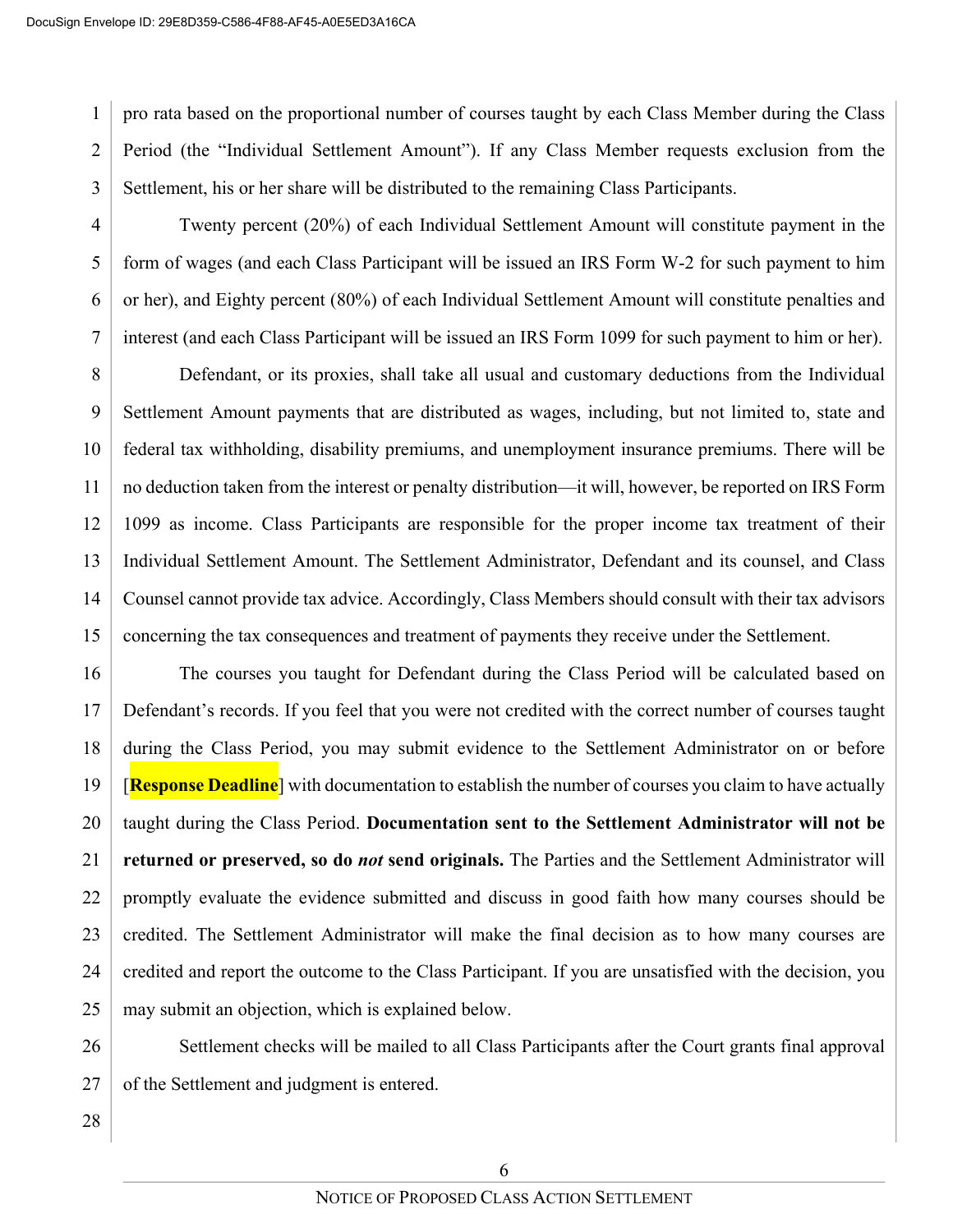### **5. THE RELEASE OF CLAIMS**

2 3 4 If the Court approves the Settlement, the Court will enter judgment and the Settlement will bind all Class Participants. The Class Participants will then be barred from bringing any "Released Claims" against the "Released Parties" as those terms are defined below.

5 6 7 8 The "Released Parties" are Defendant Cambridge College and all of Defendant's past, present and/or future, direct and/or indirect, officers, directors, members, managers, employees, agents, representatives, attorneys, insurers, partners, investors, shareholders, administrators, parent companies, subsidiaries, affiliates, divisions, predecessors, successors, assigns, and joint venturers.

9 10 11 12 13 14 15 16 17 18 19 20 21 22 23 24 25 26 27 28 The "Released Claims" are all causes of action and factual or legal theories/allegations that were alleged in the operative complaint in this action and/or in the PAGA letter in support of this action, or that could have been brought in this action based on those same factual or legal theories/allegations, against the Released Parties. This Release includes, but is not limited to, claims for violation of Labor Code sections 201, 202, 203, 204, 210, 226, 226.2, 226.3, 226.7, 1174, 1174.5, 1185, 1194, 1194.2, 1197, 1197.1, 1198, 1199, 2802, 2698 et seq., and 2699 et seq.; IWC Wage Order 4-2001; Code of Regulations, Title 8, Section 11090; Business & Professions Code sections 17200-17208. This Release also includes, but is not limited to, the following claims for relief: (a) failure to pay wages, including minimum wages; (b) failure to authorize and permit rest breaks, and to properly provide premium; pay in lieu thereof; (c) improper and/or inaccurate wage statements and failure to provide wage statements; (d) waiting time penalties for untimely payment of wages at the conclusion of employment; (e) failure to reimburse business expenses; (f) unfair business practices; (g) civil penalties under the Private Attorneys General Act ("PAGA"); and (h) all damages, liquidated damages, penalties, restitution, attorneys' fees, interest, and other amounts recoverable in connection with the above legal authorities and/or claims for relief under local, California, and federal law. The res judicata effect of the Judgment will be the same as that of the Release. Plaintiff may hereafter discover facts or legal arguments in addition to or different from those they now know or currently believe to be true with respect to the claims, causes of action and legal theories of recovery in this action which are the subject matter of the Released Claims. Regardless, the discovery of new facts or legal arguments shall in no way limit the scope or definition of the Released Claims, and by virtue of the agreement, Plaintiff shall be deemed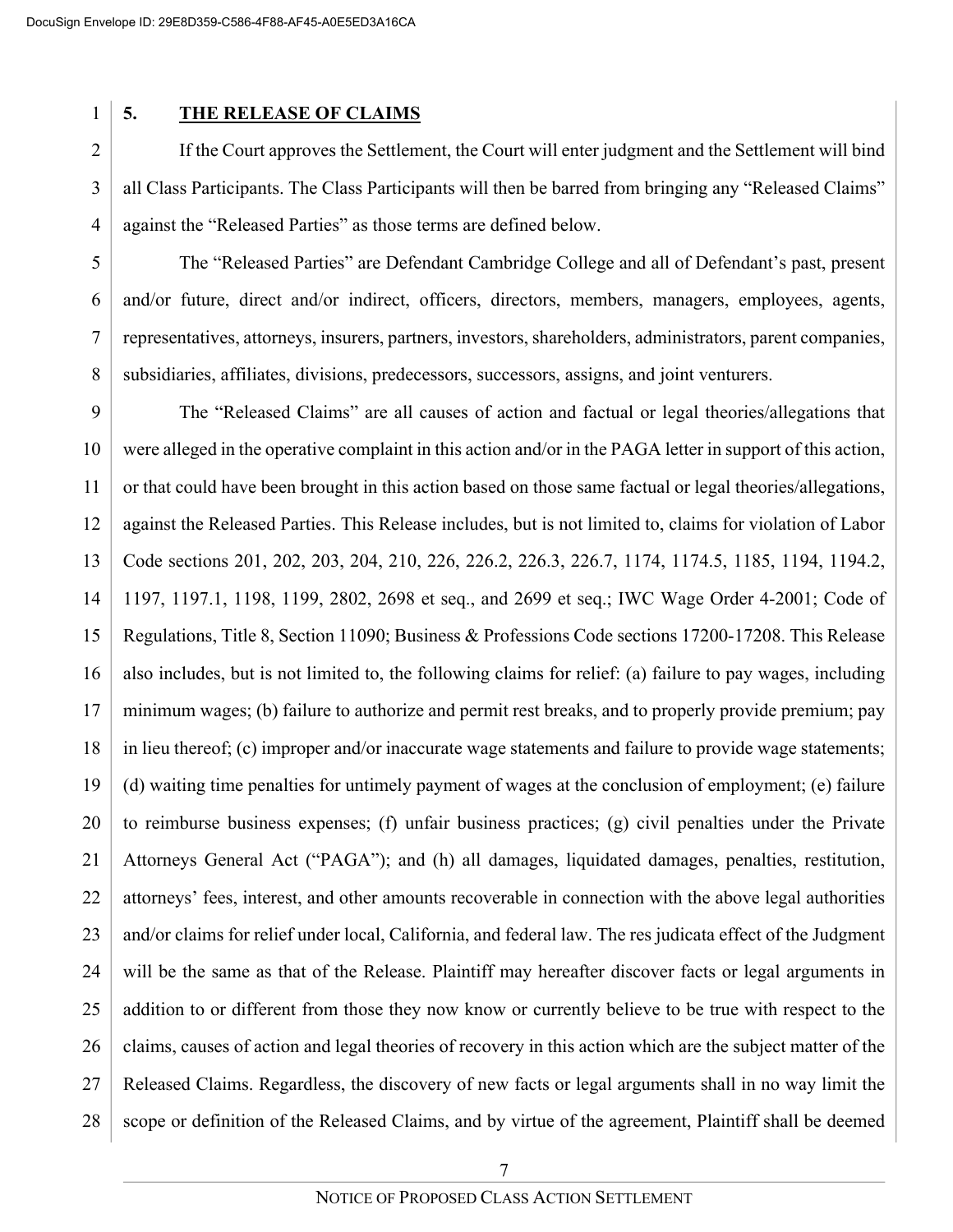1 2 3 to have, and by operation of the final judgment approved by the Court, shall have, fully, finally, and forever settled and released all of the Released Claims against the Released Parties as defined in the agreement.

4 5 6 7 8 9 10 11 12 The Settlement does *not* release Defendant or any person, party, or entity from claims, if any, by Class Members for workers compensation, unemployment, or disability benefits of any nature. Nor does it release any claims, actions, or causes of action which may be possessed by Class Members under state or federal discrimination statutes, including, without limitation, the California Fair Employment and Housing Act (Gov. Code, §§ 12900–12996); the Unruh Civil Rights Act (Civ. Code, § 51); the California Constitution; Title VII of the Civil Rights Act of 1964 (42 U.S.C. § 2000, et seq.); the Americans with Disabilities Act (42 U.S.C. § 12101, et seq.); the Employee Retirement Income Security Act of 1974 (29 U.S.C. § 1001 et seq.); and all of their implementing regulations and interpretive guidelines.

13

#### **6. YOUR OPTIONS**

14

### **6.1. DO NOTHING AND RECEIVE YOUR PORTION OF THE SETTLEMENT**

15 16 17 18 19 20 If you do nothing, you will be automatically included as a Class Participant in the Settlement and will receive a settlement payment. You do *not* have to take any further action to receive your settlement payment. It is, however, the responsibility of all Class Members to ensure that the Settlement Administrator has your current address on file, or you may not receive important information or a settlement payment. The estimated amount of your settlement payment if you do nothing is included on the attached *Class Action Settlement Share Form*.

21

#### **6.2. REQUEST EXCLUSION FROM THE CLASS AND THE SETTLEMENT**

22 23 24 25 26 If you do *not* wish to take part in the class action portion of the Settlement (the "Class Settlement"), you may exclude yourself (i.e., opt out of the Class Settlement) by sending the Settlement Administrator a letter or card postmarked no later than [**Response Deadline**] that specifically requests exclusion from the Class Settlement in this case. The request for exclusion must include your name, address, telephone number, and signature, and it should state:

- 27
- 28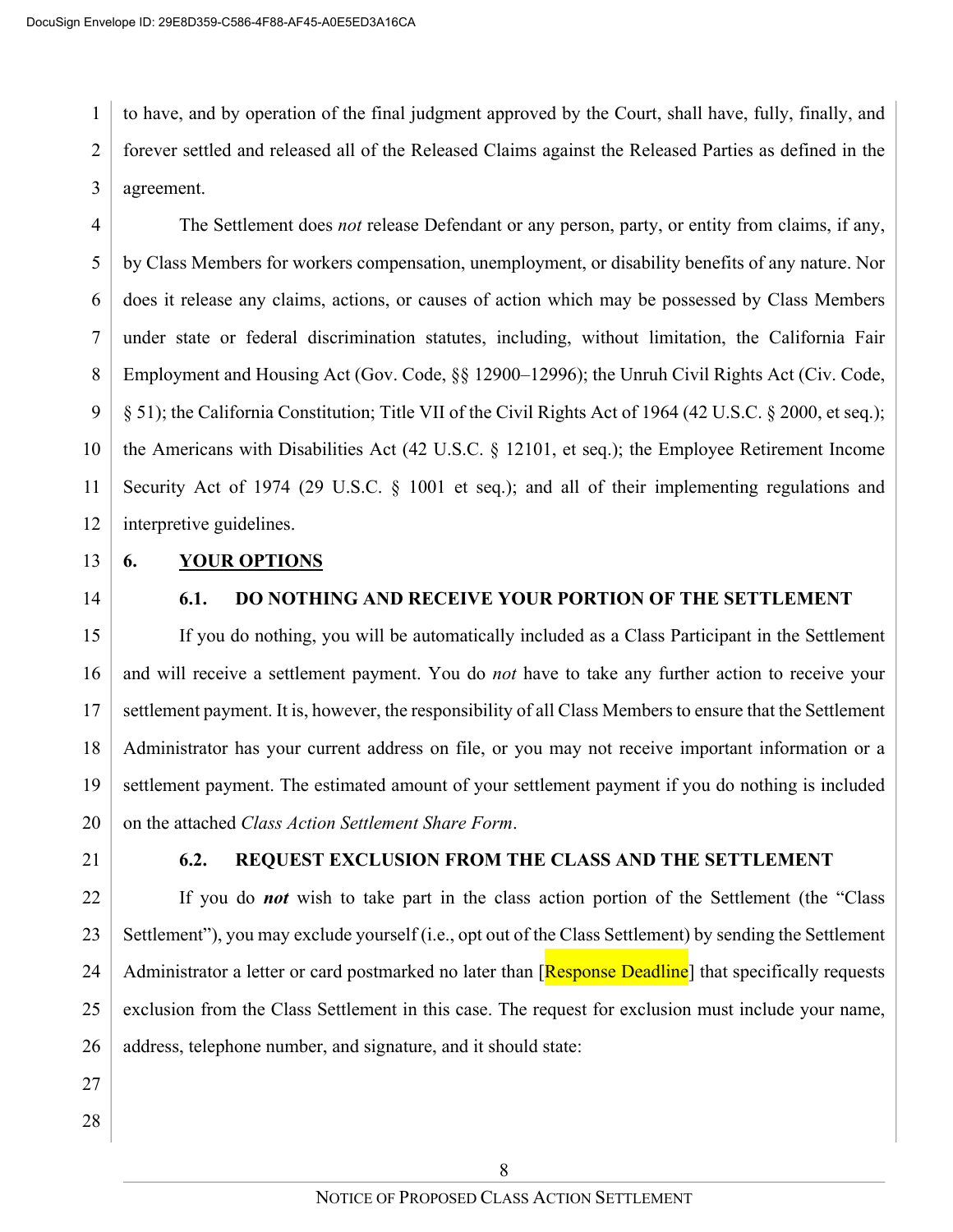2

3

4

5

6

7

8

9

11

"I wish to be excluded from the settlement class in the case of *Katrina Ramos v. Cambridge College*. I understand that if I ask to be excluded from the settlement class, I will not receive any money from the settlement of this lawsuit and will not be releasing any claims I might have."

Send the request for exclusion directly to the Settlement Administrator at the following address **by no later than [Response Deadline]**:

ILYM Group, Inc. 14751 Plaza Drive, Suite J Tustin, California 92780

10 12 13 14 Any person who submits a timely request for exclusion from the Class Settlement shall, upon receipt, no longer be a Class Member, shall be barred from participating in the Class Settlement, and shall receive no benefits from the class action portion of the Settlement. If you want confirmation of receipt of your request for exclusion, please send it by United States certified mail, return receipt requested, or contact the Settlement Administrator.

15 16 17 18 19 **Importantly**, Class Members who timely and validly request exclusion from the Class Settlement will *not* be excluded from their share of the PAGA Payment. Requesting exclusion from the Class Settlement applies solely to the Class Members' entitlement to the class action portion of the Settlement and not their entitlement to the PAGA Payment. If you request exclusion from the Class Settlement you will still be entitled to your share, if any, of the PAGA Payment.

20

## **6.3. OBJECT TO THE SETTLEMENT**

21 22 23 24 25 26 27 You have the right to object to the terms of the Settlement if you do not request exclusion. If, however, the Court rejects your objection, you will still be bound by the terms of the Settlement. If you wish to object to the Settlement, or any portion of it, you may file with the Settlement Administrator and the Court a written objection stating your name, address, telephone number, dates of employment with Defendant, the case name and number, each specific reason in support of your objection, and any legal support for each objection. Objections in writing must be mailed to the Settlement Administrator—ILYM Group, Inc., 14751 Plaza Drive, Suite J, Tustin, California 92780—by no later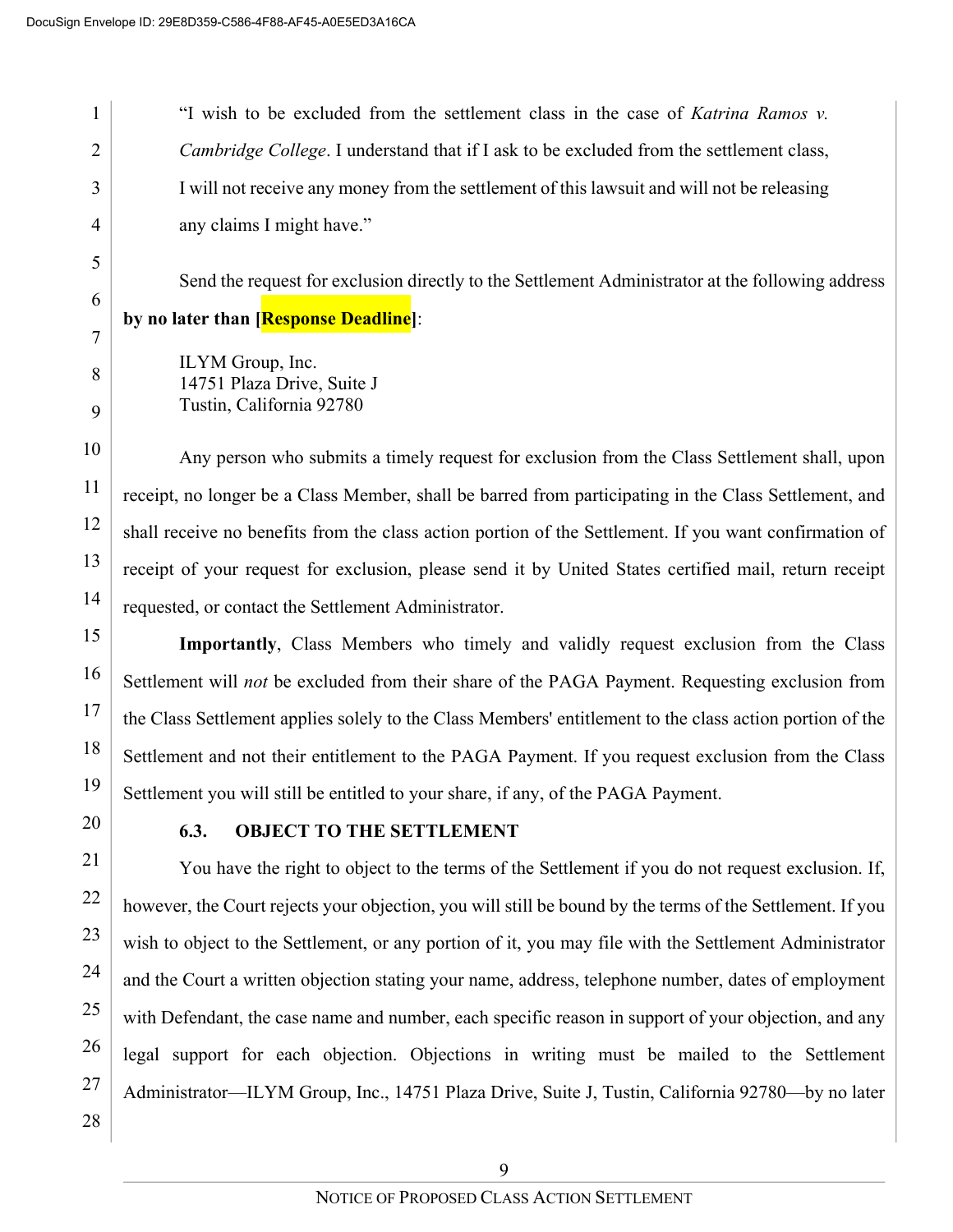1 2 than [**Response Deadline**] to be considered. **Objections that do not include all required information, or that are not timely submitted, might not be considered by the court.**

3 4 5 6 7 If you choose to object to the Settlement, you may also appear to speak at the final approval and fairness hearing scheduled for [Final Approval Hearing Date], at [Final Approval Hearing Time] in Department [Court Department] of the Superior Court of California for the County of San Bernardino, located at [Court Location]. You have the right to appear either in person or through your own attorney at this hearing.

8 9 10 11 If you object to the Settlement, you will remain a Class Member, and if the Court approves the Settlement, you will receive payment and be bound by the terms of the Settlement in the same way as Class Members who do not object. Any Class Member who does not object in the manner provided above shall have waived any objection to the Settlement, whether by appeal or otherwise.

12 13 14 15 16 The Court may, at the time of the final approval and fairness hearing, have certain social distancing requirements or procedures for attendance at hearings. If you wish to object to the Settlement by speaking at the final approval and fairness hearing, you may contact Class Counsel, whose information is provided below, for more information about the Court's current social distancing procedures. You may also review the Court's website for the most current information.

17

### **7. HOW TO UPDATE OR CHANGE YOUR ADDRESS**

18 19 20 21 If you move after receiving this notice or if it was misaddressed, please contact the Settlement Administrator, ILYM Group, Inc., at **(888) 250-6810** or by email at **claims@ilymgroupclassaction.com**, as soon as possible. **This is important to ensure that future notices and/or the Settlement payment reach you.**

22

### **8. NOTICE OF FINAL JUDGMENT IF THE SETTLEMENT IS APPROVED**

23 24 25 Within ten (10) days after the Court has held a final and fairness approval hearing and entered a final order approving the Settlement, if it chooses to do so, the Settlement Administrator will post a copy of that order and final judgment on its website at the following website address:

26

[Case-Specific Settlement URL (to be added by Settlement Administrator)]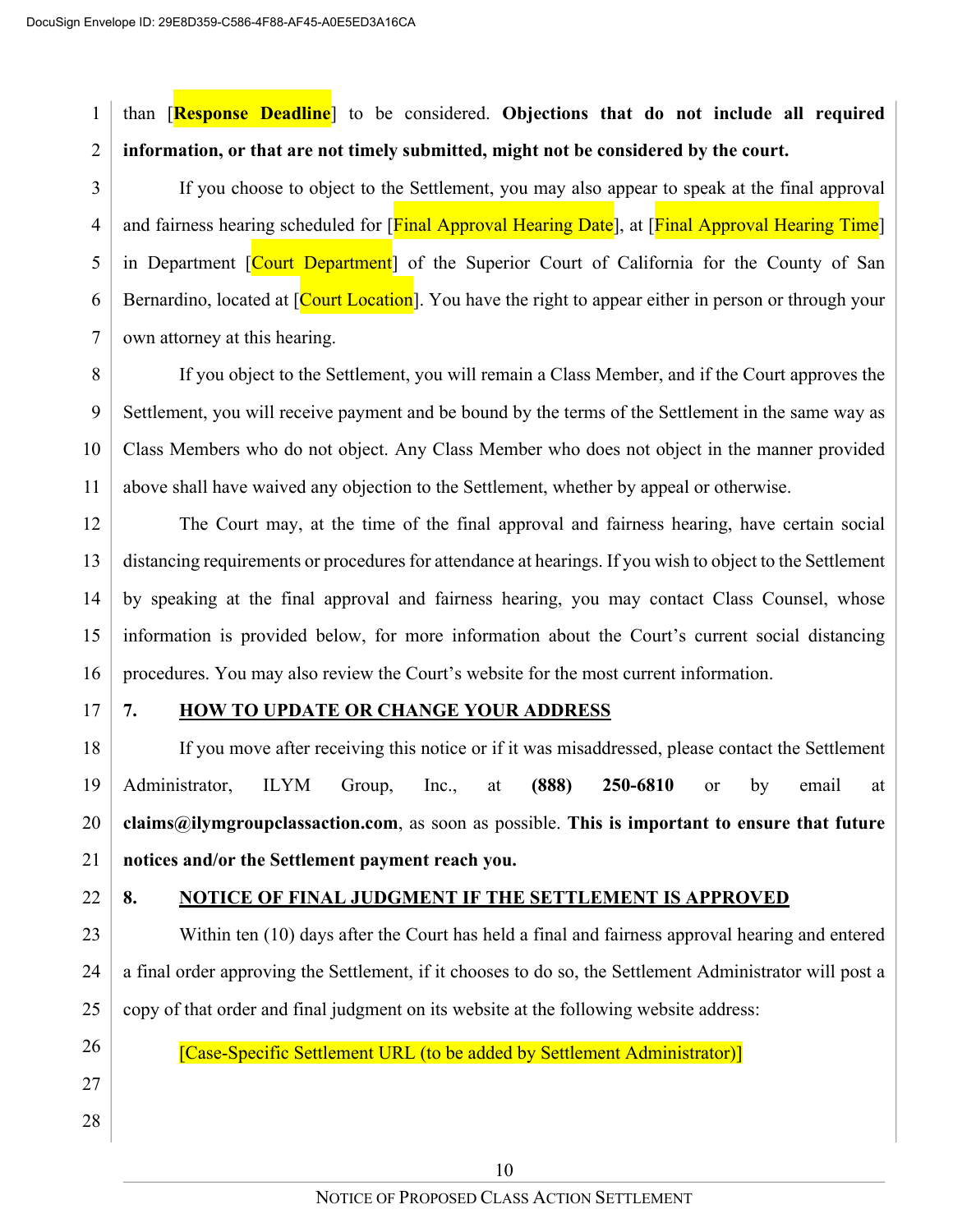### **9. IF THE SETTLEMENT IS NOT APPROVED**

2 3 4 5 6 7 If the Settlement is not approved by the Court, or if any of its conditions are not satisfied, the Settlement may be voided, in which case no money will be paid, and the case will return to litigation. If that happens, there is no assurance: **(1)** that the class will be certified by the Court; **(2)** that any decision at trial would be in favor of Class Members; **(3)** that a trial decision, if any, would be as favorable to the Class Members as the Settlement; or **(4)** that any favorable trial decision would be upheld if an appeal was filed.

8

### **10. QUESTIONS OR COMMENTS**

9 10 11 12 PLEASE DO NOT CALL OR CONTACT THE COURT. If you have any questions about the settlement, you may contact the Settlement Administrator at: **(888) 250-6810** or by e-mail at **claims@ilymgroupclassaction.com**. You may also contact Class Counsel at the addresses or phone numbers listed below.

| <b>Lawyers Representing Plaintiff and the Class Members</b>        |
|--------------------------------------------------------------------|
| <b>MELMED LAW GROUP P.C.</b>                                       |
| Jonathan Melmed                                                    |
| jm@melmedlaw.com                                                   |
| Laura Supanich                                                     |
| lms@melmedlaw.com                                                  |
| 1801 Century Park East, Suite 850<br>Los Angeles, California 90067 |
| Phone: (310) 824-3828                                              |
| Fax: (310) 862-6851                                                |
|                                                                    |
|                                                                    |
|                                                                    |
|                                                                    |
|                                                                    |
|                                                                    |
|                                                                    |
|                                                                    |
|                                                                    |
|                                                                    |
|                                                                    |
|                                                                    |
|                                                                    |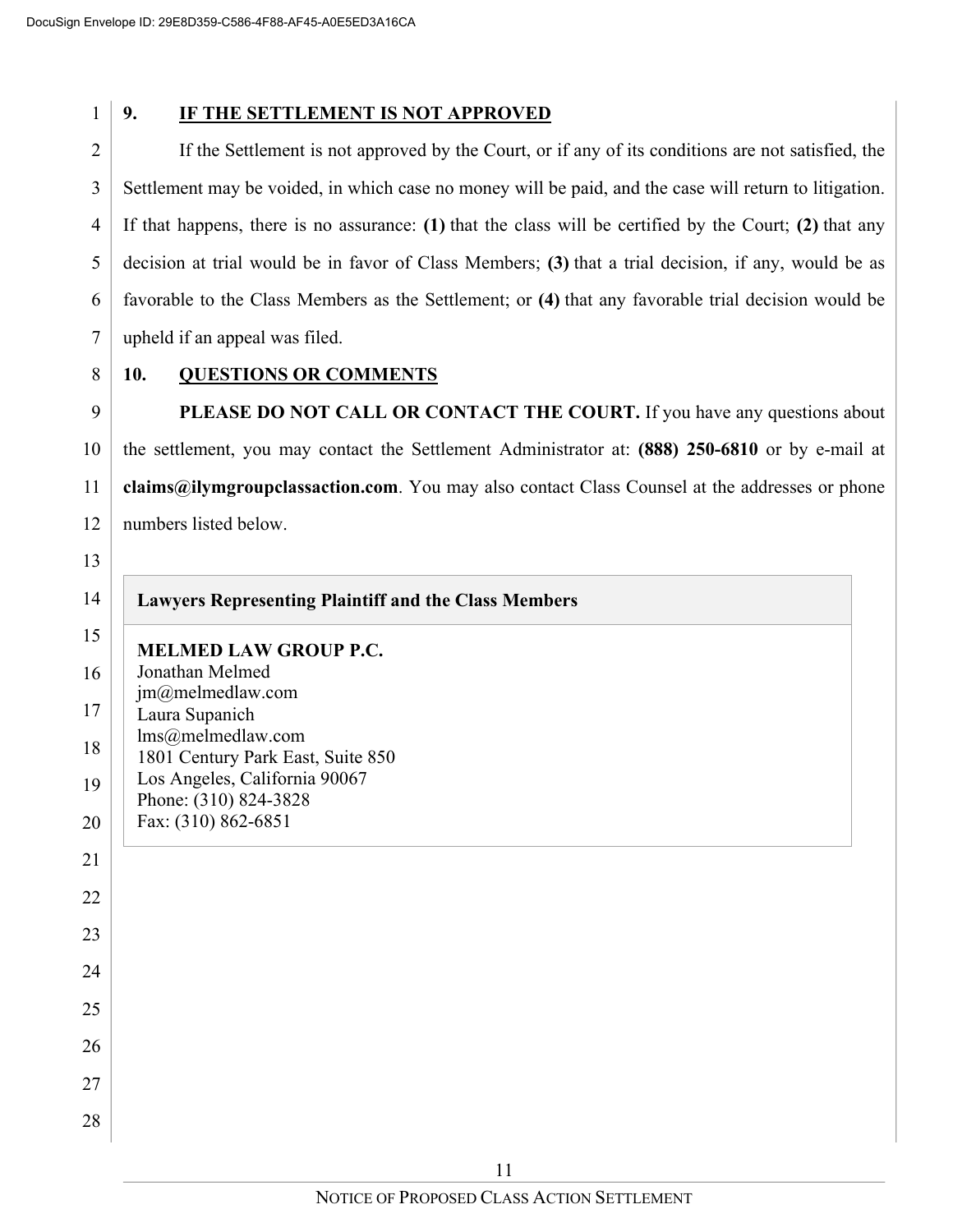